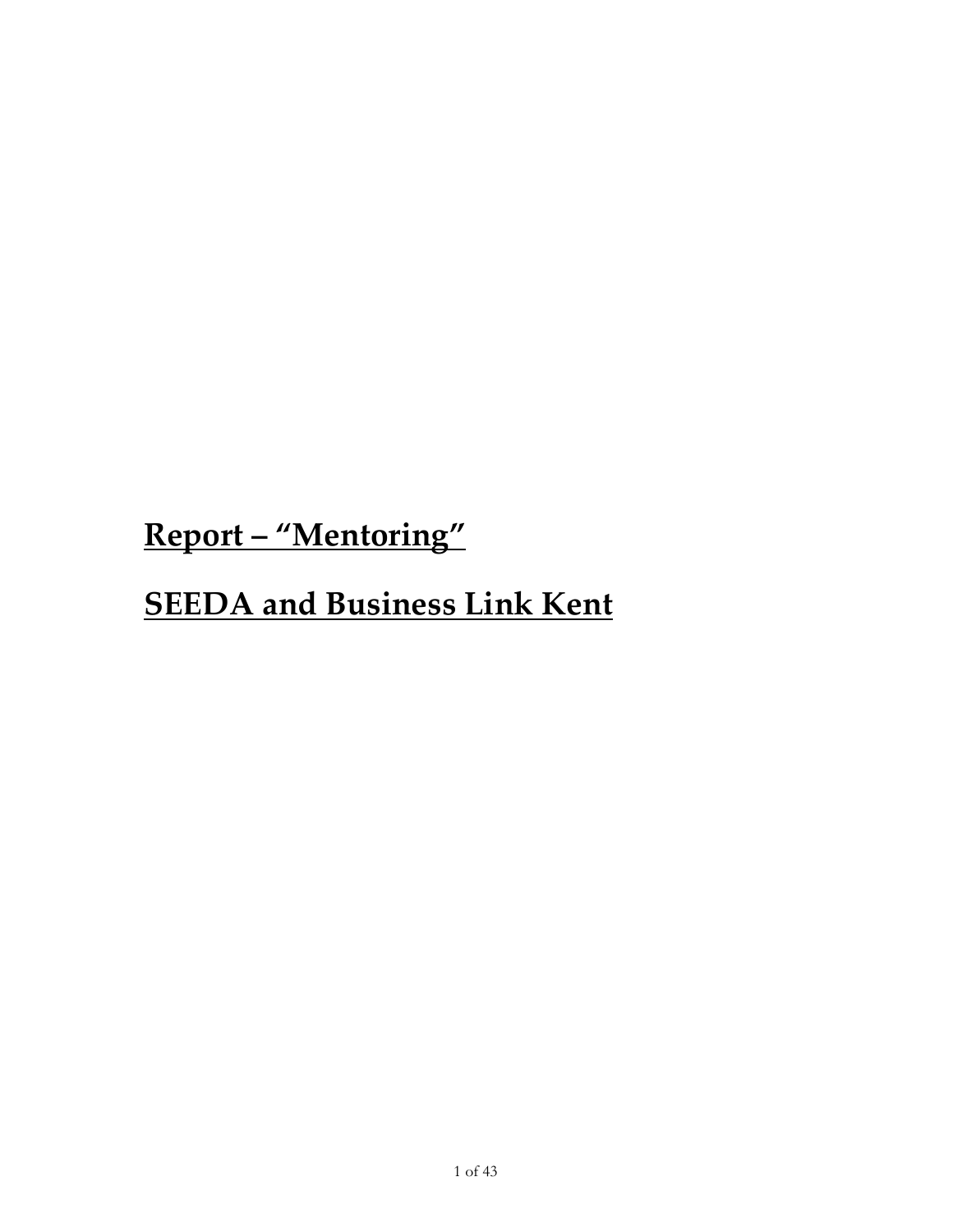## **CONTENTS**

| 1.  | <b>Executive Summary</b>                                                | 3              |
|-----|-------------------------------------------------------------------------|----------------|
| 2.  | Report Key Findings                                                     | $\overline{4}$ |
| 3.  | Definition of Mentoring                                                 | 5              |
| 4.  | What is Business Mentoring?                                             | 7              |
| 5.  | Characteristics of a Business Mentor                                    | 8              |
| 6.  | Different Approaches of Mentoring                                       | 10             |
| 7.  | Face to Face Mentoring                                                  | 11             |
| 8.  | Web-Based and E-Mentoring                                               | 12             |
| 9.  | Standards, Accreditation and Qualifications                             | 16             |
| 10. | Research who becomes a mentor & why? - Mentor survey                    | 18             |
| 11. | Evaluate Existing Networks in the South East                            | 22             |
| 12. | Appendix A - MentorsByNet FAQs                                          | 30             |
| 13. | Appendix B - East Mentoring Forum/Mentfor FAQ                           | 31             |
| 14. | Appendix C – South East Womens Mentoring Network FAQ                    | 34             |
| 15. | Appendix D – E-mentoring Model Code of Practice                         | 35             |
| 16. | Appendix E - Business Support Additional Standards - © SFEDI March 2007 | 37             |
| 17. | Appendix F- EMCC Competence Standards - February 2007                   | 40             |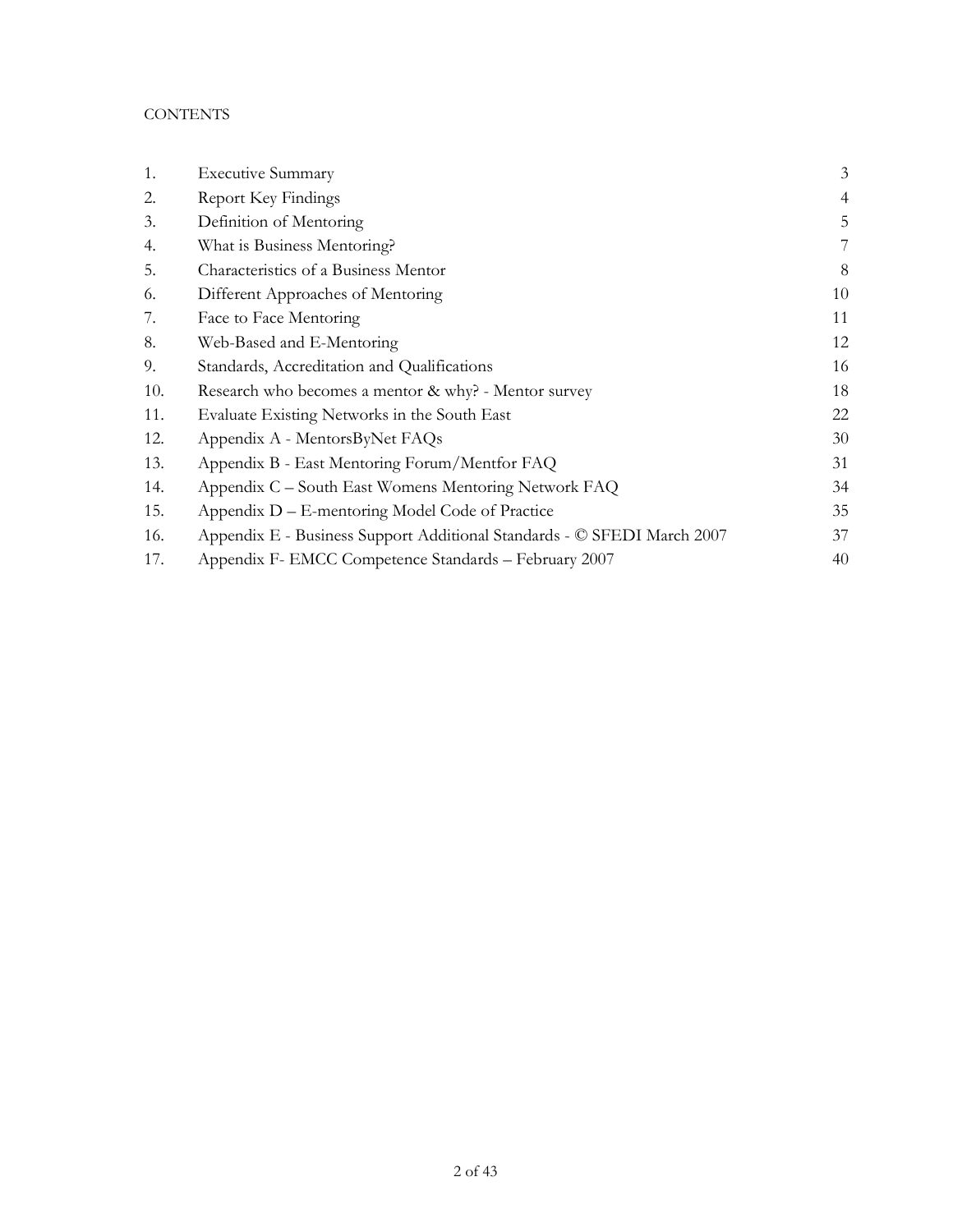## <span id="page-2-0"></span>1. Executive Summary

This report has been commissioned by the South East England Development Agency (SEEDA), and has been collated by Business Link Kent. The information has been drawn from secondary research data; information currently available from other Business Links in the south east and primary research data from questionnaires.

The focus of the secondary research in the report is on mentoring; current trends in delivery and existing mentor networks across the south east. The primary research has involved interfacing with mentors via questionnaires to ascertain their understanding of their level of expertise and what they think their training needs are to be more effective.

This research will be shared and distributed among the South East Business Links and SEEDA, and subsequently be positioned on the website for use by other groups looking to find out more about mentoring. The information will be used to inform decisions, along with a feasibility study regarding the creation of an online mentor facility across the south east available for use both by those seeking mentors for any project work and for those who would like to become a mentor.

"Mentors are seen as key to the future to support the movement of NEETS and unemployed people into employment. Several government funded programmes call for the use of mentors, and there are as many networks as programmes. They are not visible to other programmes that could use them; there is no common training or levels of expertise. Future engagement with older workers searching for employment is expected to show that a route back into employment is to mentor others, using the expertise they have already gained in a previous career".

For further information please contact Sandra Smith or Janice Sandwell – Business Link Kent

Contact information – ………………… ………………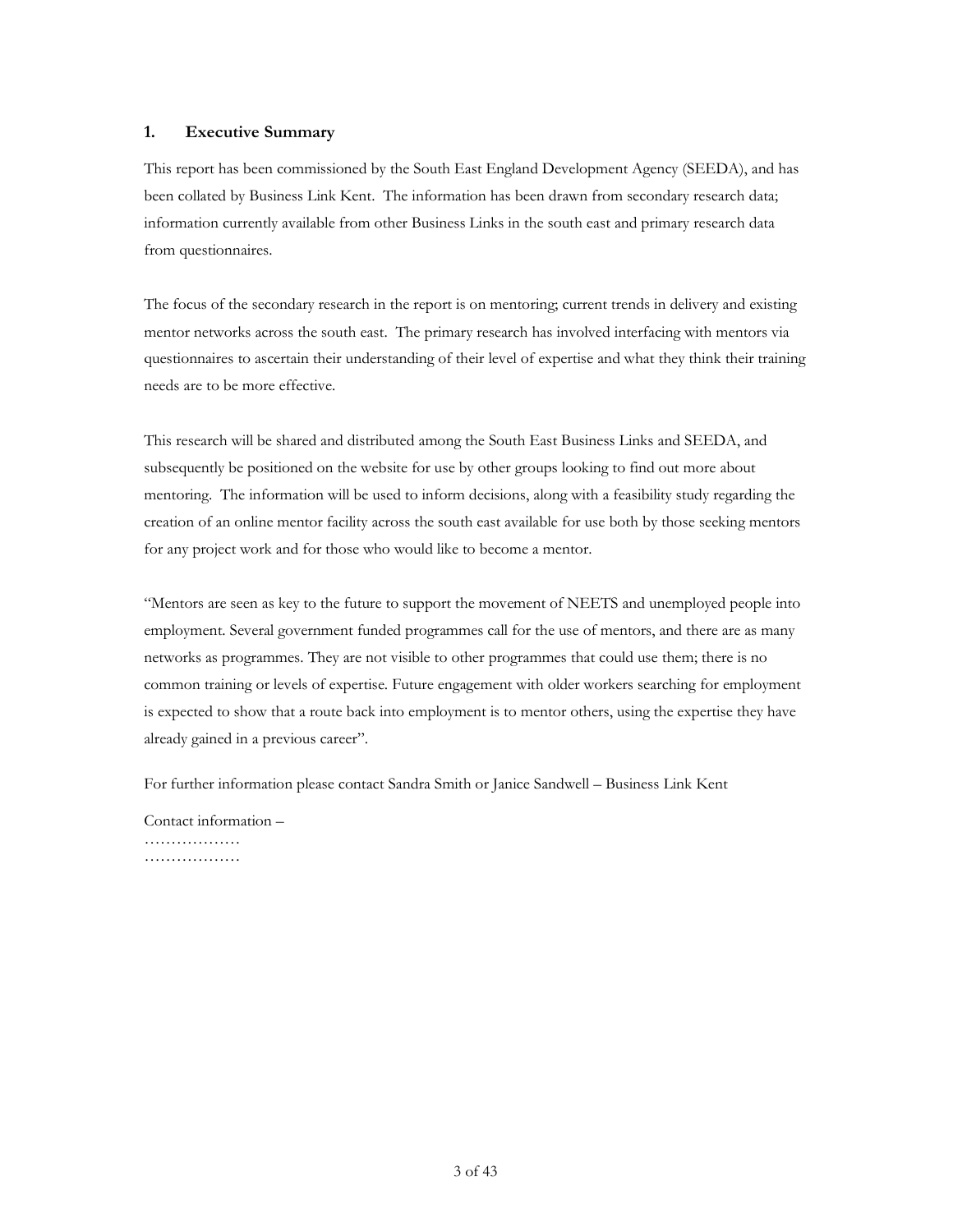## <span id="page-3-0"></span>2. Report Key Findings and next stage

The report clearly identifies that the role of the Business Mentor has been established to support business development and expansion. If there is one issue which needs to be addressed it is the need to provide a national or regional standards, liability insurance and registration for mentors, including ongoing support, training and monitoirng. It is however important to note that the majority of mentors are unpaid or receive a nominal amount of financial support.

Any national (or regional standards or network) will incur costs not only for set up, but also for management and maintenance. It would be unreasonable in the majority of circumstances for the mentor to incur this cost, or for the majority of businesses, to be burdened with more costs for a service, which currently works well and is provided at no charge.

What will be required is the financial support of regional or national agencies to establish and manage the "mentor network", perhaps run on their behalf by a third party organisation.

What has clearly not been addressed is the issue of mentor support for individuals; young people, minority groups and older members of the community, but specifically those being encouraged into work or self employment for the first time, or those wishing to return into employment.

The Mentor for this specific group will need additional skills over and above those of the Business Mentor, which are primarily knowledge or experience based. Inter personal skills, motivational techniques and a network of mentors including young people with a range of gender and ethnic backgrounds will be needed to support the diverse role of providing an "individual" mentoring service.

Dealing with young people, a range of genders and ethnic backgrounds will in itself need to be reviewed and actively supported. There will be legal issues, moral issues, security issues, language issues, cultural issues, which may need addressing, evaluating. Special or additional training and support may be needed and the evaluation of prospective mentors and their ongoing performance will need ongoing review and monitoring.

A current proposal for a Leonardo da Vinci programme (Transfer of Innovation) is an example of where Business Link Kent is suggesting a method of encouraging older workers, (over 45 years) who are not currently working, back into employment and self employment, whilst also using their existing skills and the skills obtained from the project to mentor students and young people. The project proposes to consolidate the approach and experiences of a number of European partners and to develop a toolkit to help others working with older people to adopt new skills, whilst also establishing a pool of trained older workers available to support young people.

Mentoring is a service which can be made available to everyone. The need is to identify and encourage those wishing to become and to develop as mentors and to provide the resources for it to continue.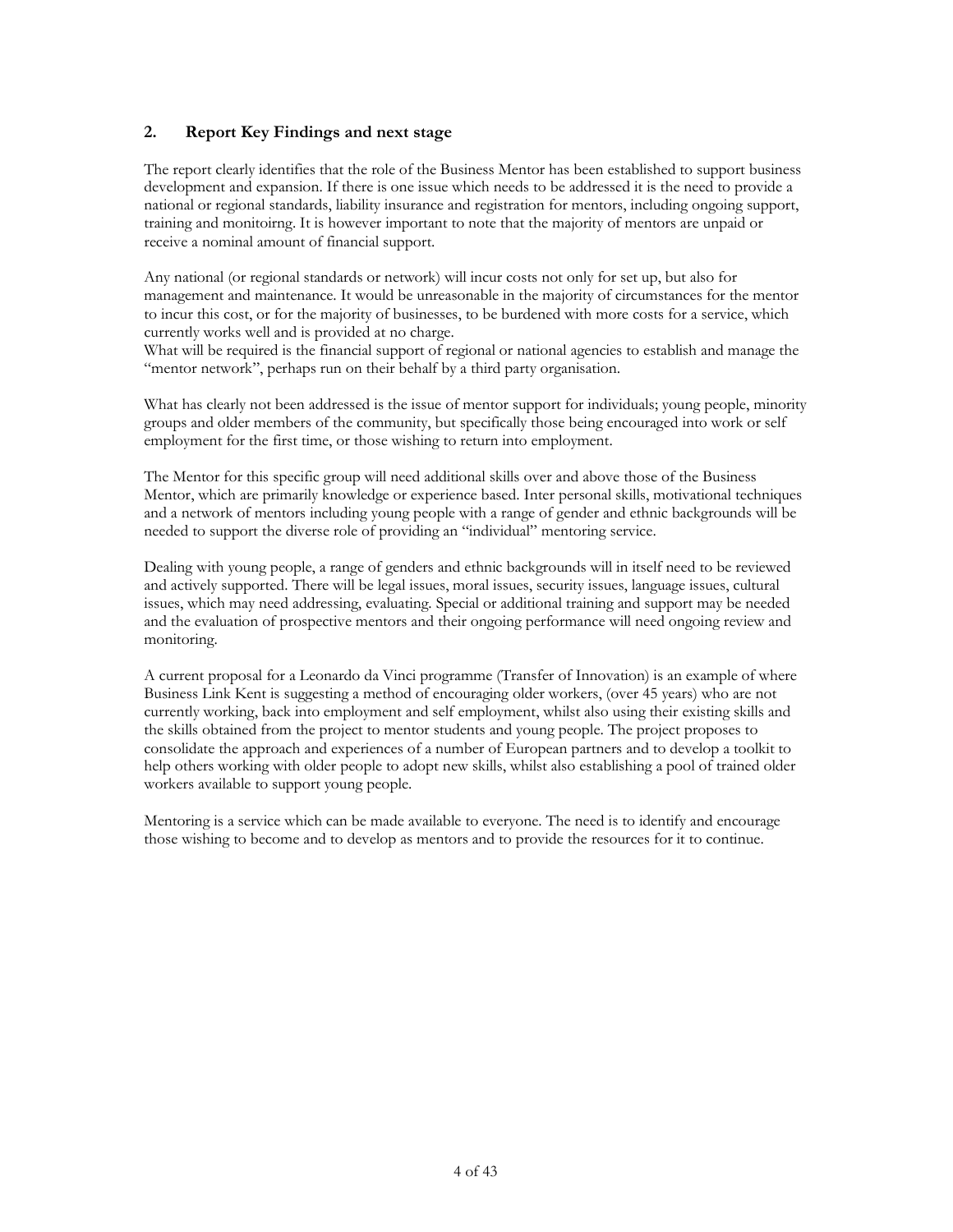## <span id="page-4-0"></span>3. Definition of Mentoring

"There are many perspectives on the definition of mentoring, especially since the relatively recent popularity of personal and professional coaching. Traditionally, mentoring might have been described as the activities conducted by a person (the mentor) for another person (the mentee) in order to help that other person to do a job more effectively and/or to progress in their career. The mentor was probably someone who had "been there, done that" before. A mentor might use a variety of approaches, e.g., coaching, training, discussion, counselling, etc. Today, there seems to be much ongoing discussion and debate about the definitions and differences regarding coaching and mentoring."

## (Management Library) $<sup>1</sup>$ </sup>

### Differences between mentoring, coaching, counseling, consultancy and training

| Mentoring   | Mentors transfer the skills to the client rather than doing the job for them                                                    |
|-------------|---------------------------------------------------------------------------------------------------------------------------------|
|             | Actively un-taps potential.                                                                                                     |
|             | Fine tunes and develops skills<br>٠                                                                                             |
|             | Eliminates specific performance problems<br>٠                                                                                   |
|             | Provides client with contacts and networks to assist with furthering their career or<br>life aspirations                        |
|             | Performed in the 'live' environment                                                                                             |
| Coaching    | Emphasis is on getting the person to come up with their own solutions                                                           |
|             | Coaching addresses aspirations, objectives and tasks.<br>٠                                                                      |
|             | Coaching tends to be structured                                                                                                 |
|             | Coaching puts greater emphasis on gaining clarity about what people want and<br>how to achieve it                               |
|             | Coaches more often ask 'what' questions such as "What would you like to do<br>instead?"                                         |
|             | Coaching is concerned with enhancing performance                                                                                |
| Counseling  | The aim is to lead the client toward self-directed actions to achieve their goals                                               |
|             | Explore personal issues and problems through discussion in order to increase<br>understanding or develop greater self-awareness |
|             | Creates a space in which clients can talk about their issues                                                                    |
|             | Deals primarily with helping people overcome problems                                                                           |
|             | Counsellors might use 'why' questions such as "Why do you keep doing that?"                                                     |
|             | Counselling tend to have a more free-form approach<br>٠                                                                         |
| Consultancy | Consultant does the job for the organisation, rather than the employee/client                                                   |

 $\overline{a}$ [1 http://www.managementhelp.org/guiding/mentrng/mentrng.ht](http://www.managementhelp.org/guiding/mentrng/mentrng.htm)m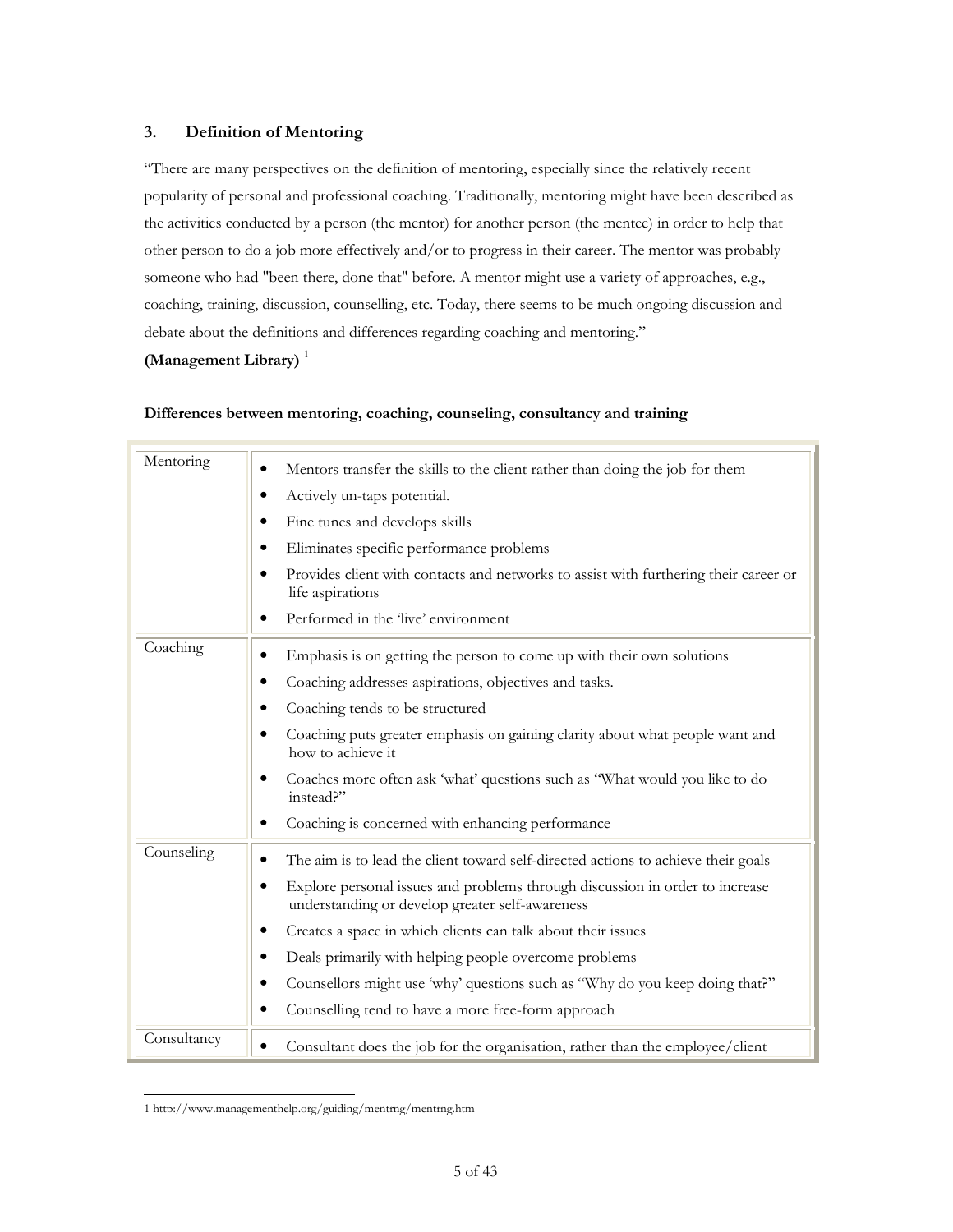|          | becoming up-skilled to do the job themselves                                                                                 |
|----------|------------------------------------------------------------------------------------------------------------------------------|
|          | Focus is on developing organisational practices, processes and structure<br>٠                                                |
|          | Role generally more strategic and often used to instigate and design broad ranging<br>change programmes                      |
|          | Frequently involves expert advice about specific issues and organisational<br>processes                                      |
|          | Consultants are often brought in to provide specific 'solutions' to business<br>problems and needs                           |
| Training | Programmes are mostly generic and not tailored to individual needs                                                           |
|          | Training is about passing on information, transfer of new skills and knowledge                                               |
|          | Helps people to develop cognitive skills and capabilities.                                                                   |
|          | Not always sufficiently similar to the 'live' working environment to ensure<br>effective skills transfer.                    |
|          | Best suited to transfer of knowledge and certain skills rather than the development<br>of personal qualities or competencies |

Source - Teacher Support Network 2007  $^2$  and The Coaching Network  $^3$ 

j 2 http://cusn.info/files/u1/coaching\_counselling\_mentoring\_compared.pdf

<sup>3</sup> http://www.coachingnetwork.org.uk/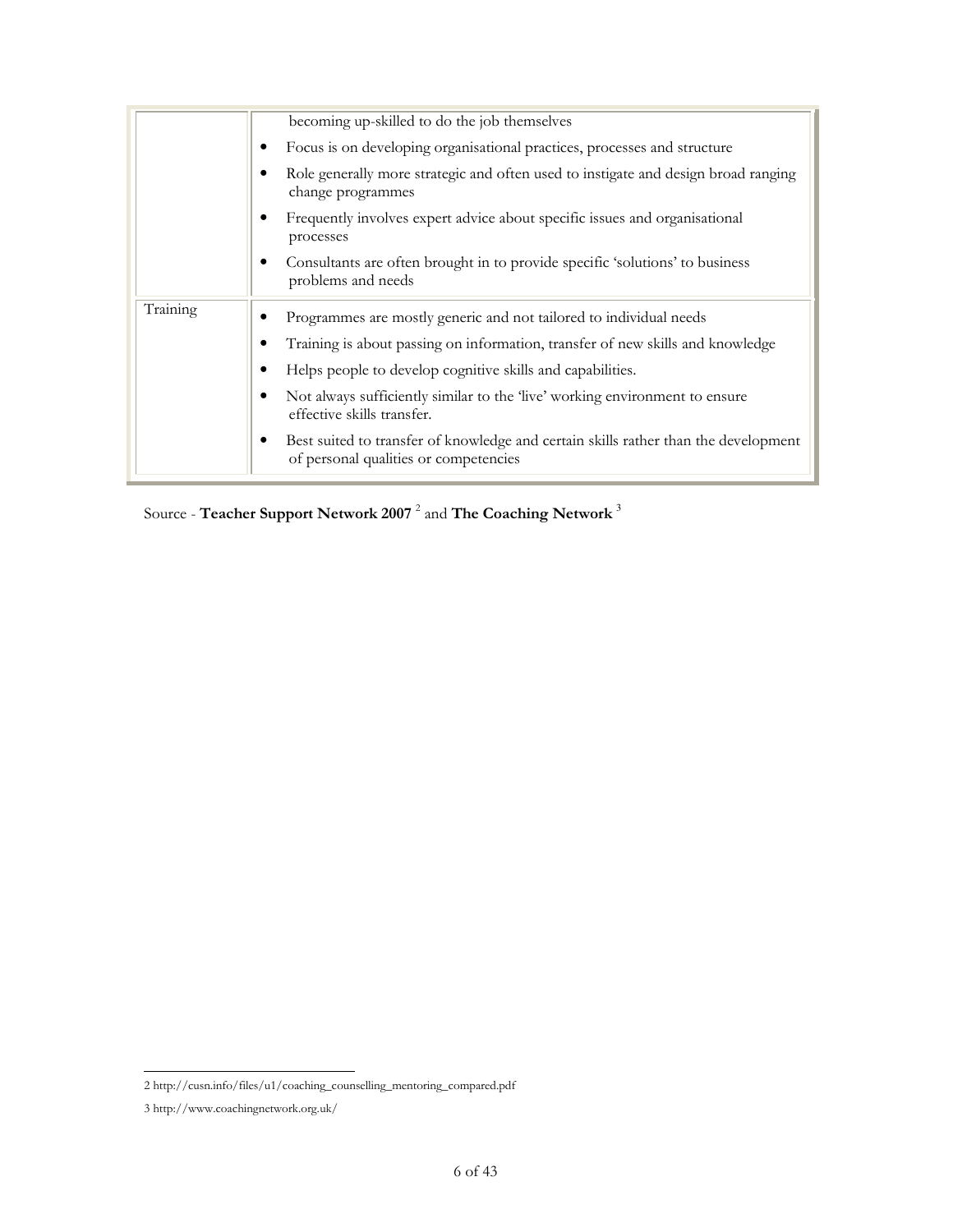## <span id="page-6-0"></span>4. What is Business Mentoring?

 "A mentor is someone with proven experience in a given area who can help an individual in their role. Business mentoring is action and results-focused and is not remedial therapy or counselling is principally concerned with identifying and dealing with the causes of behaviour"

## (Merryck and Co) <sup>4</sup>

"Mentoring is an interaction between at least two people, in which the knowledge, experience and skills of one or both are shared, leading to growth and self-understanding"

#### (East Mentoring Forum, Development Plan 2003) <sup>5</sup>

 "While there is no generally agreed upon definition of what business mentoring entails or what form it takes, it is clear that there is a growing interest in mentoring for and by business owners, and an increasing number of such programs. Business mentoring occurs throughout today's business environment, both formally and informally, and across sectors. Formal business mentoring differs from the informal in that formal mentoring is typically the product of planned programming. Formal business mentoring programs can be found under public and private auspices at the local, state and national levels. These programs employ diverse models, establish varying eligibility requirements and target different audiences, among other characteristics. The purpose however, is fundamentally the same -- to foster the success of business owners".

#### (National Women's Business Council) <sup>6</sup>

"A mentor is an individual, usually older, always more experienced, who helps and guides another individual's development. This guidance is not done for personal gain".

#### (About.com – Management) <sup>7</sup>

"Mentoring is proven as one of the most effective methods of support for business leaders. Mentoring is about transferable skills, mentors need to have an understanding of the technical, operational, social and economic issues that impact on businesses and their owners".

#### (The Swindon, Wiltshire and West of England - Business Mentoring Programmes) <sup>8</sup>

 $\overline{a}$ 4 Merryck & Co Business mentoring

<sup>5</sup> PRIME Report – "Monitoring PRIME'S mentoring Support to borrowers 2003-2004

<sup>6</sup> About Business Mentoring in the United States http://www.nwbc.gov/Mentoring/default.html

<sup>7</sup> http://management.about.com/cs/people/a/mentoring.htm

<sup>8</sup> http://www.gwe.uk.com/default.cfm/loaddoc.53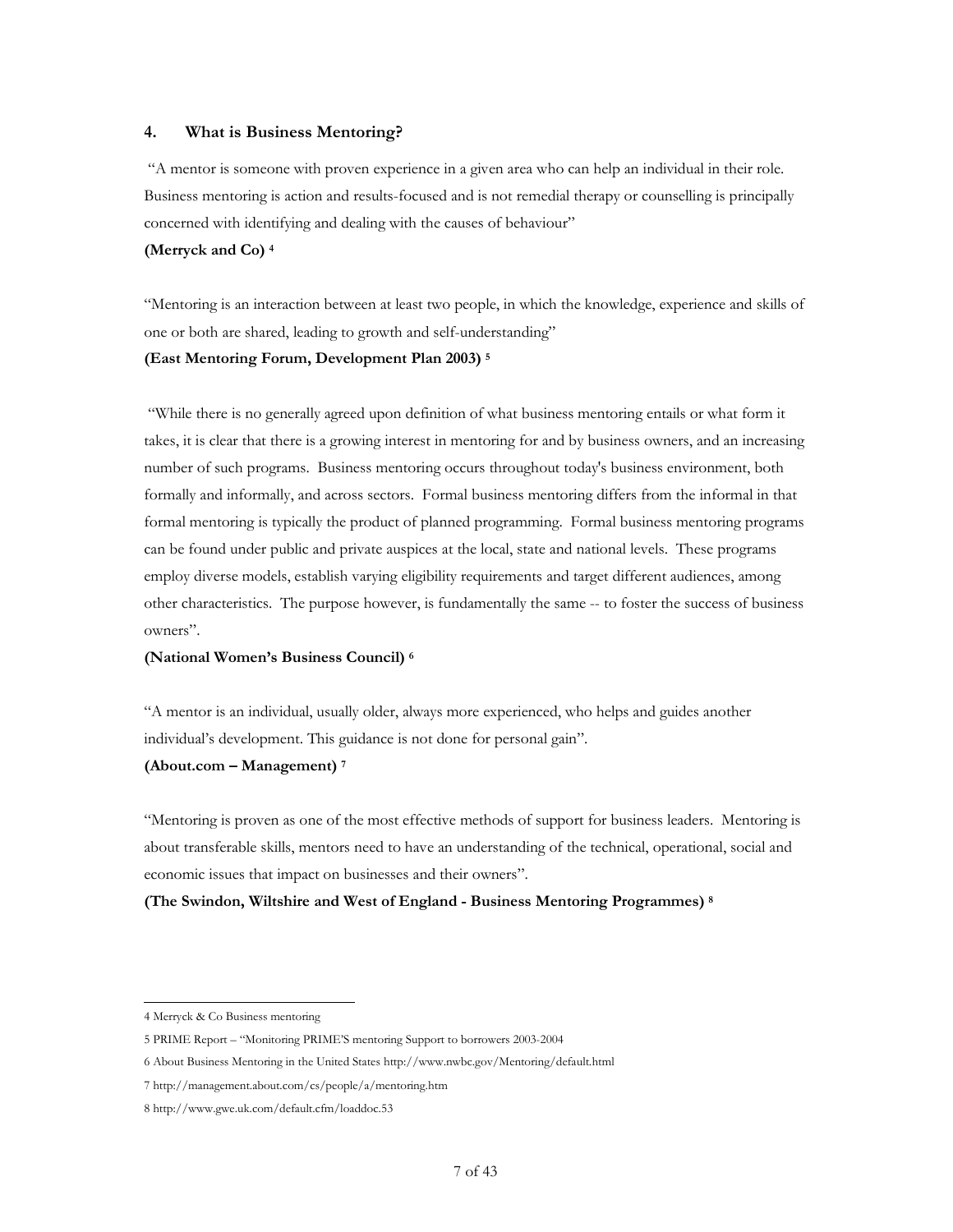## <span id="page-7-0"></span>5. Characteristics of a Business Mentor

"A business mentor is an experienced and successful business person who can provide a wise head to turn to. A mentor is not a consultant - they will draw from their own experience to help the entrepreneur to explore business issues and decide on actions. The mentor's role is to support and develop, stimulate and challenge. By acting as a sounding board for their clients, the mentor can build their confidence as their business grows". <sup>9</sup>

Typically the advantages to having a mentor are:

- access to a wealth of business knowledge and experience from someone who's been there, seen it, and done it;
- sharing experience and getting one-to-one feedback at any critical stage in ones business development;
- getting a truly objective view on ones business;
- mentors can be a useful source of ideas and connections, especially for new businesses.

"All successful business people do not necessarily make effective mentors; certain individuals are more effective in the role of developing others. Whether or not an individual is suited to the role of mentor may depend on his or her own stage of development and experience. For example, a fairly successful individual may have had a specific or limited background and may not have enough general experience to offer" <sup>10</sup>

Qualities which are essential in an effective mentor include:

 $\overline{a}$ 

- A desire to help Individuals who are interested in and willing to help others.
- Have had positive experiences Individuals who have had positive formal or informal experiences with a mentor tend to be good mentors themselves.
- Good reputation for developing others Experienced people who have a good reputation for helping others develop their skills.
- **Time & energy** People who have the time and mental energy to devote to the relationship.
- Up-to-date knowledge Individuals who have maintained current, up-to-date technological knowledge and/or skills.
- **Learning attitude** Individuals who are still willing and able to learn and who see the potential benefits of a mentoring relationship.
- Demonstrated effective managerial (mentoring) skills Individuals who have demonstrated effective coaching, counselling, facilitating and networking skills.

<sup>9</sup> http://www.enterprisehubnetwork.co.uk/magazine-article.php?id=79 - Surrey Enterprise Hub Director Marilyn Huckerby 10 http://www.sonic.net/~mfreeman/ - Michael Freeman – Leadership Knowledge Base.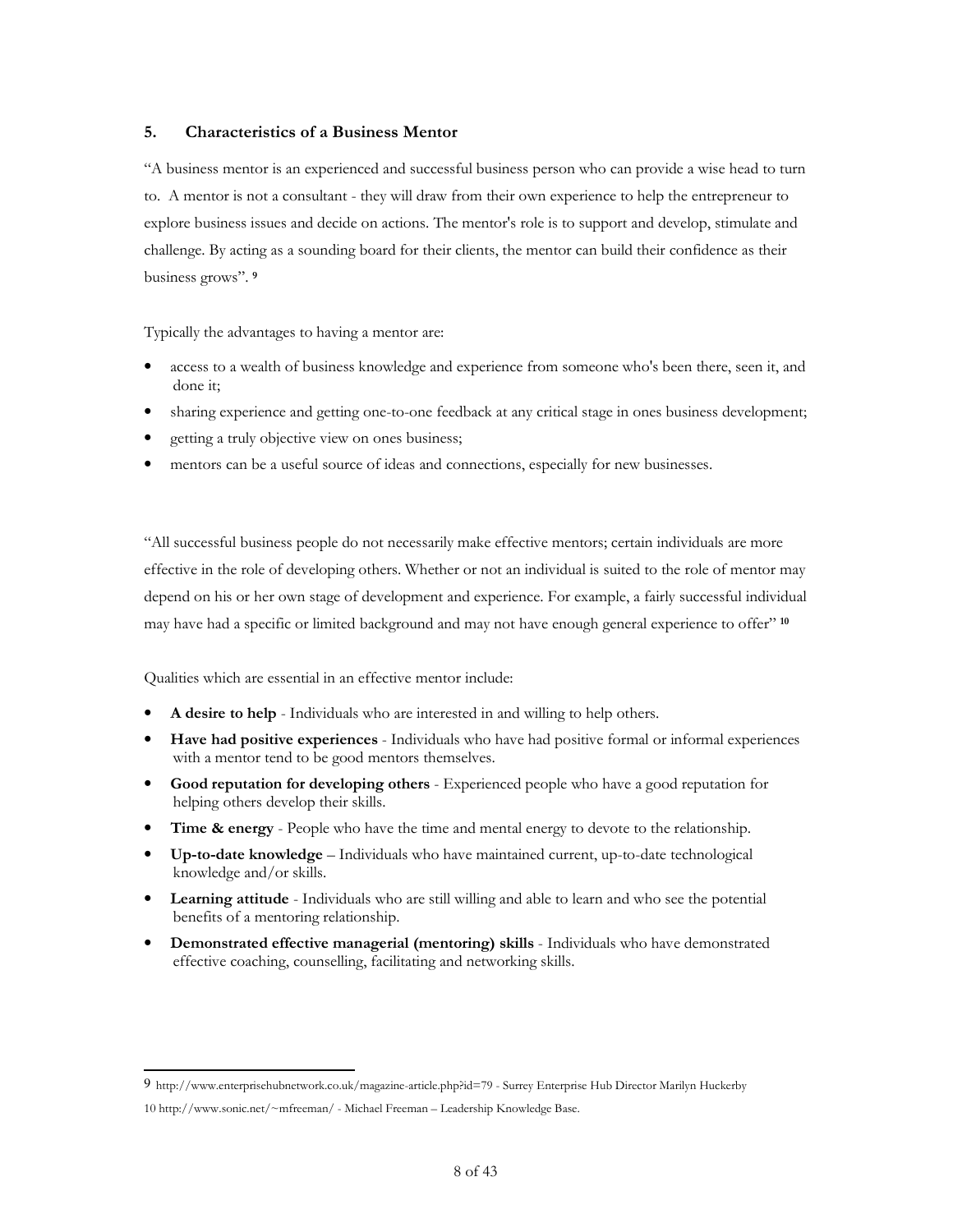## What a Business Mentor Does/Does Not

- Explore, suggest options
- Offer a different and impartial perspective on issues/events
- Empower, show clients "how to"
- Offer expertise, information, ways of finding out
- Support and encourage, build confidence
- Share their own experiences
- Offer a non-judgemental relationship
- Develop problem solving abilities
- Widen network of business contacts

## A Business Mentor Does A Business Mentor Does Not

- Pre-judge the business viability of mentee ideas
- Dictate or tell mentee what to do
- Be an expert on everything they will help mentee to find out
- Create false expectations
- Make assumptions
- Adopt a judgemental attitude
- Sort out problems for mentee
- Tell mentee what to do
- Offer business advice

## Not all people make good mentors  $^{13}$

There are no hard-and-fast rules other than the obvious ones: (e.g. criminal record). However, people who exhibit the following characteristics may not be beneficial to a mentoring programme.

- Don't have enough time to commit to being consistent in their mentoring
- Seem to be volunteering for status or job promotion reasons

Source - Everywoman 11 and Business Gateway – Scotland <sup>12</sup>

- Hold rigid opinions and don't seem open to new ideas
- Seem too concerned about what a mentee can do for them
- Want to be a mentor so they can work out problems from their personal needs
- Do not have skills that match a program's needs

 $\overline{a}$ 11 http://www.everywoman.com/ResourcesAdvice/Mentoring/Mentoringandcoachingexplained/

<sup>12</sup> http://www.bgateway.com

<sup>13</sup> http://www.scottishmentoringnetwork.co.uk/uploads/documents/Mentor20Tool20Kit\_full.pdf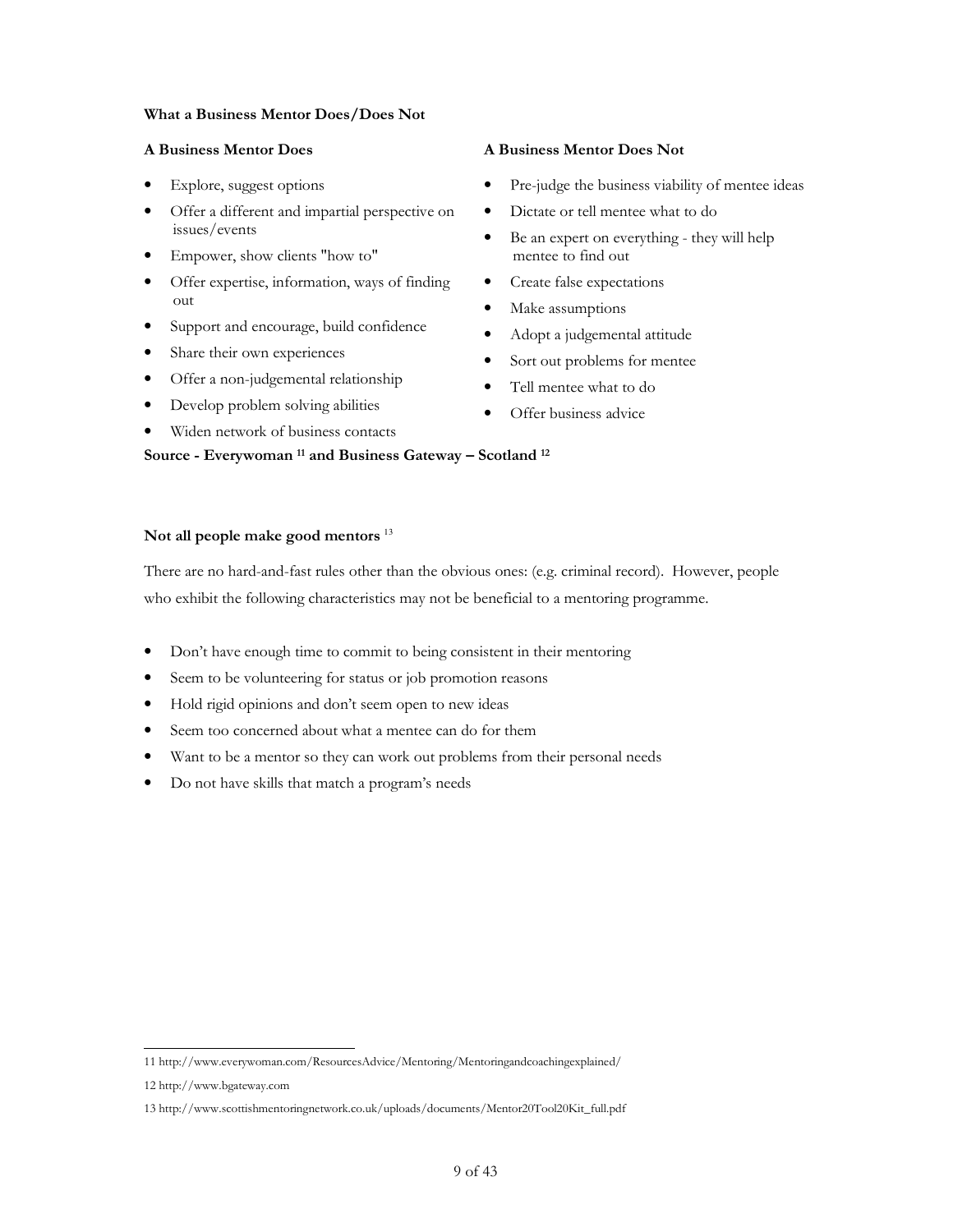## <span id="page-9-0"></span>6. Different Approaches of Mentoring **<sup>14</sup>**

## Formal and Informal

There are multiple approaches to mentoring, based on how informal or how formal the relationship. Informal Mentoring is something which takes place through a "natural" connection -- one which is based on friendship, personal relationships or common background.

Formal Mentoring is based upon an organised mentoring-focused programme. Formal facilitated programmes are where an organisation matches mentors with mentees and monitor the progress of the mentoring connection.

#### Different Types of Mentoring

**One-on-One** -- This is the most common approach to mentoring and it involves a mentoring relationship between one mentor and one individual being mentored.

Team Mentoring -- Involves a group of at least two mentors who work together to mentor one candidate. The specific contributions of each mentor may vary based upon unique experiences and such, or it may be that the two mentor's capabilities overlap and are then used to further reinforce the contribution of each.

Group Mentoring -- Involves one mentor that then works with a group of candidates. This type of mentoring relationship is useful when dealing with groups who all would tend to have the same requirements and need access to the same basic levels of knowledge, etc.

Peer Mentoring - Model in which an individual develops a guiding, teaching relationship with a youth or adult of a similar age. For example, a college student might mentor a middle school youth, or an exoffender may mentor a current inmate.

#### Different Modes of Mentoring

Face-to-Face -- Involves a relationship between the mentor and the candidate which relies at least to some degree upon an ability to meet face-to-face.

Virtual -- Virtual mentoring allows for mentors to be involved via email, teleconferencing, and other online forms of collaboration.

j 14 Dr. Dan's Daily Dose - http://blogs.ittoolbox.com/km/dr-dan/archives/mentoring-magic-part-deux-12014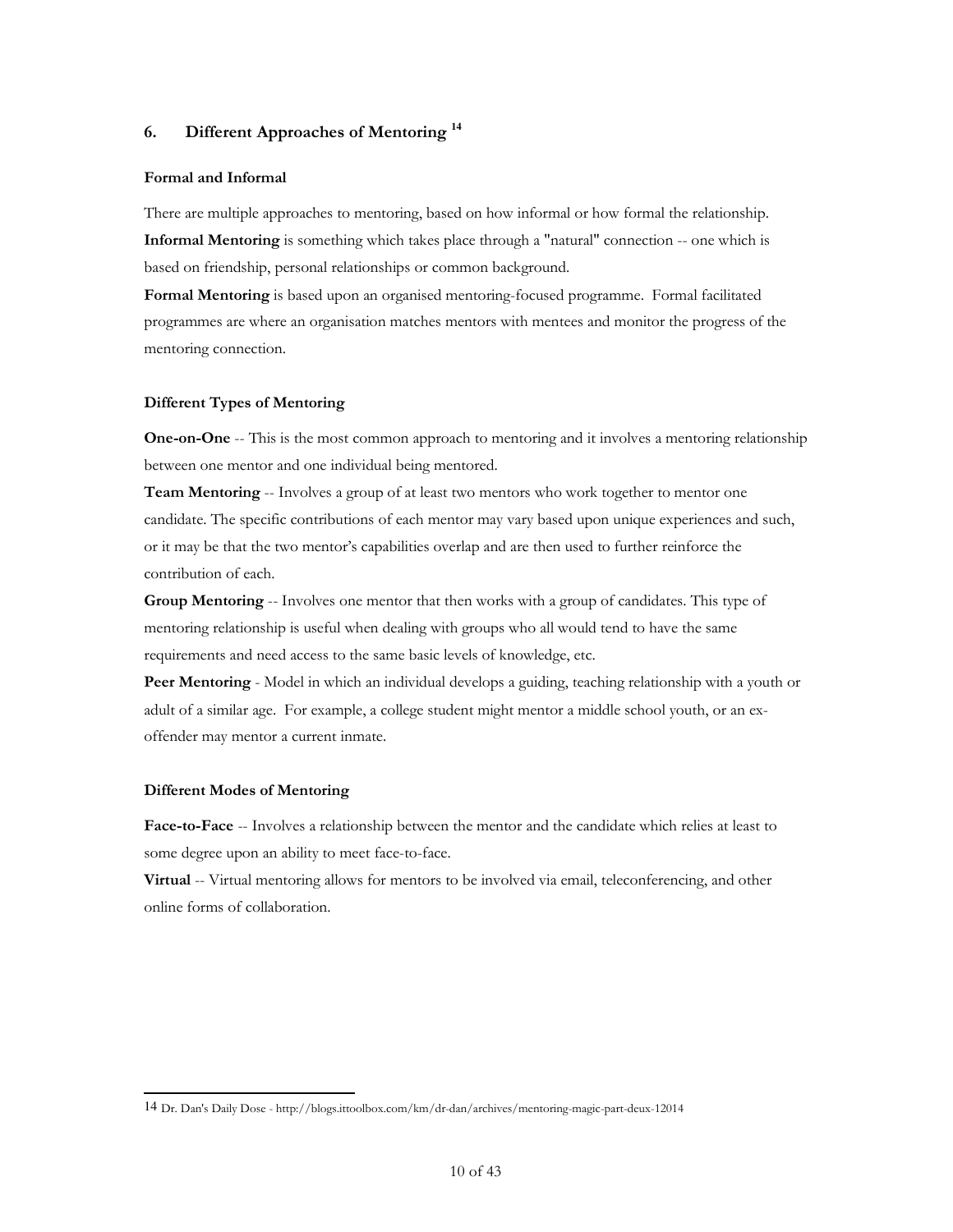## <span id="page-10-0"></span>7. Face to Face Mentoring

This has been the traditional method of mentoring before the introduction of the virtual mentoring modes. Whilst comparisons between face to face and virtual mentoring cite that the latter allows for greater flexibility, lower costs, better use of time resources etc.; there are major benefits of the "traditional" face to face mentoring method over those that involve technology as the means of interaction.

For example, in the mentor's role of providing exposure and visibility and widening the mentees contacts and networks, those who have face to face contact and meetings may be more likely to benefit from realtime contact as opposed to "virtual" introductions. Role modelling is another area where face to face mentoring is likely to be more effective, since the mentees can see their mentor's behaviours. Visual cues, and body language for both mentor and mentee are exposed in face to face mentoring relationships, whereas in the virtual mentoring pairing this is not available.

Andrew Miller <sup>15</sup> noted that in the London Central Education Business Alliance (LCEBA) e-mentoring project that despite the advantages of virtual mentoring; a significant number of mentors stated that they felt mentees were likely to gain more in relation to their personal development with improved interpersonal and organisational skills and gains in self-confidence from regular face to face meetings.

#### Integration of face to face and virtual mentoring

"The reality is that although perhaps viewed as separate, most often these are two sides of the same coin. Those that start with face to face meetings often find that e-mentoring can strongly contribute to the success of the mentoring relationship by increasing the frequency of exchanges. And those that start with e-mentoring frequently express the wish to meet their partners to add a face and a voice to reinforce their e-mail experience." 16

 $\overline{a}$ 

<sup>15</sup> Andrew Miller – Director – Aimhigher national mentoring scheme

<sup>16</sup> Ian McGowan – Director e-mentoring ltd – Aimhigher E-mentoring network meeting 2004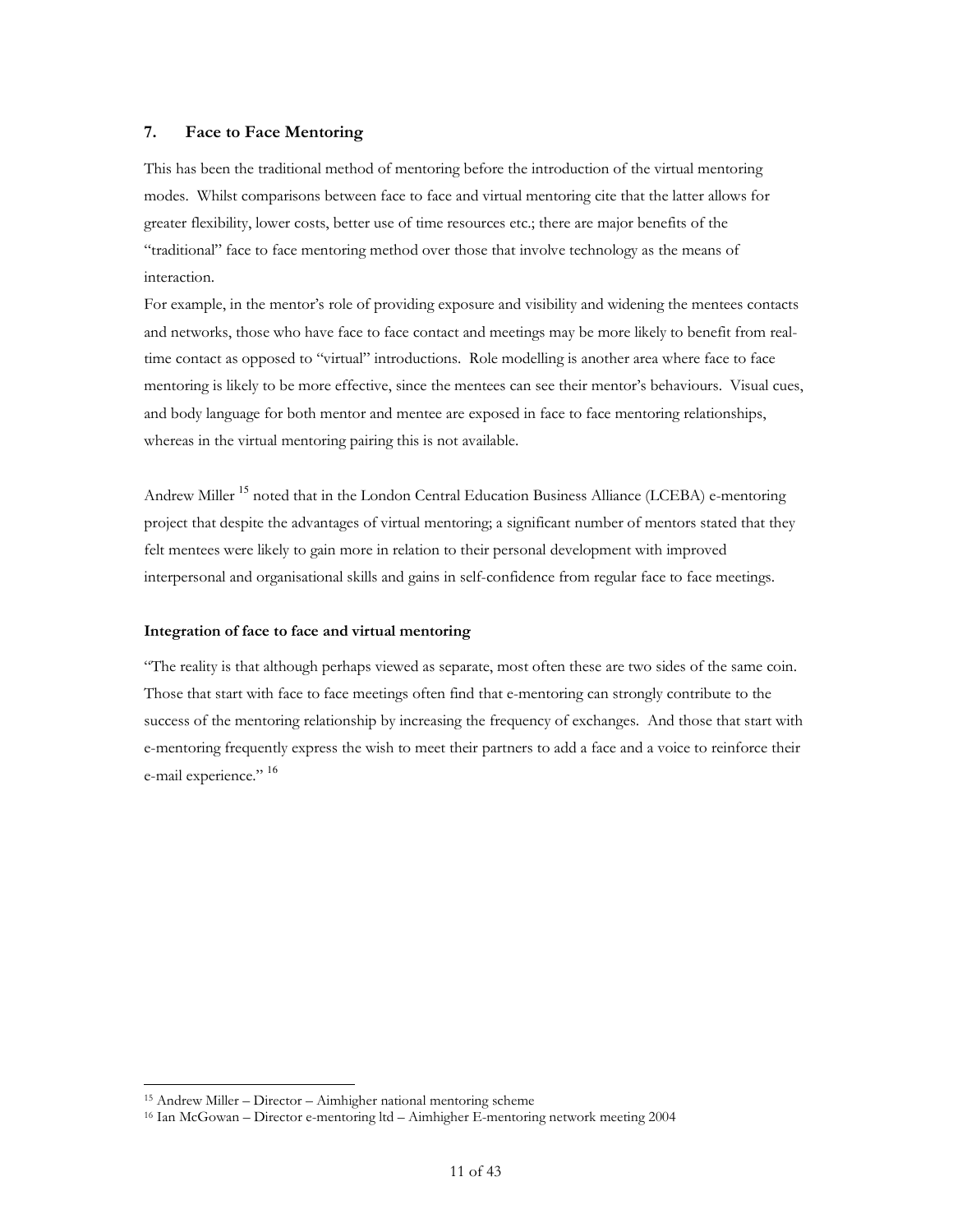## <span id="page-11-0"></span>8. Web-Based and E-Mentoring

#### The move towards Web Based Mentoring

"Just as e-learning took the classroom online, web-based mentoring blends the traditional practices of mentoring, with technological advances. As communication devices and the Internet become ubiquitous, mentoring practitioners and organisations realise that they can provide a means for learning and knowledge sharing that breaks down time and distance barriers. Moving mentoring onto the web is a natural progression that many organizations are taking advantage of. Participants in web-based mentoring programs are able to find partners, regardless of location.

So how does web-based mentoring compare to traditional mentoring? The biggest difference is the web factor (or E factor). The inclusion of the web means that many pieces that were once done by face-to-face now occur using technology and computers. For example, in traditional programs, administrators had mentors fill out print questionnaires that gathered biographical data, work history, relevant experience, and areas of expertise. Using web-based mentoring, administrators can now have mentors fill out these questionnaires online; creating what will become mentor profiles that mentees or administrators can search as they find a partner. Additionally, the use of technology helps with the management of mentoring projects for the participants and helps facilitate communication through email, chat, video conferencing, phone conversations, and much more".<sup>17</sup>

#### E Mentoring

"E-mentoring is the preferred term in the UK; telementoring is the term commonly used in the USA, reflecting the wide range of media used (including text messaging and teleconferencing) although the dominant form of communication is email. E-mentoring involves using email for interaction between mentor and mentee. This may be through 'normal' email channels or through a specially constructed website. The advantage of the latter is that the project manager can monitor the frequency and quality of interactions". <sup>18</sup>

#### SMART Mentoring

 $\overline{a}$ 

SMART-mentoring is a short, focused e-mail dialogue between a mentee and a mentor lasting a few weeks. It is different from traditional types of mentoring as it does not involve building up an ongoing relationship. Instead, the e-mails are based on the transfer of advice and information. SMART Mentoring is mainly used in the educational environment in schools and colleges. (LCEBA e-mentor programme) $^{19}$ .

<sup>17</sup> http://www.learningcircuits.org/2006/October/francis.htm

<sup>18</sup> Andrew Miller – Middlesex University – First Aimhigher E-Mentoring Networking meeting 2004

<sup>19</sup> http://www.businesses-schools-together.com/docs/smart-mentoring%20marketing%20sheet.doc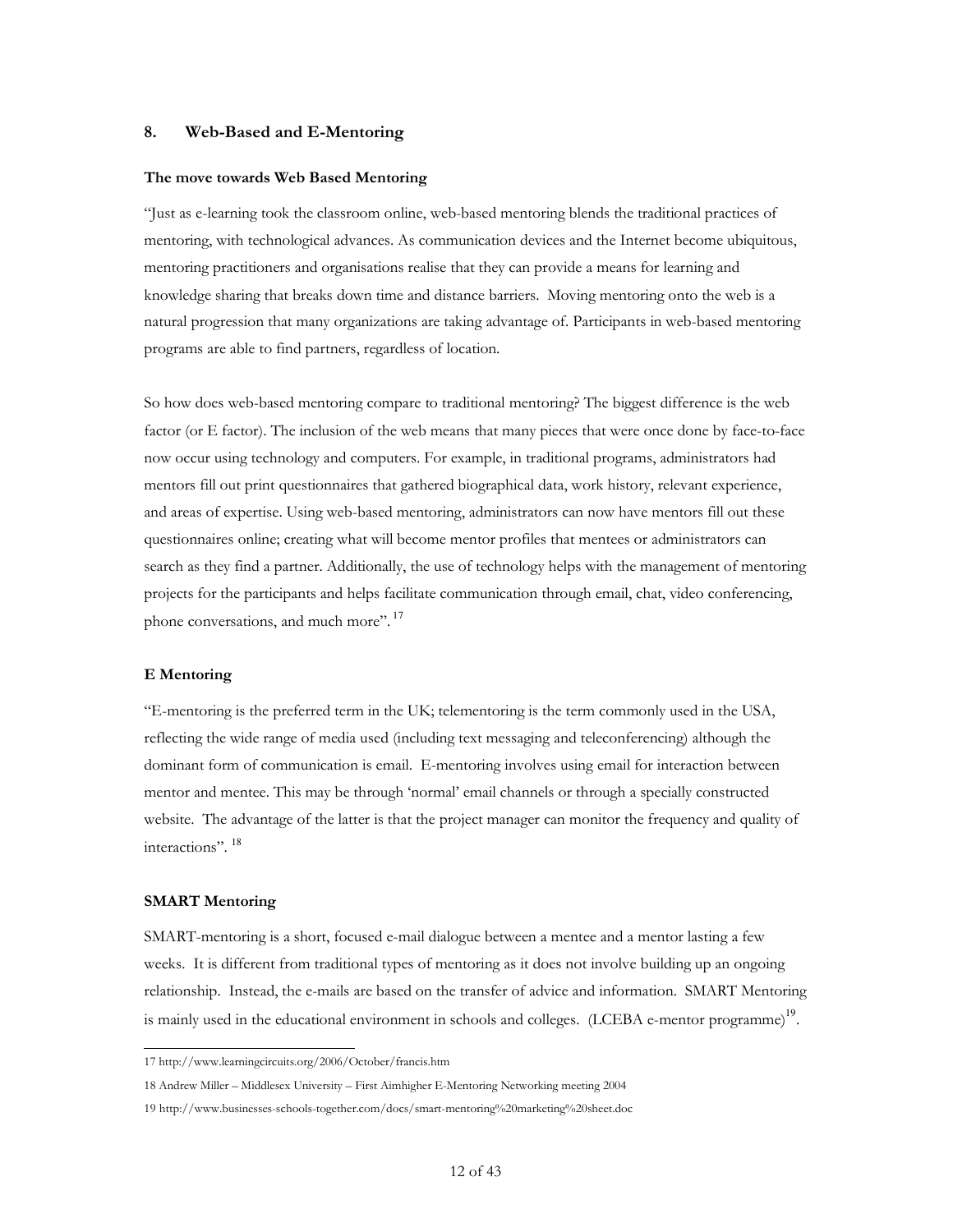## Advantages of E-mentoring

- Flexibility in pace and scheduling as communication between mentor and mentee is asynchronous
- Mentoring process can be remote—does not have physical or geographical boundaries
- Mentoring environment may be more comfortable for the mentee, whether at home or in a comfortable environment
- Provides a written record of discussion and progress for later review and reflection
- Mentee may be more open to someone whom they do not see at work
- May reduce mentee's feelings of intimidation or discomfort
- May provide quicker access to supportive information and resources
- Allows mentoring to be available to someone not at work
- More than one electronic communication method can be used (eg, threaded discussions, chatrooms)
- Programmes can potentially be expanded at minimal additional start-up costs

## Disadvantages of E-mentoring

- Mentees and mentors need internet access
- Cost (if new software and hardware have to be purchased)
- Both must have basic information technology skills
- Establishing a rapport may be difficult (particularly with someone you have not met before)
- Loss of visual cues and non-verbal communication
- Currently little research evidence supporting e-mentoring
- Must be able to express coherently feelings and thoughts on paper or screen
- Privacy and confidentiality may be compromised
- Personal liability—the written (and saved) word rather than spoken word
- Mentoring boundaries may become blurred
- Mentor may become too accessible (and boundaries could become blurred)
- E-mentoring could be more time consuming than face to face mentoring

## Adapted from Griffiths and Miller <sup>20</sup>

j 20 Griffiths M, Miller H. E-mentoring: does it have a place in medicine? Postgrad Med J 2005;81:389-90 .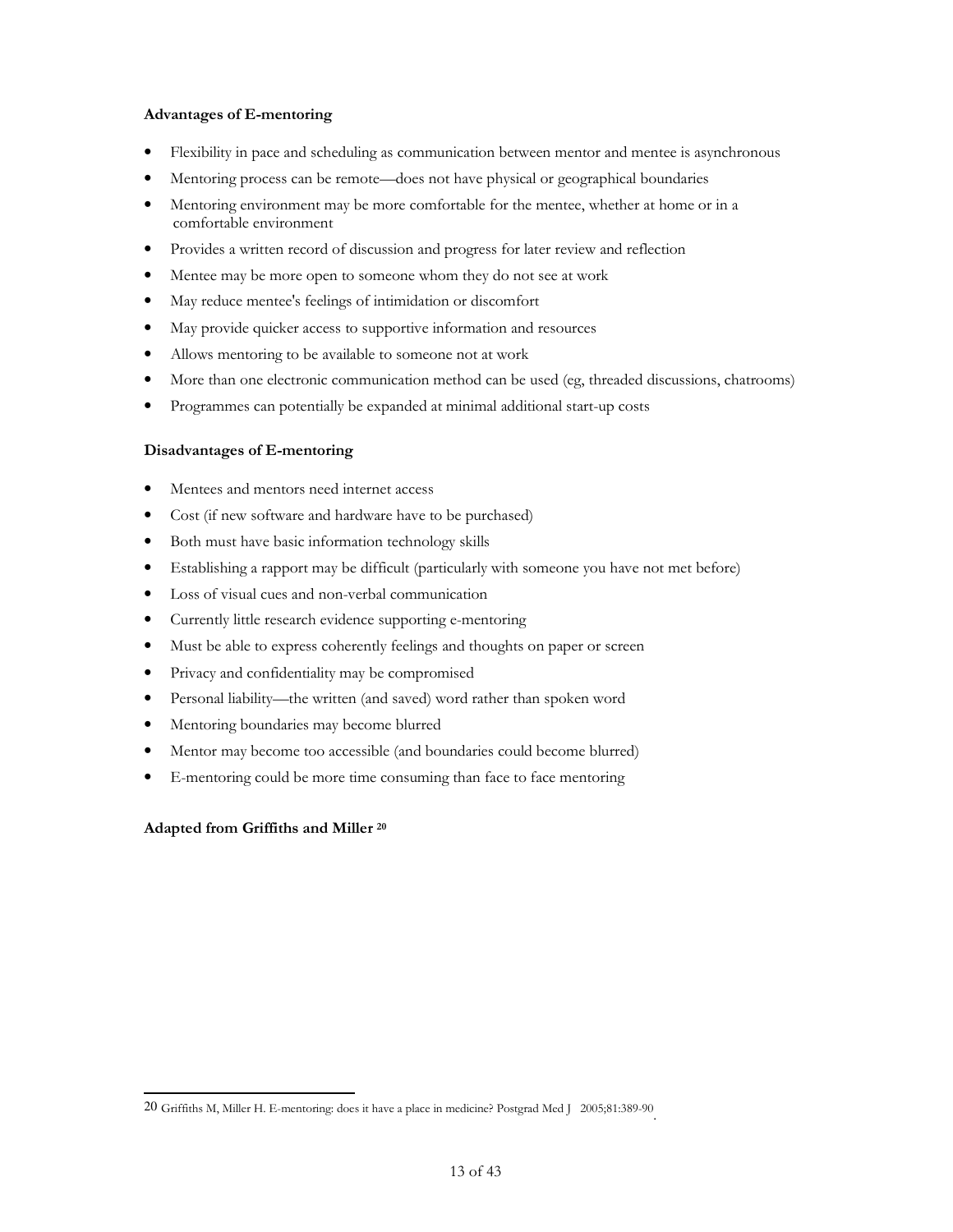### Web Based Mentoring - Clutterbuck Associates

The following comments have been provided by Clutterbuck Associates<sup>21</sup> as suggestions that encompass the foundations of a comprehensible and updateable resource.

The basis of a web based mentoring facility is that of a matching database – Mentors with Mentees. This would also provide tutorials, information, FAQs, techniques, benchmarking, evaluation and reporting with regular updating.

Keys to success would be accessibility, updateability and the marketing to both potential mentors and mentees, all of which require resources in terms of time and money. However, as a shared resource using an e-portal as a means of accessing regional RDA support, costs could be amortised across regions, partner organisations and training organisations.

#### Web Based Mentoring Content Suggestions – Clutterbuck Associates

- Information about how to apply
- Definitions of what mentoring is, (and is not)
- Summaries of the context and overall process
- Support tools hints and tips; FAQs; "tool kits"; pro-forma documents; articles; websites; contact details
- A means of administering training and review/evaluation
- Resources to help mentors/mentees reflect on their practice
- Evaluation of mentoring relationships
- Hints and tips on techniques for various mentoring challenges
- A reference point for mentors to record their backgrounds and specialist experience enabling mentors to refer clients to colleagues for specific issues

### Technology and Security

"Many organisations think that eMentoring is easy to do; - it just takes just a few minutes per week, and that the key requirement is a fancy web site. Meaningful eMentoring, that will produce results for all participants, takes real time, and real commitment, just as face-to-face mentoring. It's not just about clicking around a web site and dashing off a short email once a week. An organisation should think about developing an eMentoring scheme if it is seen as an essential tool to bring about change and help the organisation meet its goals, as with all training and development activities". <sup>22</sup>

j 21 Clutterbuck Associates was one of the contributors to "MentorsByNet"

<sup>22</sup> Renee Raper – Director of learning New Leaders 2007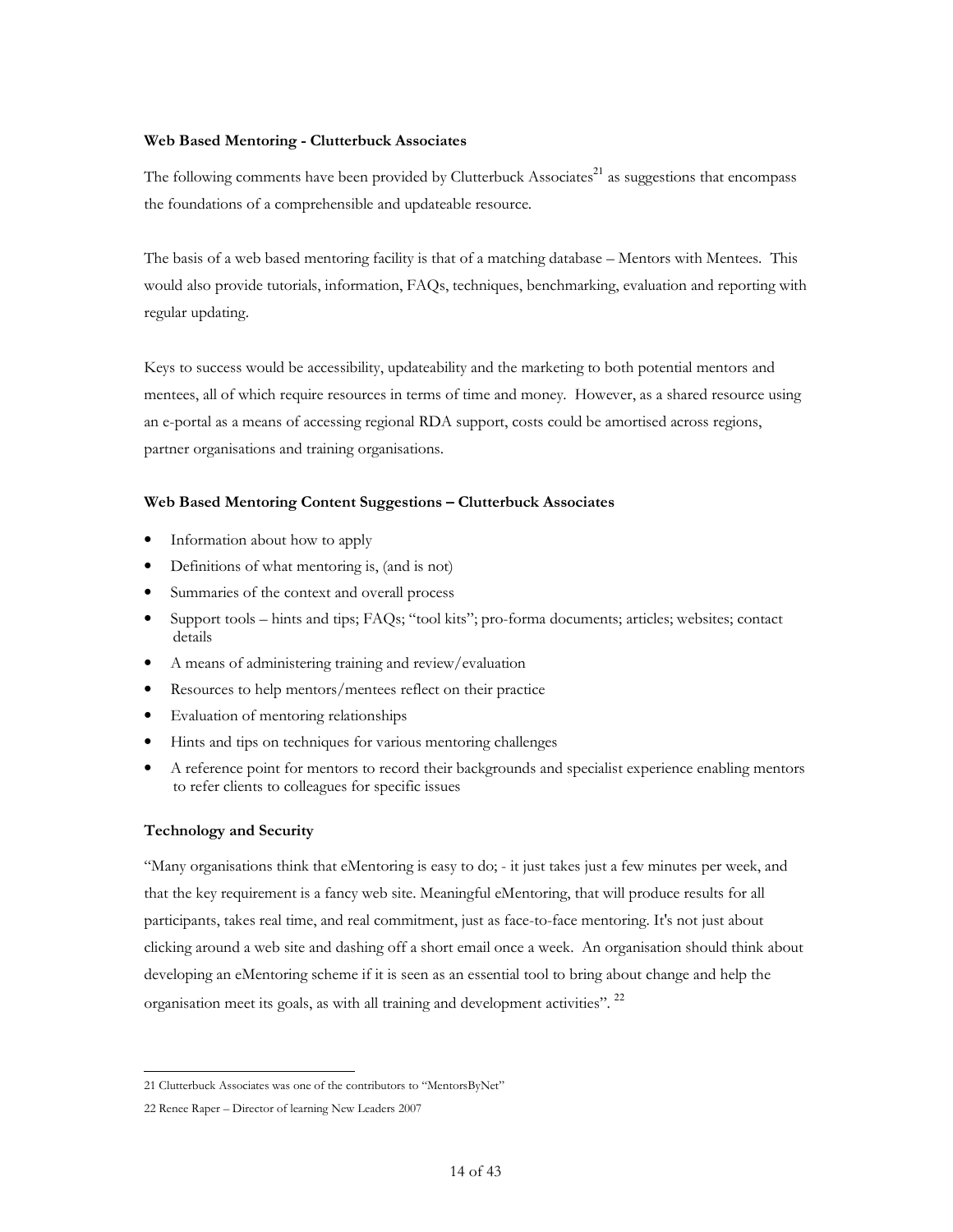E-mail or Web-based programs need to have technology in place that;

- Provides a safe and secure environment for communication exchanges
- Tracks the email activity between mentors and mentees;
- Encode e-mail addresses
- Software that removes telephone numbers, emails addresses and possible offensive language within email exchanges
- Archive all the messages being exchanged so they can be used for evaluation and review
- If partnering with an existing web-based scheme ensure that they have i[n place all the security and](http://www.mandbf.org.uk/)  tracking features

Further information on technology and security is available from the website http://www.mandbf.org.uk "Safe and Secure E-mentoring - A guide to developing successful projects". Written by Ian Akers, MBF Regional Co-ordinator for the South East of England.<sup>23</sup>

## Key Success Factors for E-mentoring programmes

The following were identified by Kevin  $\text{Hunt}^{24}$  when reviewing the mentoring website Mentorsbynet

- The importance of appropriate matching
- The degree of desire that participants have to be involved in such a scheme in the first place
- Establishing programme goals at the outset mentee lead
- Programme duration of at least 6 months
- Pre-programme training which helps participants to manage their expectations
- Setting a communication plan at the outset of the programme and regular contact between mentoring partners
- Supplementing email-based communication with other modes of communication
- Assisting mentees to sustain motivation e.g. frequent facilitators messages of prompts and encouragement
- Participant commitment to programmes and making the effort to give some priority to the relationship
- Establishing a good mentoring relationship (e.g. rapport and trust)"

j 23 http://www.mandbf.org.uk/fileadmin/filemounts/general/Publications/Pub\_MBF\_SafeEMentoring.pdf

<sup>24</sup> Kevin Hunt – Circle Squared 2004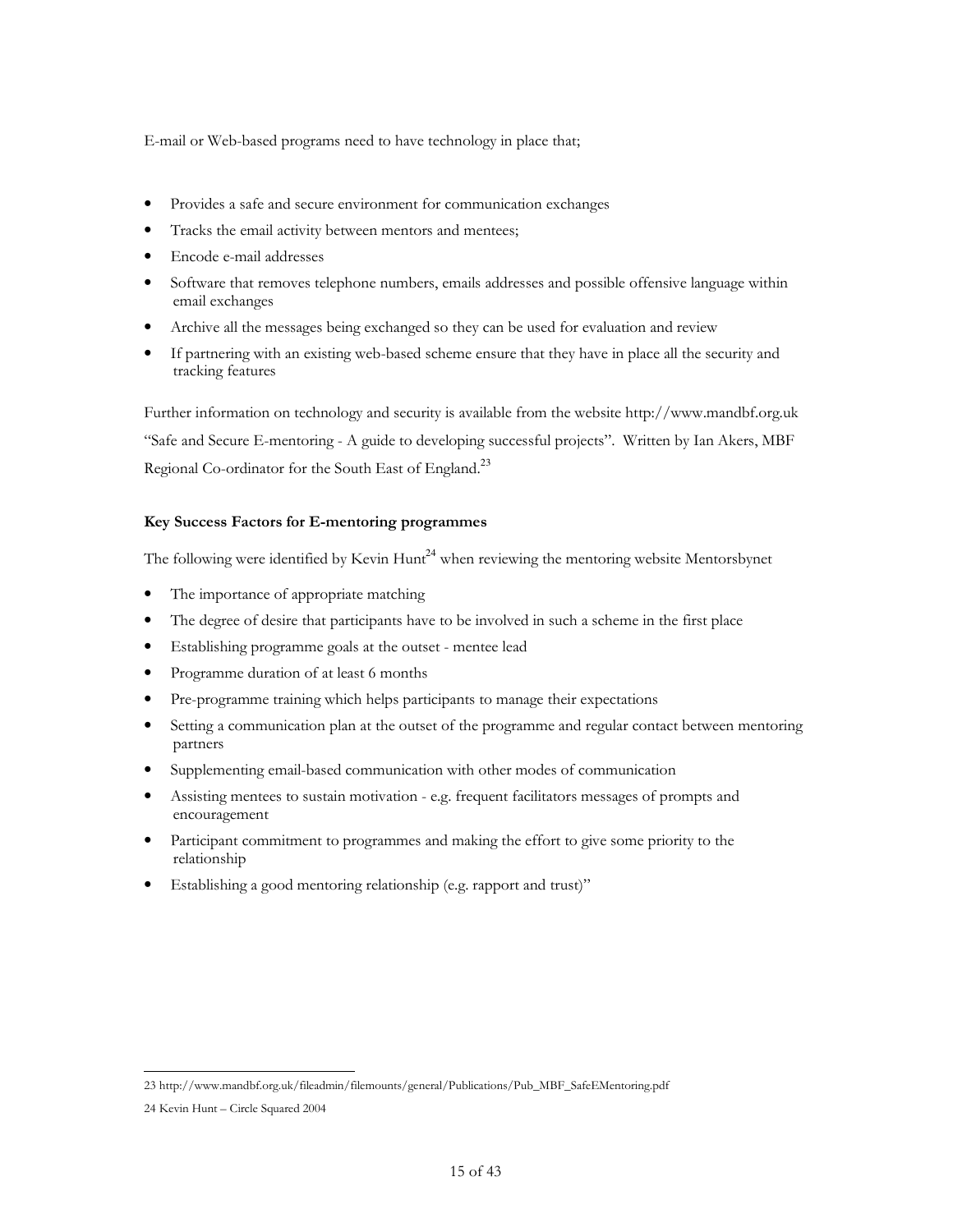## <span id="page-15-0"></span>9. Standards, Accreditation and Qualifications

## Approved Provider Standard (APS)**<sup>25</sup>**

The Approved Provider Standard (APS) is a national benchmark for organisations providing one-toone, volunteer mentoring or befriending. It is a national award supported by the Cabinet Office and Department for Education and Skills and aims to provide programmes with a badge of competence and safe practice in mentoring or befriending. APS aims to ensure the consistency and quality of mentoring and befriending programmes by focusing on the key management and operational areas of the programme including programme aims and management structure, procedures for identification and referral of clients, recruitment, selection and training of volunteers, monitoring of relationships and programme evaluation.

#### The European Quality Award - European Mentoring and Coaching Council

In 2003 the European Mentoring and Coaching Council <sup>26</sup> (EMCC) launched a consultative process to bring together a standards framework that could be used as a benchmark for the future development of the profession. The EMCC has developed standards as part of the European Quality Award (EQA) process. These standards are the basis for the training of coach mentors to the levels of competency and capability appropriate to the context in which they work. The standards define the level of competency and experience expected of a coach mentor working in specific contexts. There are four categories; (Foundation; Intermediate; Practitioner and Master) within the standards giving awards equivalent to NVQ's, postgraduate certificates, diplomas and masters degree. (See Appendix F- EMCC Competence Standards – February 2007 page 40 of this report)

## Small Firms Enterprise Development Initiative - SFEDI **<sup>27</sup>**

SFEDI sets the standards for business advice and support. It recognises good practice by allowing the SFEDI logo to be carried by people, products, programmes and centres that meet these standards and principles. SFEDI provides no direct support to business owners but the leading practice and the standards are used by all trainers, advisers, mentors and information providers. (See Appendix E - Business Support Additional Standards - © SFEDI March 2007 page 37 of this report)

#### BTEC Advanced Certificate in Mentoring in the Workplace (2003)

The BTEC Learning and Development qualifications<sup>28</sup> are work-based qualifications that assess the skills and knowledge; learning and development practitioners need to perform their job role effectively. They

j 25 http://www.mandbf.org.uk/goodpractice/aps/

<sup>26</sup> The European Mentoring & Coaching Council (EMCC) was created in 2002. http://www.emccouncil.org/

<sup>27</sup> www.sfedi.co.uk

<sup>28</sup> http://www.edexcel.org.uk/VirtualContent/80932/Btec\_Adv\_Prof\_Learning\_and\_Dev\_Centre\_Guidance.pdf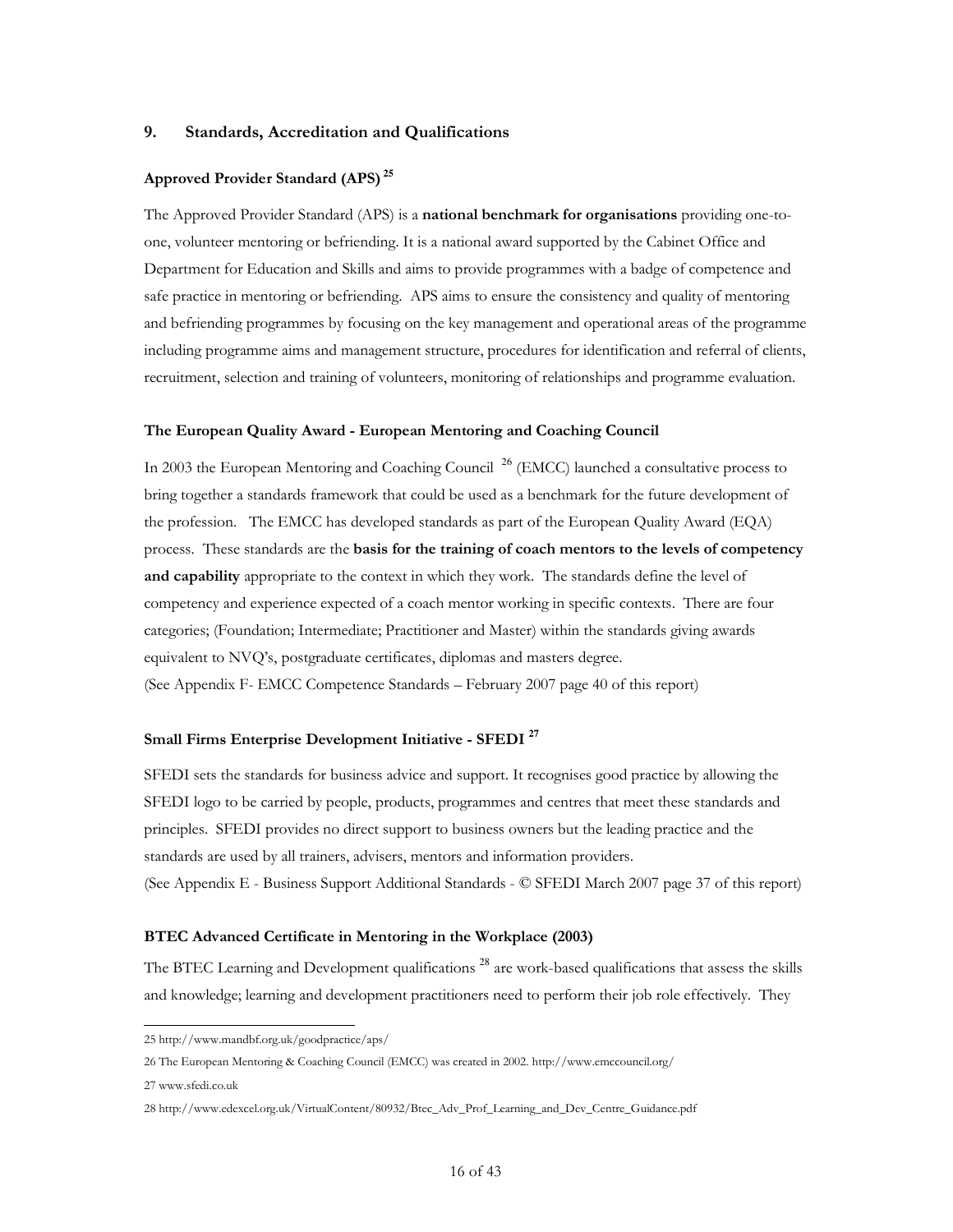are open to all and based on national occupational standards. There are no entry requirements, no prescribed methods of delivery and a candidate must prove competence in four mandatory units.

- Evaluate and develop own practice
- Support learners by mentoring in the workplace
- Support and advise individual learners
- Monitor and review progress with learners

## International Standards for Mentoring Schemes in Employment (ISMPE) **<sup>29</sup>**

With publication early in 2003, the ISMPE Award is intended to recognise excellence in the **design and** implementation of mentoring programmes in the world of work and employment. It was designed by David Clutterbuck, with initial help from the European Mentoring and Coaching Council. Companies can compare the detail of their schemes against six key elements:

- Clarity of purpose for both the scheme and each mentoring relationship
- Stakeholder training and briefing
- Processes for selection and matching
- Processes for measurement and review Ethics and pastoral care
- Programme administration and participant support

## Chartered Institute of Personal Development CIPD **<sup>30</sup>**

The CIPD offer a Certificate in Coaching and Mentoring, which is a practical programme of both theory and practice of coaching and mentoring. Delivery is through face-to-face, distance learning and online coaching methods, with emphasis on 'learning by doing'. This certificate is delivered by CIPD Enterprises, the specialist learning provider of the CIPD in collaboration with the OCM (formerly the Oxford School of Coaching and Mentoring).

j 29 http://www.ismpe.com

<sup>30</sup> http://www.cipd.co.uk/training/CCM/about/faculty.htm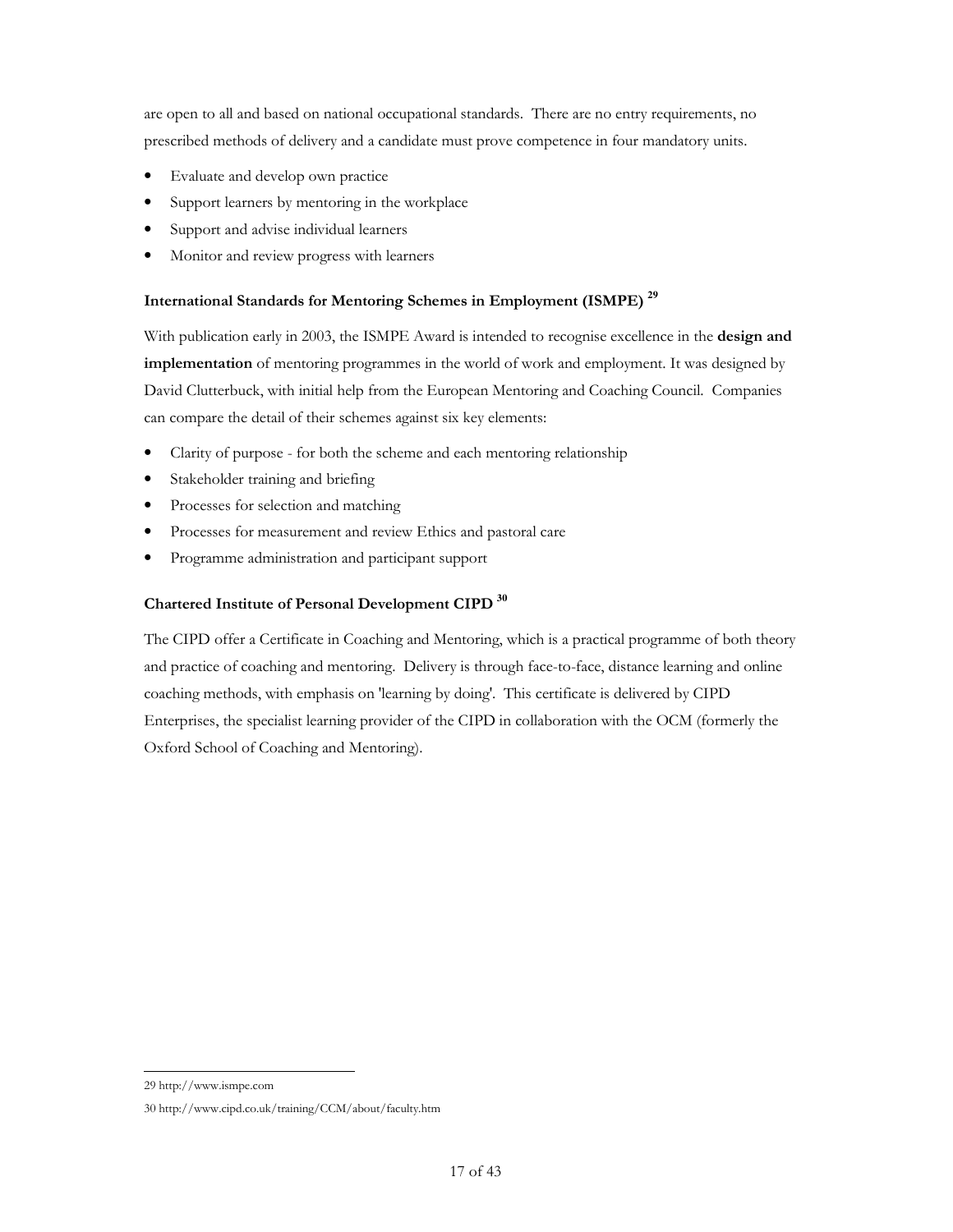## <span id="page-17-0"></span>10. Research who becomes a mentor & why? - Mentor survey

The purpose of this survey is to offer a snapshot profile of business mentors currently working in the South East of England (mainly Kent and East Sussex). This survey was conducted between February and March 2008 among 38 mentors working for Prince's Trust, Business Link Kent and 1066 Enterprise.

### Profile

A large majority 82% of business mentors are men, which might be a barrier for engaging with female audience, especially within some BME groups where defiance towards "gender mix" remains strong.



**Gender**

## **Age**



63% of mentors have a professional activity while 26% are retired. 26% are self-employed and 37% are employees. Among employees many are working in a sector such as enterprise services (marketing, accountants, etc.) and a bank.

Mentors are typically older, with 50% of them being over 55 years old. The time constraint and the experience needed to become a mentor largely explains this situation. However, the age group 35-44, still represents a third of the contingent. Unsurprisingly, under 34's are underrepresented as they only account for 3% of the mentors.



## **Employment**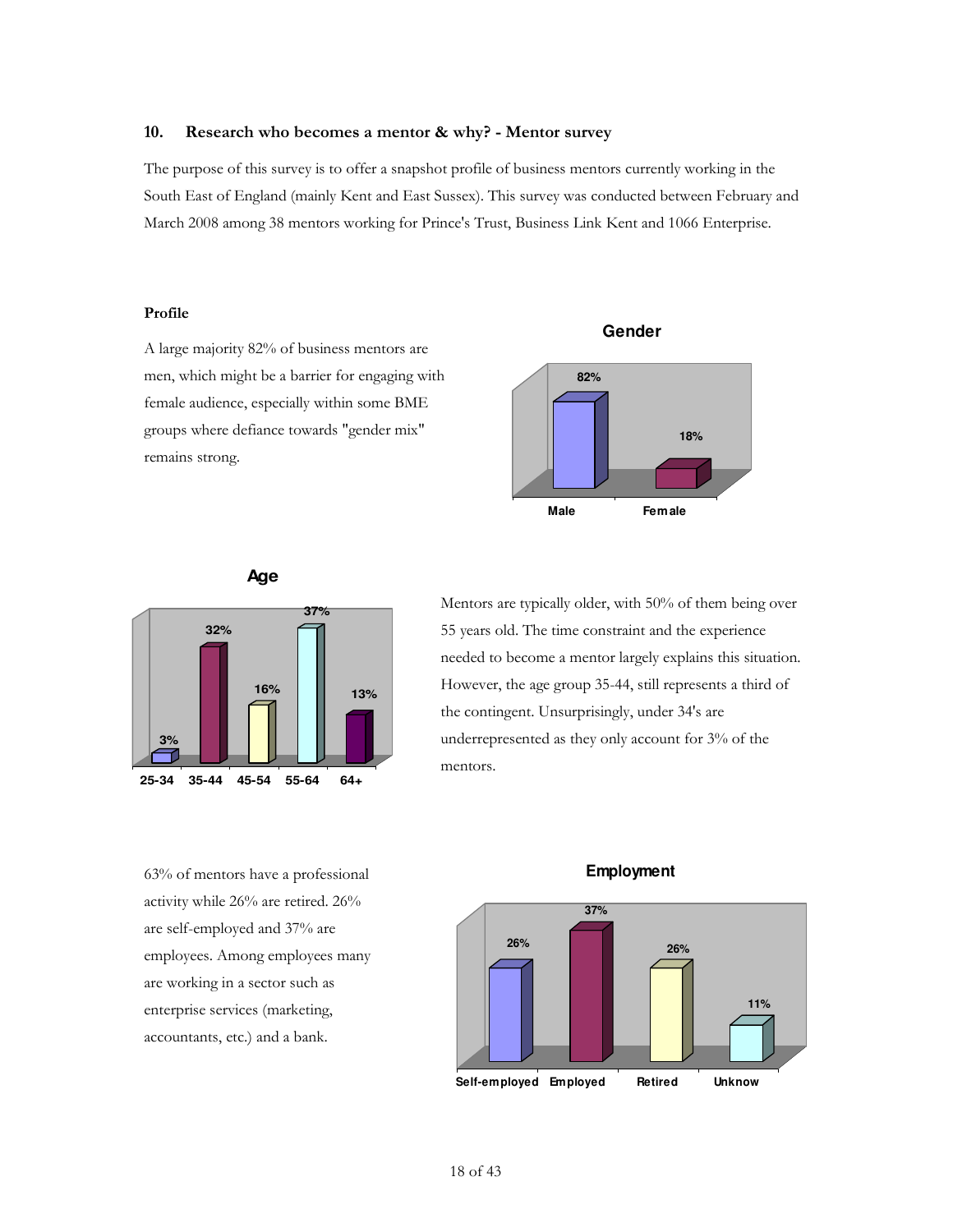Most of the mentors had previous experience of offering mentoring support. As shown in the table below, 24% of mentors interviewed have been mentors for 1 to 3 years, 42% for 4 to 6 years, and 26% for more than 7 years. Two conclusions can be drawn from these figures:

- Firstly, mentoring is a long term commitment. People who engage as a mentor generally remain committed for several years.
- Secondly, the recruitment of mentors seems stable with 8% of new mentor the recruitment of during the last year.



## **Mentoring experience**

Reasons for becoming a mentor are various and depend on personal circumstances. Nevertheless, the survey shows that willingness to help others is the primary motivation. The second main reason put forward, is to share experience with people who need support to achieve their goals. For older mentors, mentoring is seen as a unique opportunity to transmit and pass on their experience to younger people. The survey indicates that mentoring does not only benefit those who receive support, but also to older mentors who keep active and gives them another interest and purpose in retirement. Mentoring has a social function that benefits the whole community.

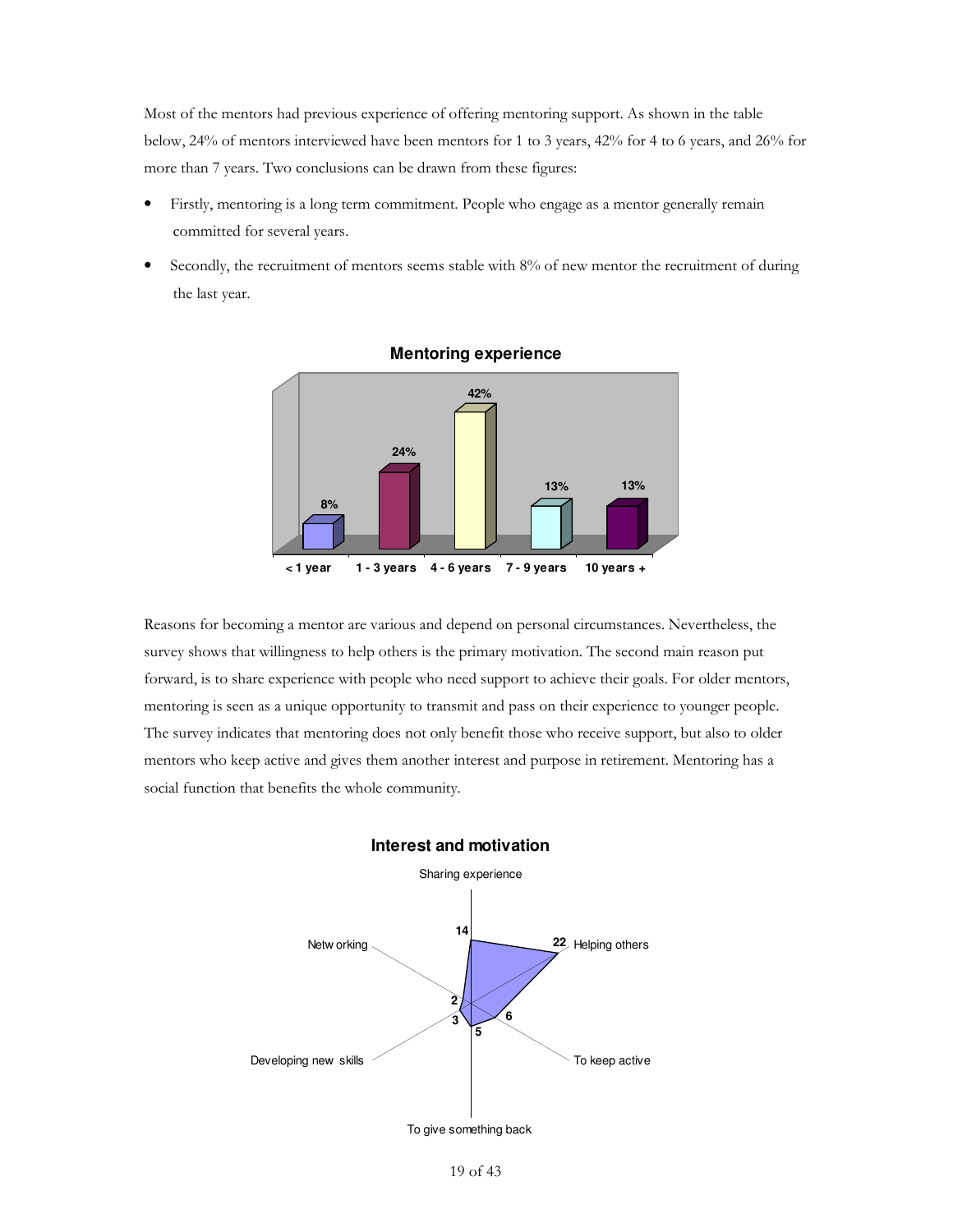If 100% of the respondents are keen to continue their role in the future, they are not all ready to work with any type of audience. While young unemployed are the most popular group to work with, on the opposite side of the scale only 76% of mentors would like to work with offenders and migrants.



**Which groups mentor would be happy to support**

Others: 1 Disable and 2 business pre start-up.

## **Training**

76% of mentors believe receiving training would enhance their role. If the need for training is clear, the type of training to provide is not. Data collected during the survey allow classifying the training needs in two distinct categories:

- - Personal development training (skills)
- - Enterprise training (knowledge)

**Training needs**



Personal development training includes a wide range of topics aiming to improve interpersonal skills of mentors (pedagogy, communication, confidence building, change management, motivation, listening skills, sociology, etc.). This also includes exchange of experience amongst mentors, as well as training on 'what the role of a mentor should be.

Training in enterprise consists of providing mentors with all the business knowledge they need to help individuals in their business. Again, there is no consensus on the content of such training. However many mentors, and particularly those retired, think it is essential to be kept up to date with latest development in business regulations, tax, business practices, technologies, etc. The majority of mentors would also like to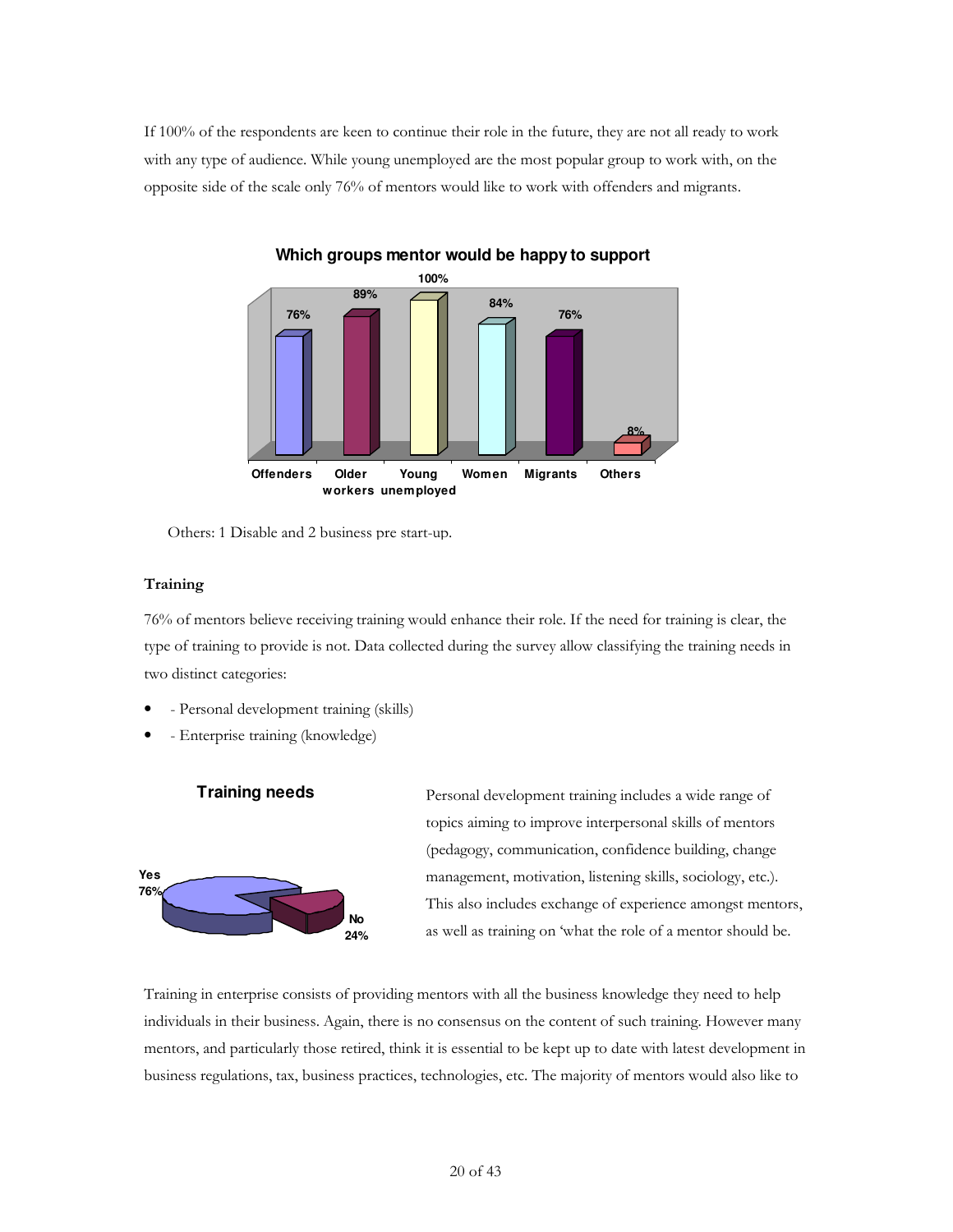have a better knowledge of free services (legal and professional) and support schemes available within communities, in order to signpost individuals when needed.

## Payment

Finally we looked at payment for mentors. 56% of mentors have been doing it on a voluntary basis with no payment as such for their time but could have been claiming expenses for travel etc. and 21% were paid, although at a very much reduced rate. 18% had mixed experiences with both paid and unpaid mentoring.



## **Voluntary basis**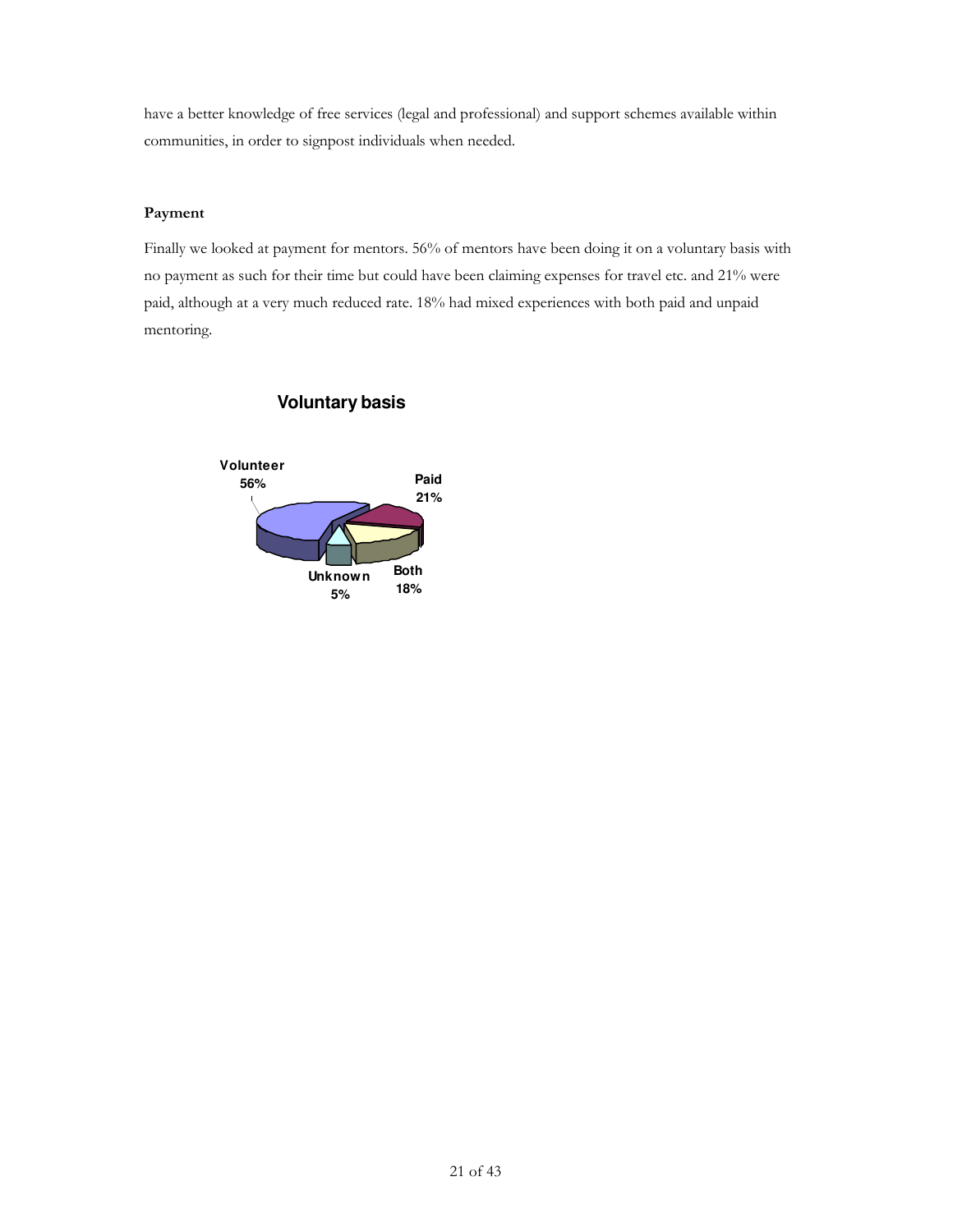#### <span id="page-21-0"></span>11.Evaluate Existing Networks in the South East

| Name                                                       | General Info                                                                                                                                                                                                                                                                                                                                                                                                            | Region     | <b>Business Mentoring</b>                           | Method                                              | Criteria                                                                              | Cost           | Duration                              |
|------------------------------------------------------------|-------------------------------------------------------------------------------------------------------------------------------------------------------------------------------------------------------------------------------------------------------------------------------------------------------------------------------------------------------------------------------------------------------------------------|------------|-----------------------------------------------------|-----------------------------------------------------|---------------------------------------------------------------------------------------|----------------|---------------------------------------|
| Enterprising Exchange Academy<br>$(EEA)^{1}$ <sup>31</sup> | The partners are Business Link Solution, the Milton<br>Keynes, Oxfordshire and Buckinghamshire Education<br>Business Link Organisation, Berkshire EBP, Oxford<br>Brookes University, Berkshire EBP, Oxford Brookes<br>University School of Enterprise and the University of<br>Portsmouth Centre for Enterprise in the UK, FSLD-<br>Malopolska Institute of Local Government and<br>Administration in Poland.           | South East | Enterprise culture<br>development                   | Programme for<br>schools                            | students in the 14-15 and<br>16-18 age groups<br><b>INTERREG 3C GROW</b><br>programme | Free of charge | Not.<br>stated                        |
| 32<br>Finance South East (FSE)                             | Provides business mentoring within the South East<br>(SEEDA region). Support through a specially selected<br>mentor offering a 'resource' to help businesses grow and<br>develop, particularly in the critical pre and post investment<br>periods.                                                                                                                                                                      | South East | Yes                                                 | Face to Face<br>meetings,<br>telephone and<br>email | Linked to pre and post<br>investment                                                  | Free of charge | $6 - 12$<br>months<br>contact<br>via  |
| Finance South East-<br><b>Accelerator Mentors</b>          | The Finance South East Accelerator Fund is a $\text{\textsterling}10\text{m}$<br>mezzanine loan fund providing an innovative source of<br>finance for growth companies in the South East region.                                                                                                                                                                                                                        | South East | <b>YES</b><br>Linked to<br>funding/loan             | Face to Face                                        | Mentoring is restricted to<br>companies supported by<br>the Accelerator Fund          | Free of charge | Min 12<br>hours                       |
| Finance South East -<br>CommercialiSE Mentoring            | CommercialiSE links university knowledge with business<br>expertise in the South East to deliver an integrated<br>framework of funding and Support. Businesses associated<br>with certain universities within the SEEDA region can<br>apply for a mentor to work with them. Up to 6 days of<br>specialised and experienced mentoring is available to<br>anyone who becomes involved with the CommercialiSE<br>programme | South East | Yes                                                 | Face to face                                        | Businesses linked to<br>universities                                                  | Free of charge | Up to $6\,$<br>days                   |
| Finance South East - FEW<br>Mentors                        | FEW! mentors - this is restricted to female run businesses<br>only. This scheme is currently taking no further applicants.                                                                                                                                                                                                                                                                                              | South East | <b>YES</b><br>Currently closed to<br>new applicants | Closed                                              | Female Businesses Only                                                                | Closed         | 8 Month<br>period of<br>mentorin<br>g |

<sup>&</sup>lt;sup>31</sup> Enterprise Exchange Academy http://www.grow3c.com/project\_detail.php?id=26<br><sup>32</sup> http://www.financesoutheast.com/businessmentoring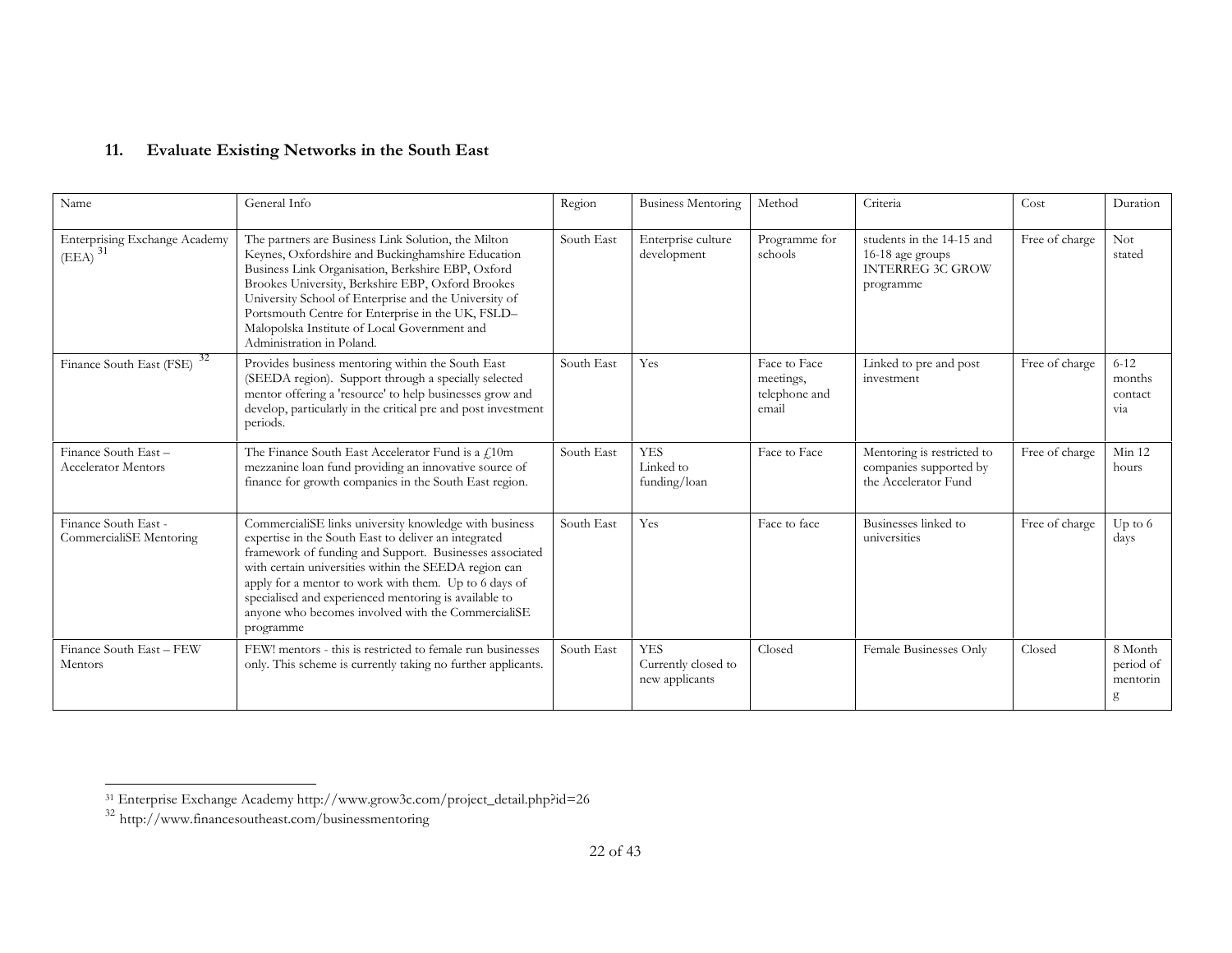| Finance South East - High<br>Growth Business Coaching | High Growth Business Coaching - this scheme offers the<br>services of an intensive business performance coach to<br>help companies reach their full potential. This scheme is<br>currently taking no further applicants                                                                                                                                                                                                                                                                                   | South East | NO - Coaching                                                | Closed        | Currently closed to new<br>applicants                                                     | Closed         | Closed                    |
|-------------------------------------------------------|-----------------------------------------------------------------------------------------------------------------------------------------------------------------------------------------------------------------------------------------------------------------------------------------------------------------------------------------------------------------------------------------------------------------------------------------------------------------------------------------------------------|------------|--------------------------------------------------------------|---------------|-------------------------------------------------------------------------------------------|----------------|---------------------------|
| Growenterprise <sup>33</sup>                          | The South East England Development Agency (SEEDA)<br>leads the project, working with partners in Spain, Poland<br>and the Netherlands. The project's activity is based on<br>events and workshops aimed at sharing best practice,<br>networking between regions and match-making between<br>companies where business or trade opportunities seemed<br>ripe for exploitation                                                                                                                               | South East | Yes - companies<br>with potential to<br>grow internationally | face to face  | project mentors are<br>supporting six companies<br>with potential international<br>impact | Free of charge | <b>Not</b><br>stated      |
| Kent Coaching and Mentoring<br>$34$ ]                 | Kent CM is an association of professional, accredited<br>coaches who combine the skills of coaching and<br>mentoring to provide an environment in which sustainable<br>learning and development can take place.                                                                                                                                                                                                                                                                                           | South East | Yes - and business<br>planning                               | Face to Face  | Tend to coach establish<br>businesses                                                     | Not stated     | <b>Not</b><br>stated      |
| Mentors ByNet 35] - E-<br>mentoring programme         | Joint venture between the South East Business Links and<br>SEEDA. Mentors ByNet seeks to explore the potential for<br>developing and encouraging individuals to grow their<br>business, help to realise new business ideas and ventures.<br>Mentors ByNet encourages successful business leaders to<br>volunteer their time to share their knowledge and<br>experience with others in a secure and convenient way.<br>Number of people in the programme - 1491<br>Number of mentoring relationships - 808 | South East | Yes                                                          | Web and email | Must be at least 18 years of<br>age                                                       | Free of charge | 6 month<br>commitm<br>ent |

<sup>33</sup> http://www.grow3c.com/project\_detail.php?id=8

<sup>34</sup> http://www.kentcm.com/

<sup>35</sup> http://www.mentorsbynet.co.uk/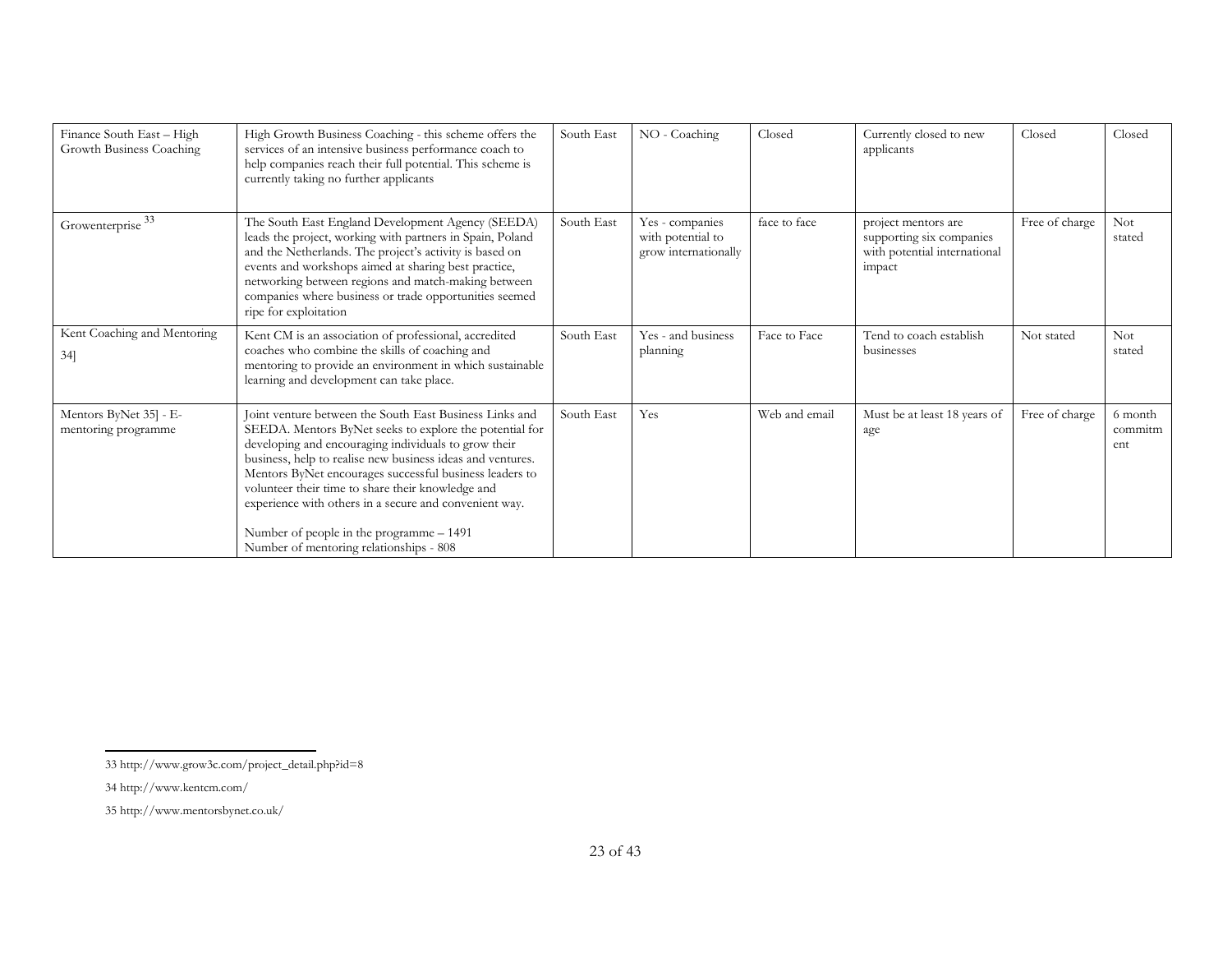| SEEDA Enterprise Hub-<br>Mentoring Network <sup>36</sup>       | The Mentoring service is a network of 60 high calibre<br>mentors in the South East region, who are able to provide<br>support to knowledge and technology-based businesses.<br>Mentoring offers companies: Free unbiased dedicated<br>support from individuals operating within a best practice<br>framework Resource to help young companies grow and<br>develop Risk-free opportunities to meet and evaluate<br>potential investors and non-executive directors A higher<br>business profile within an influential audience Regular<br>access to high quality experienced individuals Access to<br>high profile contacts | South East | Yes                                                                   | Face to face                                        | Technology based<br>businessesAccessed<br>through Enterprise hub<br>Network | Free of charge           | <b>Not</b><br>stated |
|----------------------------------------------------------------|----------------------------------------------------------------------------------------------------------------------------------------------------------------------------------------------------------------------------------------------------------------------------------------------------------------------------------------------------------------------------------------------------------------------------------------------------------------------------------------------------------------------------------------------------------------------------------------------------------------------------|------------|-----------------------------------------------------------------------|-----------------------------------------------------|-----------------------------------------------------------------------------|--------------------------|----------------------|
| Finance South East - Merlin<br>Mentors                         | Following the 3 year Merlin Mentoring programme, FSE<br>can draw upon over 50 high calibre independent business<br>individuals who will work with high growth companies in<br>the SEEDA region.<br>The Merlin Mentoring Programme co-financed by the<br>(ESF) and (SEEDA), managed FSE saw great success<br>during its $3$ year lifespan- $31/12/06$ .                                                                                                                                                                                                                                                                     | South East | Ended                                                                 | Face to Face<br>meetings,<br>telephone and<br>email | Ended                                                                       | Free of charge           | Ended                |
| <b>SEEMP</b><br>South East Employers<br>Mentoring Programme 37 | Recently been launched - first start-up session on 15<br>January 2008 at the University of Surrey.<br>SEE co-ordinates the matching of mentors with mentees<br>and provides training support, evaluation and guidance<br>throughout.<br>SEE co-ordinates the matching of mentors with mentees<br>and provides training support, evaluation and guidance<br>throughout.                                                                                                                                                                                                                                                     | South East | Not specifically for<br>new business                                  | Face to face                                        | Graduates, new managers,<br>managers looking for new<br>ideas)              | $£375+VAT$<br>for mentee | $6 - 9$<br>months    |
| The South East Women's<br>Mentoring Network <sup>38</sup>      | Mentees will be women in management positions of<br>privately-funded small to medium sized enterprises (i.e.<br>employing less than 250 employees), who are looking to<br>progress into a senior management role but who feel that<br>there are obstacles or barriers which prevent them from<br>taking their career to the next level. The South East<br>Women's Mentoring Network is a project run by Business<br>Link (Milton Keynes, Oxfordshire and Buckinghamshire)<br>and is co-financed by SEEDA and ESF                                                                                                           | South East | $NO - Career$<br>progressionCurrentl<br>y closed to new<br>applicants | Face to face,<br>reviews and<br>training            | Women Only                                                                  | Free of charge           | <b>Not</b><br>stated |

<sup>36</sup> http://www.enterprisehubnetwork.co.uk/mentoring.php

<sup>37</sup> http://www.seemp.co.uk/mentor

<sup>38</sup> http://www.breakingbarriers.co.uk/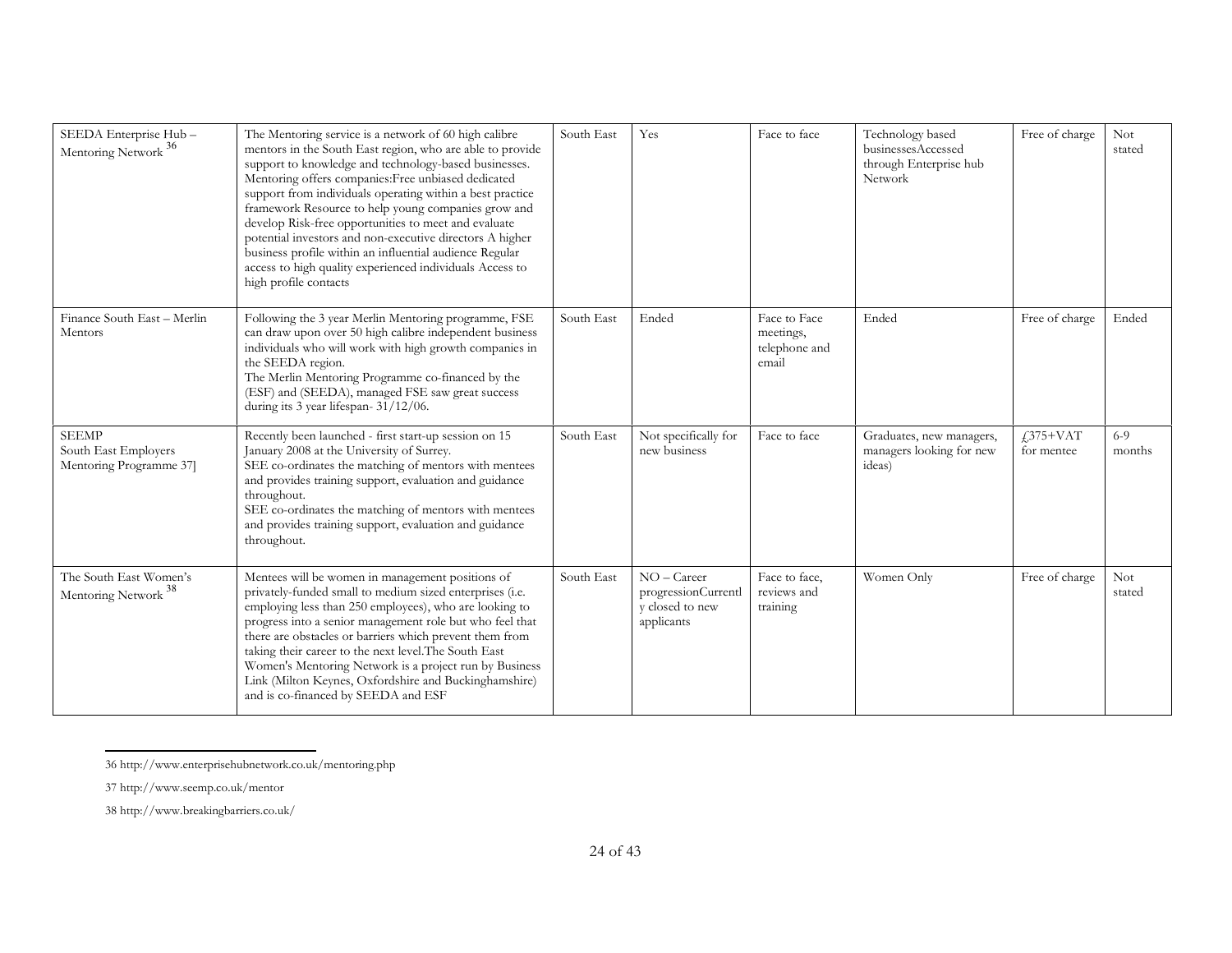| University College for the<br>creative arts-<br>Meet Your Mentor <sup>39</sup><br>Dada-Exchange | Mentoring scheme for Creative Practitioners living or<br>working in the South East. - Help developing freelance<br>work or creative business<br>Dada-South, the disability arts development agency for the<br>South East, is inviting up to 36 Deaf and Disabled Artists<br>to join Dada-Exchange                                                                                                                                                                                                        | South East                                                      | Ended 2007                                   | Ended                      | Creative Arts via University<br>College                                                                         | Ended          | Ended                |
|-------------------------------------------------------------------------------------------------|----------------------------------------------------------------------------------------------------------------------------------------------------------------------------------------------------------------------------------------------------------------------------------------------------------------------------------------------------------------------------------------------------------------------------------------------------------------------------------------------------------|-----------------------------------------------------------------|----------------------------------------------|----------------------------|-----------------------------------------------------------------------------------------------------------------|----------------|----------------------|
| 40<br>Canturbury4business<br>Support4business                                                   | Looking to set up a formal network of business mentors<br>from the Canterbury4business associate database.<br>Proposing to register 100 experienced business people on<br>a mentor database<br>The mentors will come from different disciplines and will<br>sign-up to provide a maximum number of mentoring<br>hours per year.                                                                                                                                                                          | South East<br>Canterbury<br>area                                | Yes                                          | Project in early<br>stages | Small businesses, especially<br>start-ups, in the Canterbury<br>district.                                       | Not stated     | Not<br>stated        |
| <b>KRAN</b><br>Kent Refugee Action Network                                                      | Mentors will meet their mentee on a one-to-one basis in a<br>public meeting place or at the KRAN office. The task of a<br>mentor is to listen to their mentees and to help them to<br>integrate in the society. KRAN will give on-going support<br>to the mentor through meetings, provision of useful<br>recourses and by being available on the telephone to<br>discuss difficulties.                                                                                                                  | South East<br>Dover,<br>Folkestone,<br>Ashford or<br>Canterbury | No - support and<br>help with<br>integration | Face to Face               | Volunteer mentors work<br>with an individual local<br>refugee (mentee), who has<br>leave to remain in the UK.   | Free of charge | on-going             |
| Dorset mentoring programme<br>(Dormen) $42$                                                     | In first two years to September 2007, the programme has<br>supported over 250 businesses across the county.<br>Developed through a partnership of local authorities,<br>public sector agencies, private sector agencies, private<br>sector institutions and Higher/Further Education<br>establishments Dormen Business Mentors are trained in<br>business mentoring and kept up to date with recent<br>developments in business knowledge and skills through<br>our continuing programme of development. | South<br>WestDorset                                             | Yes                                          | Face to Face               | One-to-one mentoring<br>support for new businesses,<br>and those with growth<br>potential, throughout<br>Dorset | Free of charge | <b>Not</b><br>stated |

<sup>39</sup> http://www.cei.ucreative.ac.uk/index.cfm?articleid=13420

<sup>40</sup> http://www.canterbury4business.co.uk/support4business/

<sup>41</sup> http://www.kran.org.uk/

<sup>42</sup> http://www.dormen.org.uk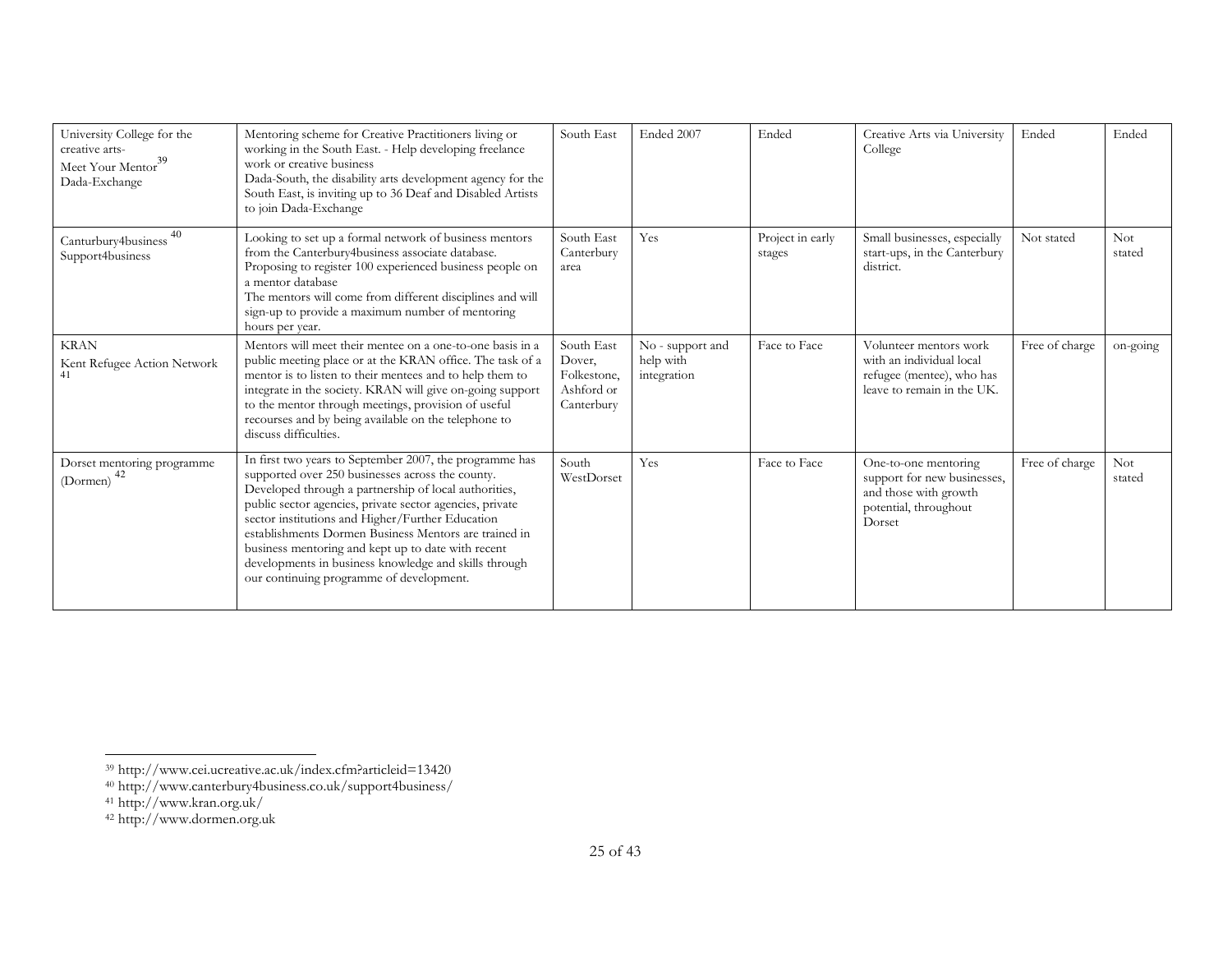| Aimhigher $\frac{43}{3}$                                                                                                     | Aimhigher is jointly funded by the Higher Education<br>Funding Council for England (HEFCE) and the<br>Department for Innovation, Universities and Skills<br>(DIUS).<br>Funding has recently been allocated to allow the<br>programme to continue until 2011<br>Operates across nine regional partnerships and 45 area<br>partnerships throughout England                                                                                                       | UK Wide | No - aims to widen<br>participation in<br>higher education | Summer schools,<br>taster days,<br>master classes<br>and mentoring<br>schemes | Young people aged 13-19<br>from groups that are<br>under-represented in HE*<br>Adults under 30 from<br>groups that are under-<br>represented in HE*                                                                   | Free of charge                                                                      | <b>Not</b><br>stated |
|------------------------------------------------------------------------------------------------------------------------------|----------------------------------------------------------------------------------------------------------------------------------------------------------------------------------------------------------------------------------------------------------------------------------------------------------------------------------------------------------------------------------------------------------------------------------------------------------------|---------|------------------------------------------------------------|-------------------------------------------------------------------------------|-----------------------------------------------------------------------------------------------------------------------------------------------------------------------------------------------------------------------|-------------------------------------------------------------------------------------|----------------------|
| <b>Business Boffins</b>                                                                                                      | Weekly mentoring (by email) from business experts and<br>professional advisers, including lawyers, accountants and<br>human resource specialist<br>Expert feedback on your business plan and other key<br>documents.<br>Opportunity to qualify for the university-accredited<br>'Certificate in Small Business Management'                                                                                                                                     | UK Wide | $YES - although$<br>weighted towards<br>business advice    | Business advice<br>and weekly email<br>mentoring                              | The full programme is 64<br>weeks long. - 16-week pre-<br>start period, followed by 48<br>weeks of ongoing support                                                                                                    | 16 months<br>$f$ 640.00 -<br><b>Business</b><br>Mentoring<br>Support<br>Programme - | 16<br>months         |
| Business Mentoring: An<br>EQUAL Partnership <sup>45</sup><br>The Prince's Trust, The<br>Millennium Youth Awards and<br>PRIME | Develop, pilot and disseminate several models of good<br>practice for volunteer business mentoringThe project<br>operated in England and Wales. The objectives were to:<br>recruit and train 1,500 new Business Mentors improve the<br>skills of 3,000 existing Business Mentors measure the<br>impact of mentoring on 5,000 business start ups research<br>new mentoring models. Develop an innovative<br>performance management system for Business Mentors. | UK Wide | Ended                                                      | Ended                                                                         | Ended 30 September<br>2005The DP supported<br>5000 business start ups in<br>Great Britain for people<br>who are excluded from the<br>labour market. 4200<br>volunteer business mentors<br>were recruited and trained. | Ended                                                                               | Ended                |
| <b>Business Volunteer Mentors</b><br>(BVM)                                                                                   | Unfortunately the national funding for the BVM project<br>has now ceased.<br>BVM was delivered locally by Enterprise Agencies and<br>other business support organisations, to provide support<br>for people looking to start their own business, or are<br>already running a small business.<br>During the national projects 5 years, over 1,200 mentors<br>were recruited and over 14,000 businesses have been<br>assisted.                                   | UK Wide | Ended                                                      | Ended                                                                         | Ended                                                                                                                                                                                                                 | Free of charge<br>or subsidised                                                     | Ended                |

<sup>43</sup> http://www.aimhigher.ac.uk/

<sup>44</sup> http://www.businessboffins.com/

<sup>45</sup> http://www.equal-works.com/DPDetail.aspx?ety=1482b170-f757-49bb-8cde-aa736c6a4aa8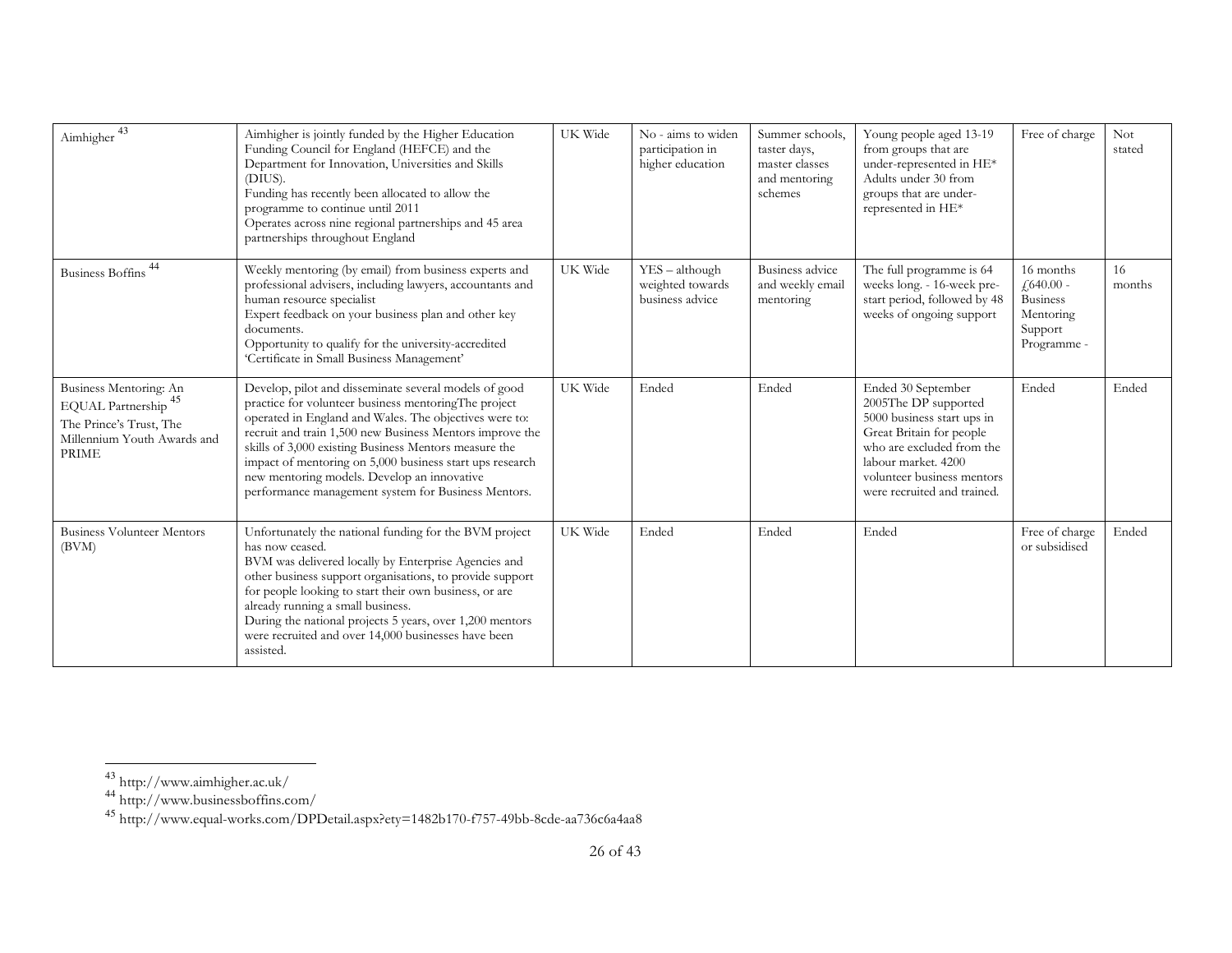| Clutterbuck Associates <sup>46</sup>                                                       | Clutterbuck Associates deliver programmes internationally<br>through a network of licensees, franchises and associates.<br>All of our associates have extensive experience in training<br>and consulting related to coaching and mentoring<br>Provides mentoring training - per delegate is $f(1275)$<br>(excluding VAT).                                                                                                                                                                                                                                 | UK Wide | YES More career<br>mentoring                                                                 | Face to face at<br>least once a<br>quarter, with a<br>telephone and e-<br>mail contact in-<br>between | Corporates and businesses                                                                                                                                                                                                                  | Not stated                                                                | Agreed<br>between<br>mentor<br>and<br>mentee |
|--------------------------------------------------------------------------------------------|-----------------------------------------------------------------------------------------------------------------------------------------------------------------------------------------------------------------------------------------------------------------------------------------------------------------------------------------------------------------------------------------------------------------------------------------------------------------------------------------------------------------------------------------------------------|---------|----------------------------------------------------------------------------------------------|-------------------------------------------------------------------------------------------------------|--------------------------------------------------------------------------------------------------------------------------------------------------------------------------------------------------------------------------------------------|---------------------------------------------------------------------------|----------------------------------------------|
| 47<br>Every woman<br>on line mentoring<br>teamed up with<br>Hosesmouth.co.uk <sup>48</sup> | Everywoman has developed an electronic business<br>mentoring service that offers members online access to<br>business mentors, coaches, expert advisors and specialists<br>- all within a secure, well structured environment.Funded<br>by the European Union Social Fund and developed as part<br>of a larger project promoting diversity and flexible<br>working.                                                                                                                                                                                       | UK Wide | YESPlus<br>communication<br>exchange about life<br>and work issues                           | Web and email                                                                                         | Female only mentoring                                                                                                                                                                                                                      | Free of charge                                                            | Accordin<br>g to need                        |
| Mentoring and Befriending<br>Foundation<br>(formerly the National<br>Mentoring Network)    | Members include schools, colleges, universities, education<br>business partnerships, career services, businesses, TECs,<br>voluntary & community groups and mentoring<br>practitioners<br>Funded by membership fees and support from business<br>and government departments including the Department<br>for Education and Employment and The Home Office.<br>Currently reach over 3,000 projects in the Voluntary and<br>Community Sector.<br>MBF national training programme launched Sept 2007.<br>Offers 9 courses in 14 locations around the country. | UK Wide | No - mentoring and<br>friendship<br>seen as effective<br>way of tackling<br>social exclusion | Face to Face<br>meetings and<br>support                                                               | Strong educational focus<br>Referral through an agency<br>or self-referral<br>Mentors are volunteers                                                                                                                                       | Free of charge<br>for mentees<br>Costs for<br>membership<br>organisations | <b>Not</b><br>stated                         |
| Mentoring UK - The complete<br>mentoring portal <sup>50</sup>                              | This directory lists mentoring sites where you can get<br>mentoring help including a mentor relationship. It also<br>lists mentor related sites.<br>Blogs and forums for mentoring and mentoring<br>programme contacts                                                                                                                                                                                                                                                                                                                                    | UK Wide | Mentoring forum<br>and contacts for<br>mentors after<br>registration                         | Web and email                                                                                         | Registration is not required<br>to view current topics on<br>the Forum; however, if you<br>wish to post a new topic or<br>reply to an existing topic<br>registration is required.<br>Registration is free and<br>only takes a few minutes. | Free of charge                                                            | Accordin<br>g to need                        |

<sup>46</sup> http://www.clutterbuckassociates.com/content/Company/Services/Mentoring.aspx

<sup>&</sup>lt;sup>47</sup> http://www.everywoman.com/ResourcesAdvice/Mentoring/

<sup>48</sup> http://www.horsesmouth.co.uk/

<sup>&</sup>lt;sup>49</sup> http://www.mandbf.org.uk/

<sup>50</sup> http://www.mentoring-uk.org.uk/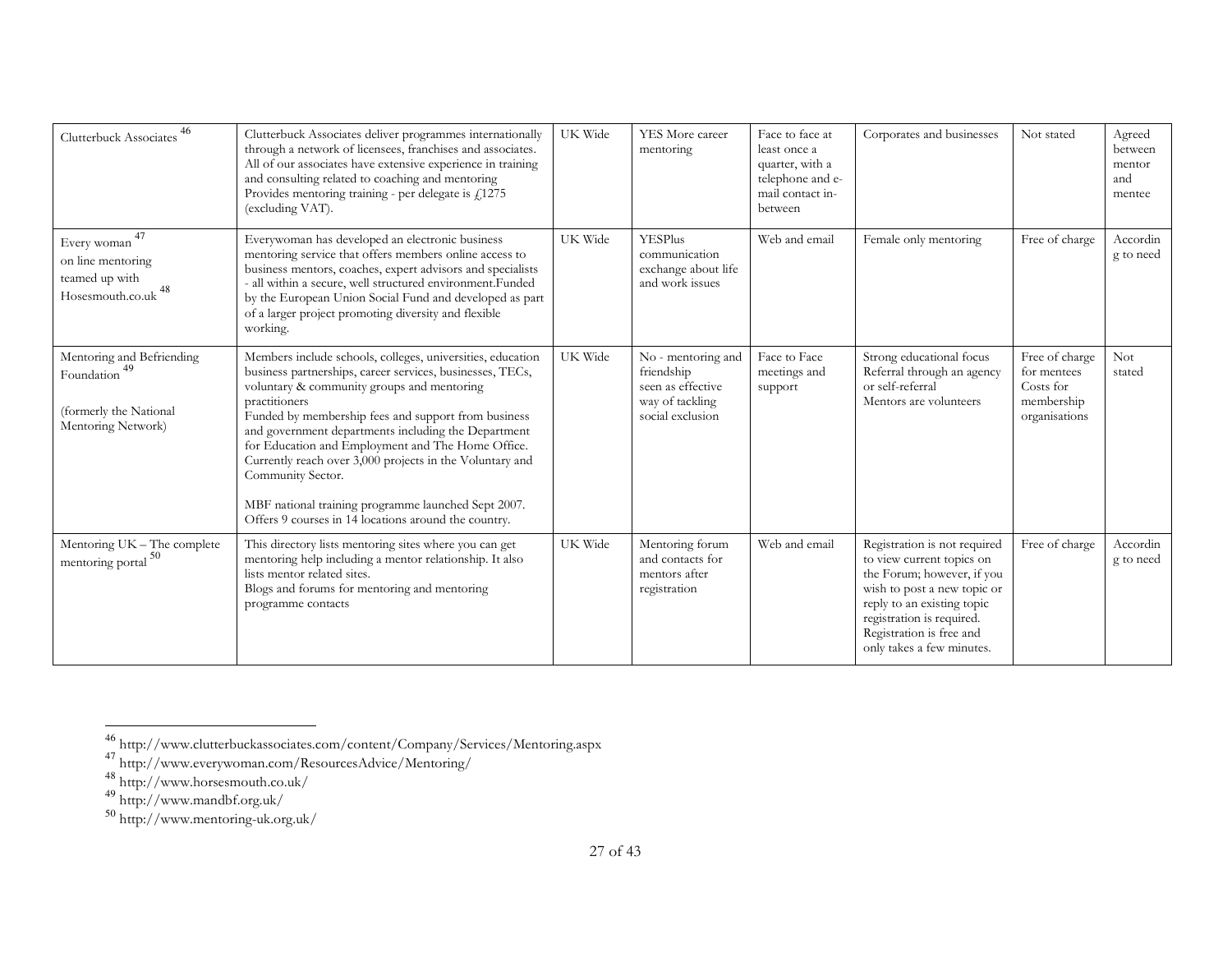| $\text{PRIME}$ $^{51}$                  | National organisation dedicated to helping people aged<br>over 50 set up in businessPRIME helps people over the<br>age of 50 set up in business for themselves.Sympathetic<br>ear, free information and help, workshops and business<br>networking events. Refer you to properly-accredited<br>advisers in our Partner organisations for free business<br>advice. (Mentoring support to Borrowers 2003-2004 -<br>Programme closed in 2004)                                                                                                         | UK Wide | Yes                                                     | Face to Face                                               | Over 50'sSupport and<br>referral                                                                                                                                         | Not stated               | <b>Not</b><br>stated                     |
|-----------------------------------------|----------------------------------------------------------------------------------------------------------------------------------------------------------------------------------------------------------------------------------------------------------------------------------------------------------------------------------------------------------------------------------------------------------------------------------------------------------------------------------------------------------------------------------------------------|---------|---------------------------------------------------------|------------------------------------------------------------|--------------------------------------------------------------------------------------------------------------------------------------------------------------------------|--------------------------|------------------------------------------|
| 52<br>Rockstar Group                    | The Rockstar Group of companies provides ongoing one-<br>to-one mentorship for entrepreneurs themselves and for<br>their business ventures. Provides a combination of<br>business mentoring, key marketing and promotion and<br>potential financial backing.                                                                                                                                                                                                                                                                                       | UK Wide | Yes                                                     | Face to Face and<br>virtual                                | On-line mentoring website                                                                                                                                                | £149.95 for 12<br>months | 12<br>months                             |
| Shell LiveWIRE $^{\rm 53}$              | This online mentor service allows you to tap into a pool of<br>experts with specialised knowledge. The Shell LiveWIRE<br>website also offers discussion forums where young<br>entrepreneurs can share their experiences, and offer<br>solutions. Once you register with Shell LiveWIRE, you are<br>also allocated a local business co-ordinator who can offer<br>advice and guidance.<br>Shell LiveWIRE's mentor scheme now runs through the<br>forum. The forum has a large number of experienced<br>users who can answer most of your questions. | UK Wide | Yes                                                     | Web and email                                              | 16-30 year olds<br>On-line business form                                                                                                                                 | Free of charge           | No<br>commitm<br>ent-<br>online<br>forum |
| The Prince's Trust Mentor<br>Network 54 | The Prince's Trust Business Programme provides money<br>and support to help people start up in business. The<br>Prince's Trust has a network of 150+ business people,<br>Solicitors, Accountants and other professionals. The<br>Prince's Trust itself gives advice and funding to young<br>entrepreneurs who are starting up their own business.                                                                                                                                                                                                  | UK Wide | YES - business<br>support to Support<br>18-30 year olds | face to<br>faceOngoing<br>advice from a<br>business mentor | Age Limits applyaged 18-30<br>unemployed or working<br>less than 16 hours a week<br>living in England or<br>Northern Ireland.commit<br>3-6 hours each month<br>mentoring | Free of<br>Charge        | On-going                                 |

<sup>51</sup> http://www.primeinitiative.org.uk/

<sup>52</sup> https://www.rockstargroup.co.uk/

<sup>53</sup> http://www.shell-livewire.org/

<sup>54</sup> http://www.princes-trust.org.uk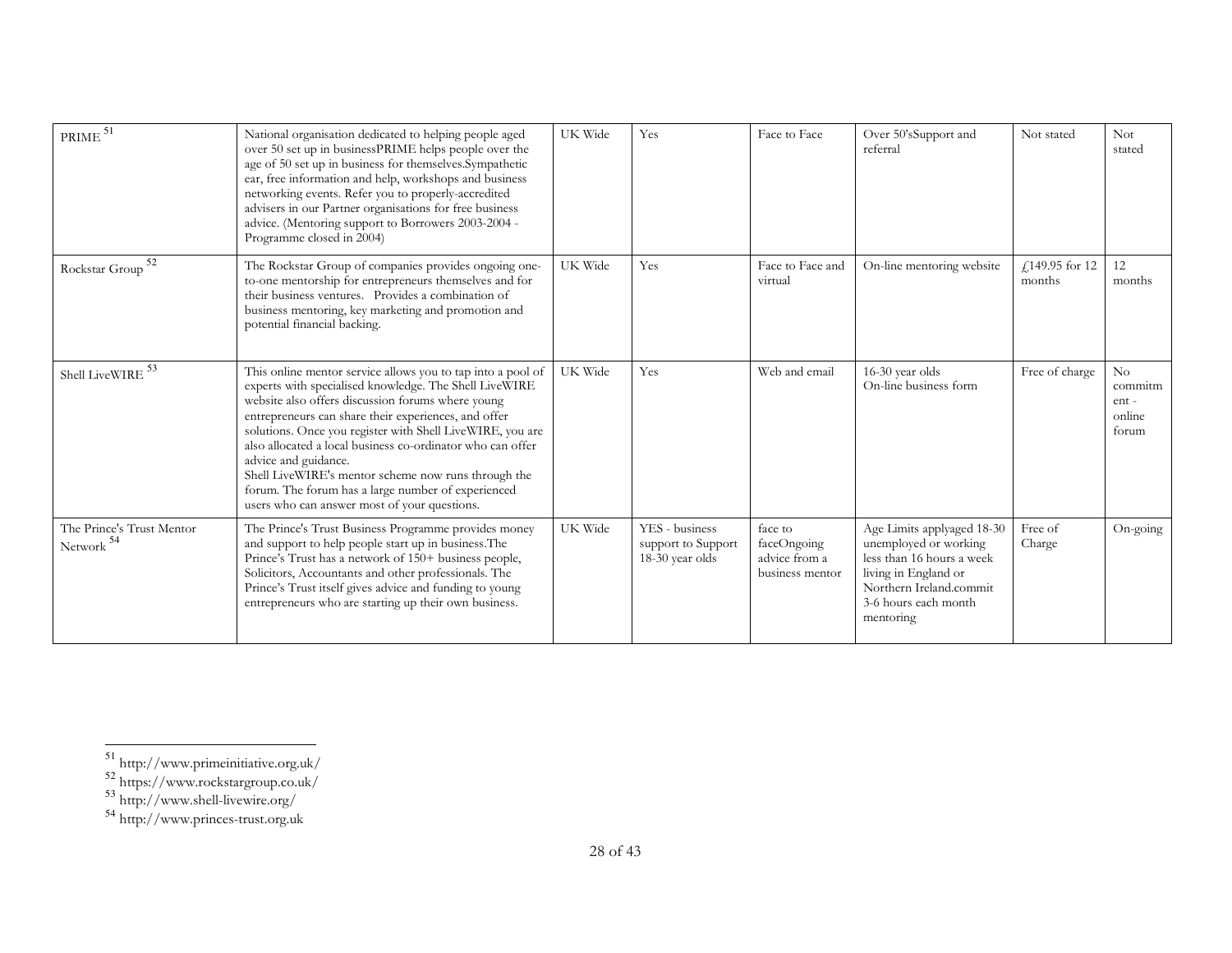| UK Heroes $^{55}$                                         | UK Heroes is an initiative set up by 121 Youth<br>Befriending to match volunteers to young children who<br>need a positive influence in their lives. UK Heroes offer<br>friendship, experience, mentoring and the chance to have<br>some fun.<br>121 Youth Befriending has over 150 volunteers that help<br>us carry out important work to support young people in<br>the local community of West Kent.<br>Free training provided                         | South East<br>Kent based | No befriending for<br>young people aged<br>$6 - 16$ | One-to-one<br>meetings take<br>place once a<br>week                                                                  | Mentor and befriending<br>Volunteers aged 24-45<br>living in Kent                                                     | Free of charge                                      | on-going                                               |
|-----------------------------------------------------------|-----------------------------------------------------------------------------------------------------------------------------------------------------------------------------------------------------------------------------------------------------------------------------------------------------------------------------------------------------------------------------------------------------------------------------------------------------------|--------------------------|-----------------------------------------------------|----------------------------------------------------------------------------------------------------------------------|-----------------------------------------------------------------------------------------------------------------------|-----------------------------------------------------|--------------------------------------------------------|
| Mentfor CIC<br>Formerly - East England<br>Mentoring Forum | Not-for-profit organisation, that was initially funded by<br>the East of England Development Agency and European<br>Social Fund<br>It is a web portal that funnels through to mentoring<br>schemes, networks and individuals in the East of England<br>176 mentoring schemes on the website - link directly to<br>individual organisations with details                                                                                                   | East of<br>England       | YES - amongst<br>others                             | Depends on the<br>organisation in<br>the scheme                                                                      | Networks and support in<br>the East of England<br>Support for business,<br>BAME, asylum seekers                       | Depends on<br>the.<br>organisation in<br>the scheme | Depends<br>on the<br>organisati<br>on in the<br>scheme |
| Park Royal Partnership <sup>57</sup>                      | Business to Business Mentoring programme is delivered in<br>partnership with the European Business School (EBSL).<br>The programme enables owner/directors of small<br>businesses to harness the skills and experience of senior<br>managers from established large companies, or specialist<br>business consultants, to work through issues which are<br>holding back their business.30 SME company<br>representatives have benefited from the programme | London-<br>Park Royal    | Yes                                                 | Two full day<br>Saturday sessions<br>at the European<br><b>Business School</b><br>in London $+$ on-<br>going contact | Business membership<br>organisation Business must<br>employ at least 5<br>staffowner/directors of<br>small businesses | Free of charge                                      | 6 months                                               |
| Merryck & Co $^{\rm 58}$                                  | Mentees have end-to-end business unit responsibility - top<br>companies worldwide<br>Our Mentors are experienced and highly successful former<br>CEOs                                                                                                                                                                                                                                                                                                     | Worldwide                | Yes                                                 | initial 2-day<br>retreat<br>on-going<br>meetings, emails<br>or phone calls                                           | Mentoring for CEOs of<br>large FTSE 500 companies<br>and private businesses                                           | Not stated                                          | Minimu<br>$m$ of 12<br>months                          |

<sup>55</sup> http://www.ukheroes.org/

<sup>56</sup> http://www.mentfor.co.uk/

<sup>&</sup>lt;sup>57</sup> http://www.parkroyal.org/business-support/business-mentoring.php

<sup>58</sup> http://www.merryck.com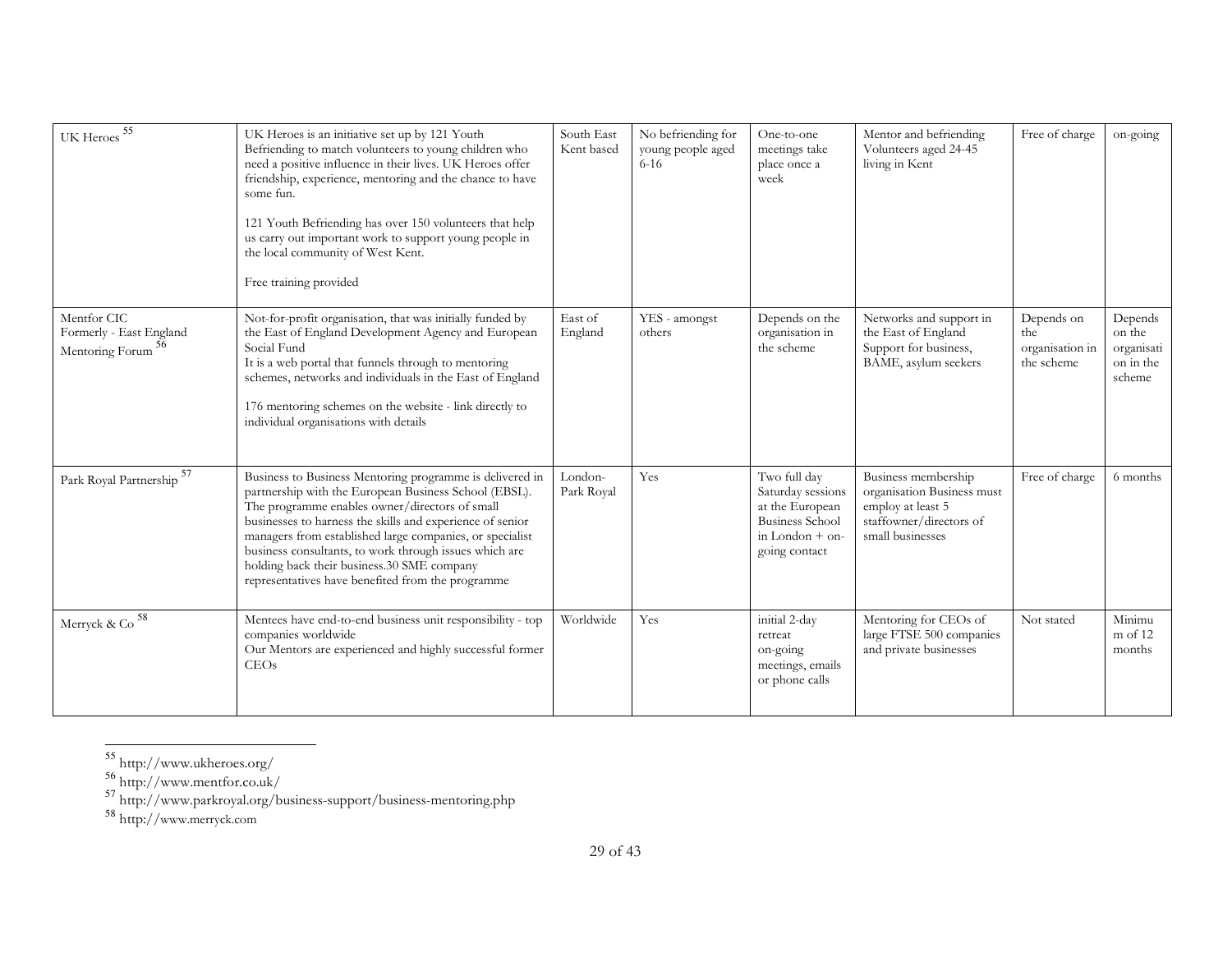## <span id="page-29-0"></span>12. Appendix A - MentorsByNet FAQs

## How Much does it COST?

There is no financial commitment to the scheme, only some of your valuable time!

## Who sees my Email address?

No-one. MentorsByNet allocate an internal email address to everyone, and all communication takes place using this. Your mail is then forwarded to an address that you specify.

## Who are Mentees and Mentors?

Mentees are generally business owners who want to learn from the experience and knowledge of an experienced business owner. If you looking for ways in which you can improve your business performance and feel that you but do not yet have the skills, experience, or knowledge base to consider yourself a seasoned business owner, a mentor could assist you in this evolution. Mentors are seasoned leaders in business and feel able to help an inexperienced business owner with support, answers, counsel, and a positive professional example. As a Mentor, you will relate your experiences in business, share your views and opinions of current issues and trends, counsel Mentees on business decisions, and provide a knowledgeable perspective.

## What do I get as a Mentee?

Mentees are given the opportunity to exchange personal and business information, develop goals for the Mentoring relationship, larger business goals, answers, and to exchange perspectives on current events and trends. Mentees may use Mentors as a discussion partner for issues that are important to them or as a sounding board for their thoughts on their businesses and issues within their industry sector.

## What is the Commitment to E-Mentoring?

Mentors and Mentees commit to a 6-month E-Mentoring relationship.

## How often do I have to e-mail my E-Mentoring partner?

There are no set rules, in the early stages of developing the relationships this may result in regular email exchanges for the first few weeks, but as the relationship develops and the mentee needs time to reflect upon the discussions and perhaps take action it might drop to one or two exchanges per month. The key is to agree some guidelines between you, perhaps agreeing how long you should leave it before the next exchange should take place to keep meeting the needs of the relationship.

## How are Mentors and Mentees matched?

To join the program, mentoring applicants must fill out a questionnaire that will indicate with whom you might make a good match. A professional HR consultant will then match mentors to mentees.

## What happens if a Mentor and Mentee pair is not a good match?

If for any reason you feel uncomfortable in an E-Mentoring relationship, you should contact us. If there is inappropriate behaviour on the part of the Mentor or Mentee, he or she will be asked to leave the programme. If the E-Mentoring pair is simply an incompatible match, each individual will be paired with another partner as soon as one becomes available.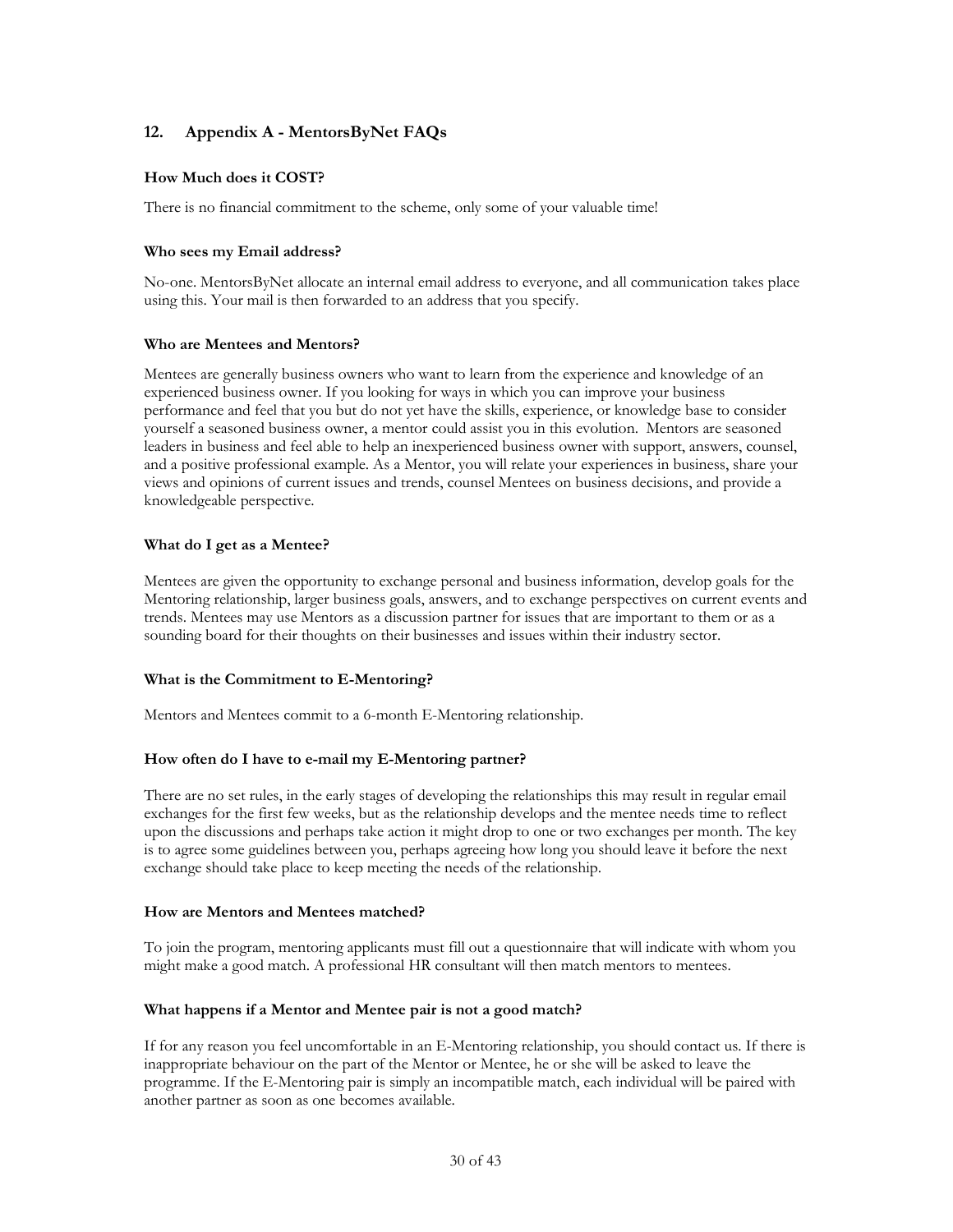## <span id="page-30-0"></span>13. Appendix B - East Mentoring Forum/Mentfor FAQ

## Q: "I'm tasked with setting up a mentoring scheme. What is involved?"

Answer: The first thing you need to do is to establish what the purpose of the scheme is. Mentoring schemes can have many objectives. It is important to understand what your scheme is trying to achieve for the individuals and maybe [the organisation you are se](mailto:enquiries@mentfor.co.uk)tting it up for. The second thing is to get expert advice. You can do that through the East Mentoring Forum and this website. Just search for the type of resource you need or contact enquiries@mentfor.co.uk.

## Q: "I want to make sure my mentoring is of a recognised standard. What standards and accreditation opportunities are there? "

Answer: There are quite a few of these and it can be a bit of a minefield knowing which one should be chosen. If this is to do with school or the social service aspects of mentoring then the Mentoring and Befriending Foundation's Approved Provider Standard may be appropriate for setting up the standards for a scheme. There is also the International Standard for Mentoring Programmes in Employment accrediting a mentoring scheme within an organisation or business, and this is being developed for wider use. ISMPE includes both external and internal evaluation. For individuals, there are standards at different levels, even up to Masters Degree equivalent; and for mentoring of different types – business mentors for example. Keep an eye on this website for training and assessment opportunities.

## Q: "I am keen to have a mentor but not sure what to expect or look for from candidates?"

Answer: Choosing a mentor is a very difficult thing. It may be best to locate a mentoring scheme which can help you to find a suitable person. If you are trying to do it for yourself then it is useful to identify someone who has had experience relevant to your own circumstances. You need to be looking particularly for someone with whom you feel an instant rapport; someone whom you trust and whom you feel has an attitude towards you that you feel comfortable with. One of the most important things when choosing a mentor or in matching a mentor to a mentee is how well they interact together.

## Q: "As a funder we must ensure that those we fund operate to recognised standards of practice which they can demonstrate through measurement. Where can we find out about such standards and measures?"

Answer: The East Mentoring Forum has a knowledge base about some of these standards and measures but it is a very broad issue. It is important for funders to work with an organisation of our sort whose objectivity, as a non-deliverer of mentoring ourselves, enables us to identify the standards that are most appropriate for the sort of scheme that the funders wish to support. East Mentoring Forum may be seen here as an honest broker in advising on the processes that might be adopted in selecting not only standards but even service deliverers. It requires expertise and knowledge about mentoring to be able to evaluate fitness for purpose.

## Q: "We know that mentoring could be good for people but need evidence of its value. Where can we find this and in what form?"

Answer: It is pretty well accepted that the benefits of mentoring are best measured by the changes that take place first in the individuals concerned and secondly by the resulting impact of those changes on the organisation. This is endorsed by the book that East Mentoring Forum has published called "The Benefits of Mentoring" based on research by Sheffield Hallam University on our behalf. Not all mentoring schemes can keep track of the changes occurring at or after each mentoring occasion. This may be an issue of funding but may also relate to the design of the mentoring scheme. One which is set up to record changes in the mentee will be better able to report on or measure progress. A good deal of research and development of new ways of measuring soft outcomes – how someone has changed – has been carried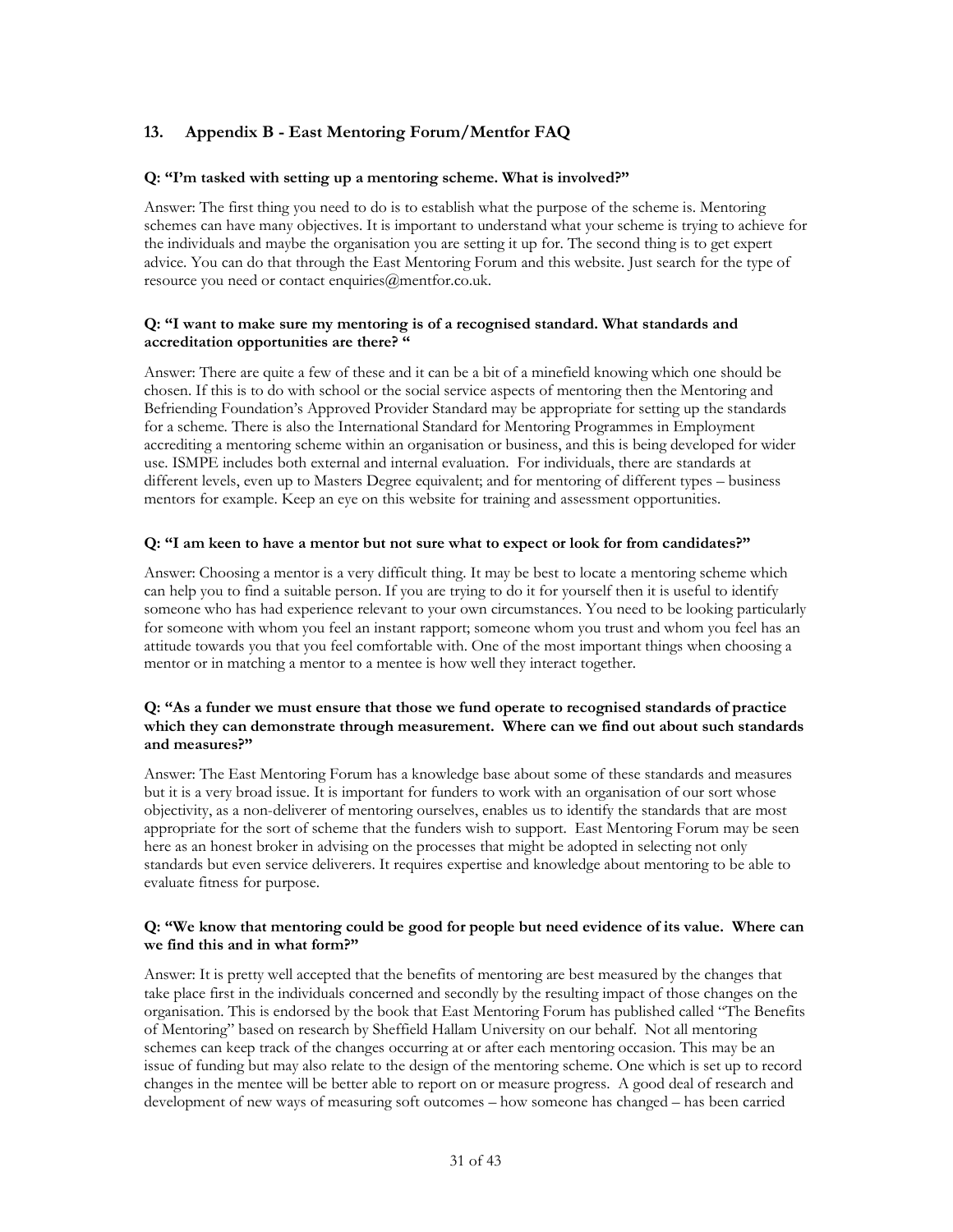out recently and new tools are becoming available, such as the SOUL Record, details of which can be found elsewhere on this website. As managers make impact on organisations, successful mentoring of managers that will improve their performance will also improve that of the organisation. All who work within an organisation are engaged to make a contribution, so the organisation's performance will be enhanced by a comprehensive mentoring culture at all levels.

## Q: "Are there ways of measuring these changes in people's confidence and performance?"

Answer: One method is called the Soul Record. This is a way of measuring soft outcomes from interventions like mentoring. It has some generic application already but further developments will make it more suited to specific fields of mentoring: for business; for minority cultures; for people with particular needs. In principle, this and other methods define the starting base-line of the individual and assess the "distance travelled" after mentoring sessions. The mentee contributes their view on this; the mentor also notices and can record changes; and, thirdly, if relevant, the employer or manager representing the sponsoring organisation may record performance improvement.

## Q: "How valued are case studies?"

Answer: Case studies are very valid provided the input comes from mentor, mentee and sponsor. A case study which simply records one stakeholder's view is less valuable. A range of Case Studies of more than one mentoring relationship from any given scheme strengthen the validity for that scheme. Case Studies backed up by other measures are significant evidence.

## Q: "As a coordinator, how can I ensure my volunteer mentors are of a good standard without offending them?"

Answer: I don't think any volunteer would be offended at the prospect of being invited to make their volunteering more effective. If their preparation for mentoring is presented as helping them to achieve the maximum effect, few would be offended. It is an issue that volunteer mentors have to be organised (coordinated) and supervised for the mentoring to take place effectively and safely. Without such management, the process will lack supervision. So even if volunteers are seen as being free of cost, schemes cannot be. The better the preparation of mentors the better the outcomes for the mentee and the coordinator.

## Q: "What is the difference between coaching and mentoring?"

Answer: To be frank, they are part of a continuum. If you think of a straight line, at one end is coaching, about skills improvement – (think of a football coach); at the other end lies mentoring, aiming at drawing out the potential and focus of the individual. However, a good coach will use mentoring techniques just as a good mentor will not neglect their contribution to the skills development of the person they are mentoring. Technique or approach will be selected by a good coach/mentor to suit the circumstances of the individual concerned. In the USA, coaching is seen as a short term intervention to fix problems, whilst mentoring is a long term activity that applies right up to the Corporate Boardroom.

## Q: "Is mentoring the same whoever is being mentored?"

Answer: The skills of mentoring are absolutely common irrespective of who is being mentored. They involve active listening, engagement, carrying over threads from the mentoring conversation from meeting to meeting, and focussing on the mentee's needs, objectives and capabilities. However, to mentor particular kinds of people (or people in particular circumstances) might require some knowledge on the part of the mentor of the issues likely to face their mentee and where to find specialist support. Business mentoring requires some knowledge of business; mentoring offenders requires the ability to empathise, not sympathise with their circumstances; mentoring of minority cultures requires understanding of those cultures and the ability to respect their constraints.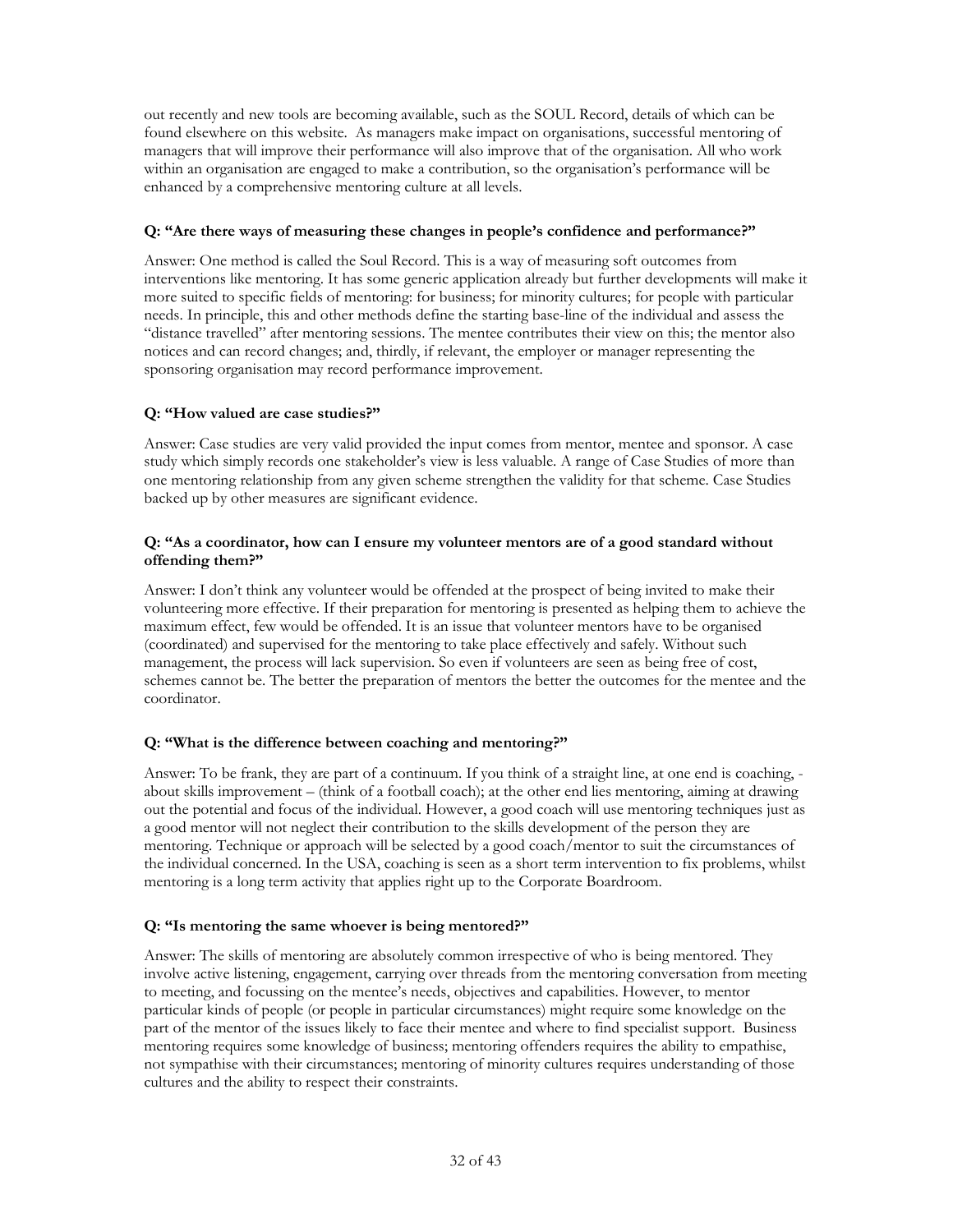## Q: "Are there recognised codes of behaviour for mentors? "

Answer: Yes. There is a code of ethics which is published by the European Mentoring and Coaching Council to which the East Mentoring Forum subscribes. It is accessible via this website – just open Search "Ethical Code" - and covers most situations for coaching and mentoring. It provides a very good starting point for reaching agreement about how mentoring relationships should be framed.

## Q: "Does e-mentoring work?"

Answer: e-mentoring is certainly effective but is limited by the lack of personal interaction. Mentoring relies on trust, e-mentoring lacks one means of establishing this – the reading of body language and facial signs. On the other hand, it removes some barriers to communication, such as those created by prejudices and distance. It can be highly effective as a means of sustaining a relationship started face-to-face, allowing much more frequent engagement but with thinking time. It also facilitates the keeping of records of what has been said. Only e-mentoring through established and credible schemes should be considered for vulnerable individuals and to ensure confidentiality.

## Q "How should a coordinator go about matching a mentor to a mentee?"

Answer: We have found in our Mentfor Coordinators' Workshops that there are many different ways of doing this and many different factors that can be brought into play. These include everything from mindmapping of the pair to detailed assessment of background, personality tests and so on. All of these add something to the matching process but we have discovered that matching is almost always successful provided the person doing the matching is making a conscious effort to reflect on the desired relationship between the mentor and the mentee. This is not a scientific matter; it is more of an art because the mentoring coordinator/ supervisor will be thinking about such issues as whether the mentee needs to be challenged by someone who has a different perspective on life or if they need their comfort zone reinforced.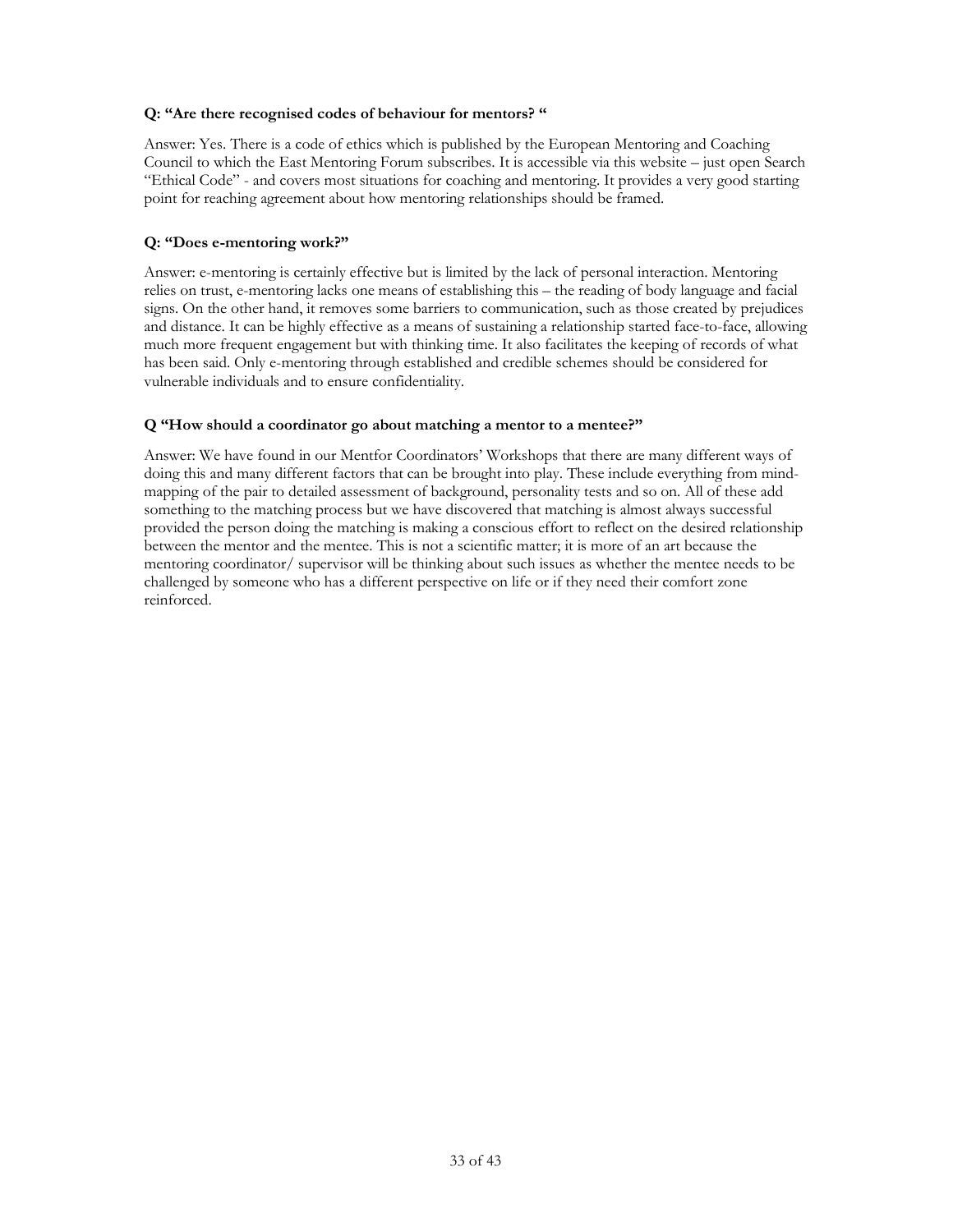## <span id="page-33-0"></span>14. Appendix C – South East Women's Mentoring Network FAQ

## How Much Does it COST?

The programme is offered at no financial cost (other than occasional travel requirements to organised events), but it will need some of your valuable time!

## Who are mentees and mentors?

Mentees will be women in management positions of privately-funded small to medium sized enterprises (i.e. employing less than 250 employees), who are looking to progress into a senior management role but who feel that there are obstacles or barriers which prevent them from taking their career to the next level. Mentors are senior leaders in businesses, having experience of working in privately-funded small to medium sized enterprises (i.e. employing less than 250 employees) who have the skills and experience to help with support, answers, counsel, and a positive professional example. As a mentor, you will have the ability to relate your experiences in business, share your views, opinions and knowledge and counsel mentees, supporting and inspiring their progress into senior management.

## What do I get as a mentee?

You will work with your mentor to assess and develop your skills and potential. The mentor will support you as you work to achieve your Individual Development Plan and overcome the barriers which may be holding you back. Mentees may use mentors as a discussion partner for important career issues.

## What is the commitment?

Mentors and mentees are required to take part in the programme until end March 2008. More detailed information on the commitments required by mentors and mentees will be sent once we receive your online registration.

## How much contact will I have with my mentor?

As well as review and training days, the programme offers a minimum of 12 hours one-to-one mentoring for each mentee. Your mentoring activity will be recorded on an individual activity log.

### How are mentors and mentees matched?

To register for the programme, applicants are asked to complete a questionnaire. The information you provide on this will give an initial indication of whom you might make a good match with. If you are accepted on to the programme the Mentoring Co-ordinator will facilitate the match based on a full assessment of your skills and needs.

## What is the definition of 'South East England'?

For the purposes of this project South East England is defined as SEEDA's catchment area which includes the counties of Oxfordshire, Buckinghamshire, Berkshire, Hampshire, Isle of Wight, Surrey, Sussex and Kent. Where applicants live or work on the boundaries of the SEEDA catchment area, a postcode check will be performed to determine eligibility.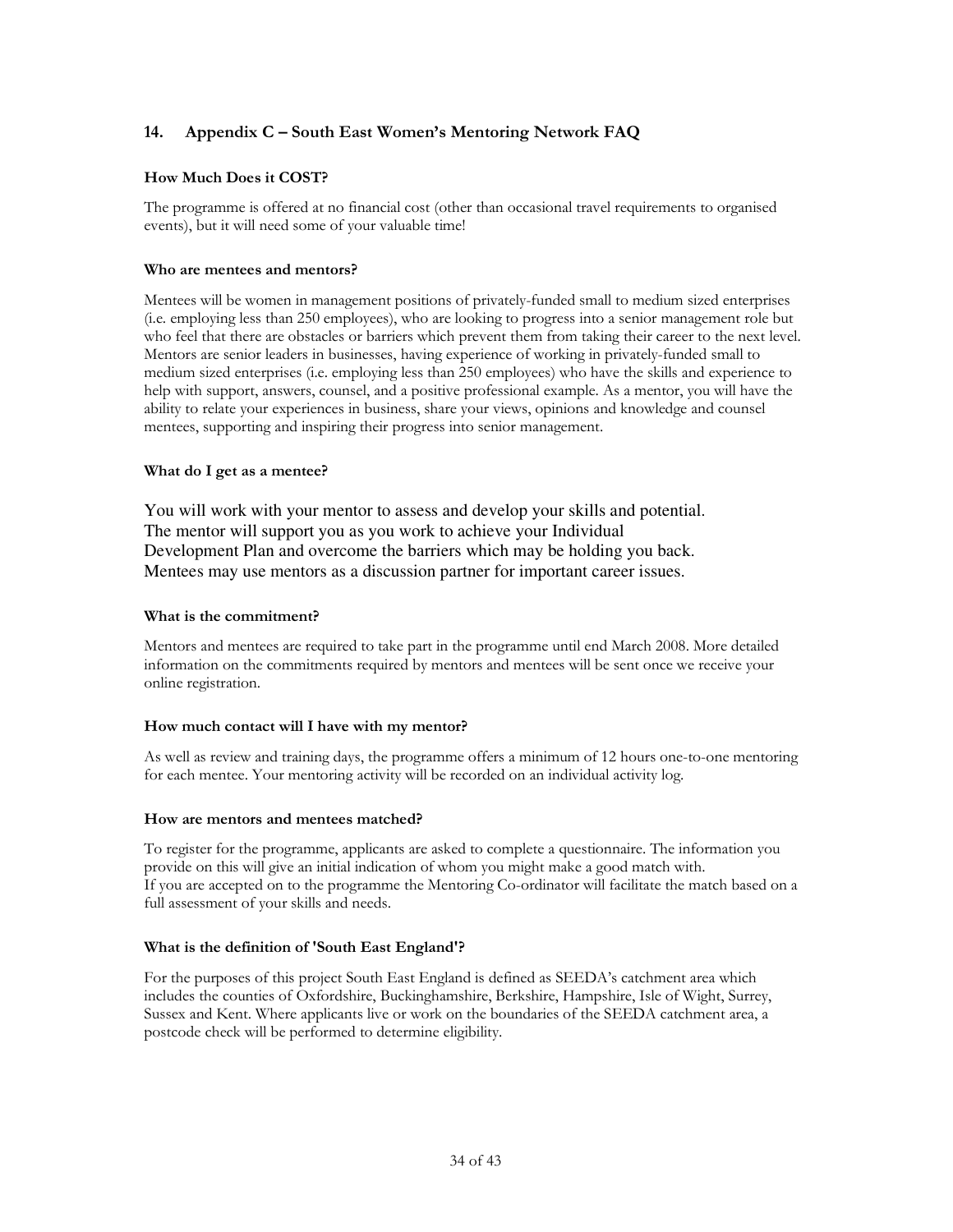## <span id="page-34-0"></span>15. Appendix D – E-mentoring Model Code of Practice **<sup>59</sup>**

The following was drawn up for St. Hilda's College scheme which operates in partnership with Leeds. Source: Making Progress. Mentoring Handbook. Guide for Student Mentees. University of Reading, Slough EAZ and Berkshire Schools. (Edited)

- Mentor and mentee will exchange emails at least once a week for the duration of the scheme. If other commitments (e.g. exams, holiday) will make this difficult, the mentor and mentee will inform each other in advance
- Mentor and mentee should aim to be open, honest and truthful with each other
- Mentor and mentee must respect that the other person may want to keep some things private
- Mentor and mentee will seek advice from their school/college co-ordinator if they are uncomfortable or worried about anything which has been included in an email
- The mentor-mentee relationship will be one of mutual respect and responsibility
- Mentor and mentee should be respectful of each other's commitments and responsibilities, and should not try to impose unreasonable demands on each other
- Mentor and mentee share the responsibility for the smooth winding down of the relationship at the end of the scheme – they must avoid creating dependency
- Mentor and mentee must not disclose their home address or telephone number
- Mentor and mentee must not arrange any meetings without the knowledge and involvement of the project co-ordinators
- For security reasons, mentor and mentee must not send attachments by email to each other or to the co-ordinator. Mentor and mentee must not forward emails from other people to each other
- The mentor must not lend/give money or valuable equipment to the mentee
- The mentor must be aware of his/her limits in knowledge and experience and should be prepared to refer the mentee elsewhere for help
- All email correspondence should be saved to disk

## Code of practice for mentors

The purpose of the following Code of Practice is to ensure that the relationship between the mentor and young person is as positive and successful as possible and each partner is clear about their roles.

As a Mentor you will:

 $\overline{a}$ 

- meet your mentee only at the designated times and location.
- be on time for meetings. If you have to cancel, ensure that your mentee has been informed in advance via the nominated school/contact or by contacting xxxxx
- maintain a record of where/when meetings occurred, the duration and the key issues discussed.
- always strive to enable your mentee to develop skills and confidence. Be procative, encourage and praise. Do things with, rather than for, your mentee.
- be clear about the limits of confidentiality that you can promise.
- contribute to the mentee's personal action plan
- Give honest and open feedback to the mentee about her/his progress towards the identified goals

<sup>59</sup> http://www.aimhigher.ac.uk/sites/MKOB/resources/toolkit.pdf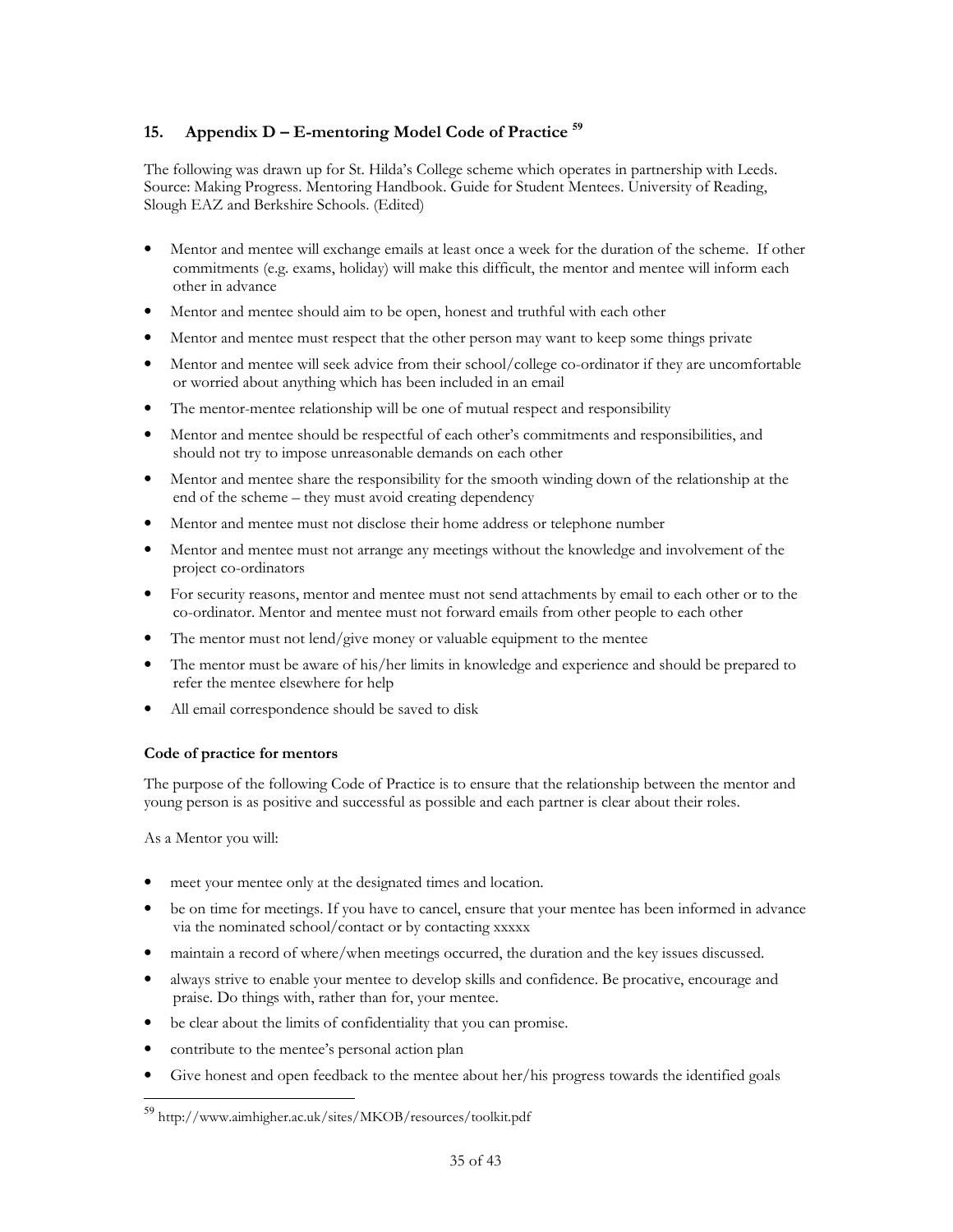- follow the guidance on home visits and risk assessment.
- not use or be under the influence of alcohol or any illegal/unprescribed drugs when meeting with your mentee.
- not lend money to your mentees and will not borrow from them.
- not develop a sexual-intimate relationship with your mentee.
- not accept any form of inappropriate behaviour from your mentee, but contact the Making Progress mentoring co-ordinator immediately.
- not disclose your home address to your mentee but may give your University email address for contact purposes.
- end your relationship appropriately. Don't just disappear. Any problems that may arise should be discussed with the Making Progress mentoring co-ordinator, who will also support you in achieving a positive ending.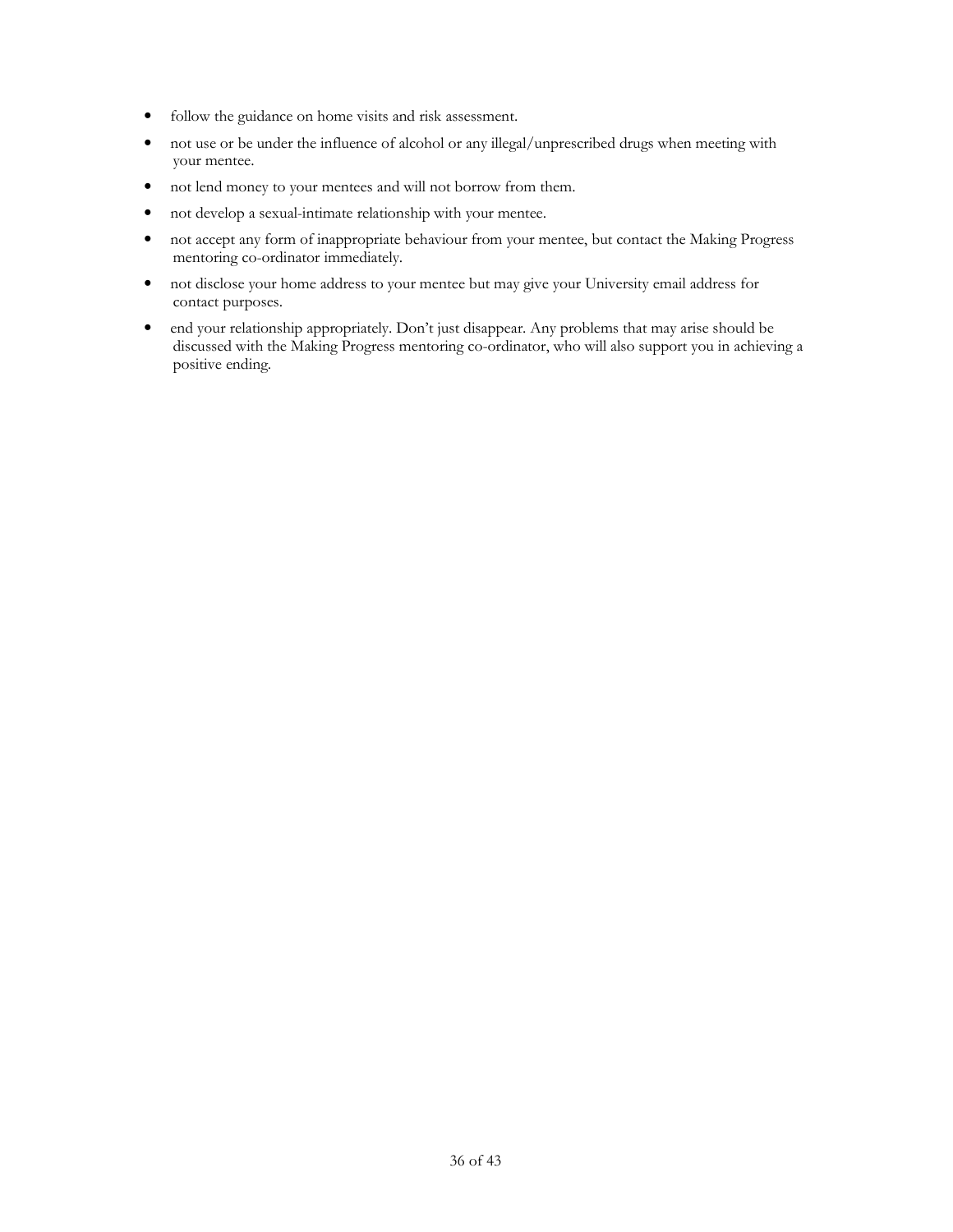## <span id="page-36-0"></span>16. Appendix E - Business Support Additional Standards - © SFEDI March 2007

## E Support clients by business mentoring

This is about mentoring clients to help them identify their personal development to achieve their business goals, and supporting clients in achieving them. It involves establishing a good client relationship, helping clients identify needs and priorities, providing encouragement and support to help clients maintain their motivation and carry out their plans and encouraging clients to act for themselves.

## What you need to show

You must make sure that your practice meets the following requirements.

- a Make sure your clients understand your role as a mentor, how it differs to other business support roles and agree with them the goals and rules of the mentoring process, and how long it will last.
- b Help clients to express and discuss ideas and any concerns about their business situation, needs and progress, without judging them and give them feedback.
- c Encourage clients to explain clearly what they want to achieve and to compare their needs and abilities with current business practices.
- d Recommend and agree in detail a programme of activity which best meets your clients' needs and agree with them how often to review progress and in how much detail.
- e Encourage your clients to develop the confidence, understanding and skills needed to meet their personal and business objectives.
- f Present new information to clients in a way that they are able to understand and that is relevant to their needs.
- g Recognise when you are giving business advice and no longer mentoring, and act appropriately.
- h Help clients review progress, and set a realistic range of options to meet their needs and goals and understand how, and whether, the options are practical.
- i Help clients reflect on and learn from things that did not turn out as expected.
- j Refer clients to relevant sources of information, advice or further support, as they need them and where relevant plan how it will be provided and evaluated.
- k Present a positive image of business mentoring, and follow the code of ethics for mentoring set by the organisation you represent, behaving in a way that shows you are willing to help your clients and will respect their confidentiality.
- l Encourage clients to use new points of view when evaluating, considering and using information to improve their own skills and the performance of their business.
- m Help clients take more and more responsibility for setting their goals and encourage them to make their own decisions, make plans, prioritise actions and put these into practice.
- n Keep up-to-date and accurate records of client contact.

### What you need to know and understand

You need to know, understand and be able to apply each of the following.

## Principles of mentoring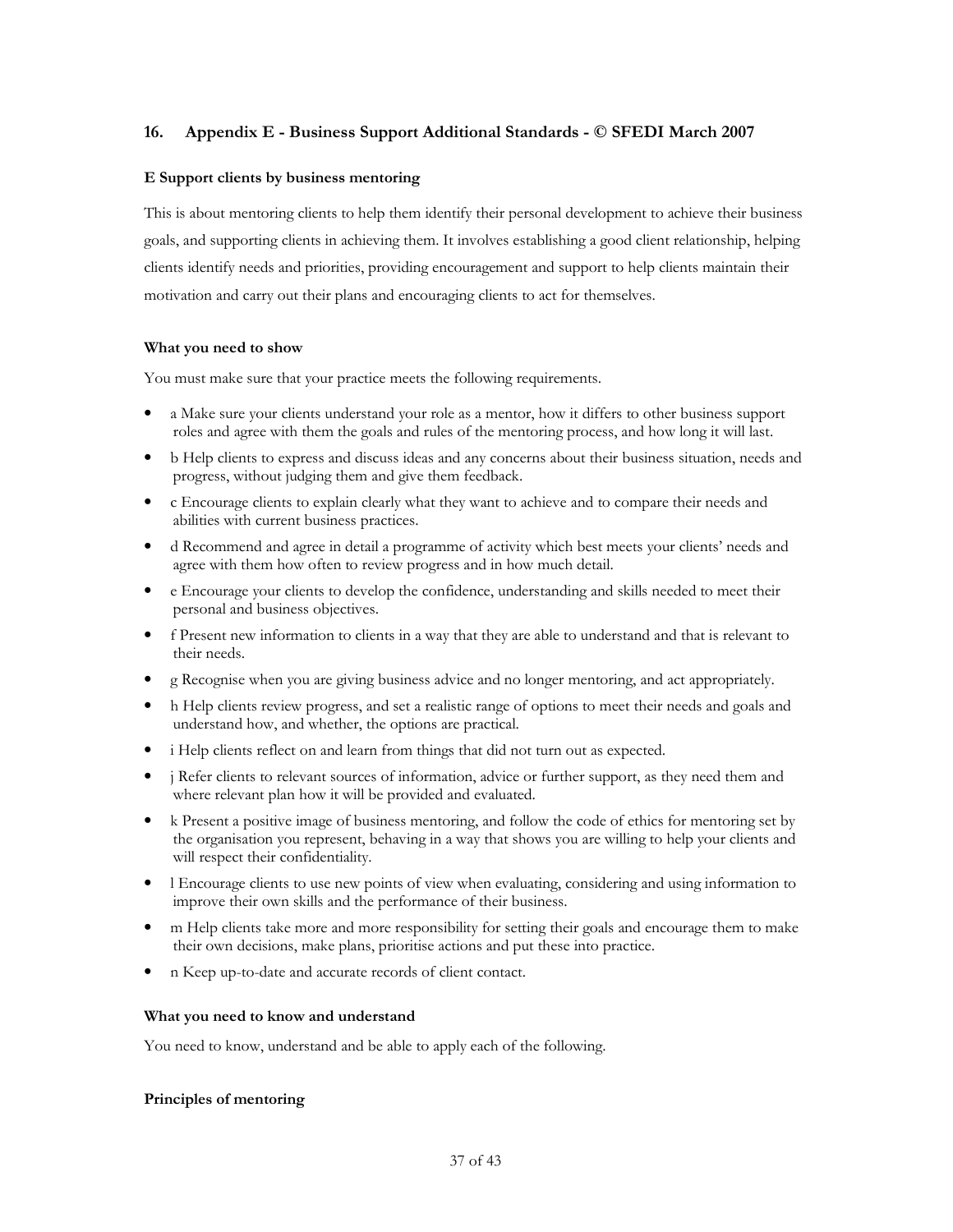- 1 What your role as a business mentor is and how it is different from other business support.
- 2 What the code of ethics for mentoring is that is set by the organisation you represent and how to work within the requirements and policies of the mentoring scheme in which you are involved.
- 3 What the rules on confidentiality and data protection are, and how to follow them.
- 4 The different reasons clients might have for starting or running a business, and how these will affect their goals.
- 5 What rules to set for the mentoring process. These might be about how often to meet, the places and times to meet, what to do if someone can't make a session, confidentiality, involving other work colleagues, or dealing with problems.
- 6 How to identify and agree a contract for mentoring.
- 7 What resources and facilities are likely to be needed for the mentoring process.

## Mentoring relationships

- 8 How your behaviour is different when you are advising instead of mentoring, how to recognise this and the effect it will have on the mentoring relationship with your clients.
- 9 The range and limits of different communication methods (for example, face to face, phone, fax, email and body language).
- 10 How different people learn.

### How to:

- 11 create an environment in which clients will feel at ease.
- 12 make the mentoring experience effective for different clients.
- 13 identify when the relationship has reached a natural end and end it successfully.
- 14 gain and maintain clients' enthusiasm, commitment and trust.
- 15 listen uncritically so as to identify clients' real situations, problems or needs.
- 16 question and check with clients what they have understood from you.
- 17 share information, ideas and arguments patiently and tactfully.
- 18 inspire confidence, persistence and realism.
- 19 build long-term relationships.
- 20 give, receive and pass on feedback.
- 21 sort out any difficulties and reduce conflicts and differences as far as possible.
- 22 manage your time and activities.
- 23 show respect for and sensitivity to the needs and feelings of other people.
- 24 avoid bias, preconceptions and judging.
- 25 recognise the effect of your own actions and behaviour on other people.
- 26 present yourself positively to other people.
- 27 stay calm in difficult or uncertain situations.
- 28 handle other people's emotions without becoming personally involved in them.

### Supporting clients' development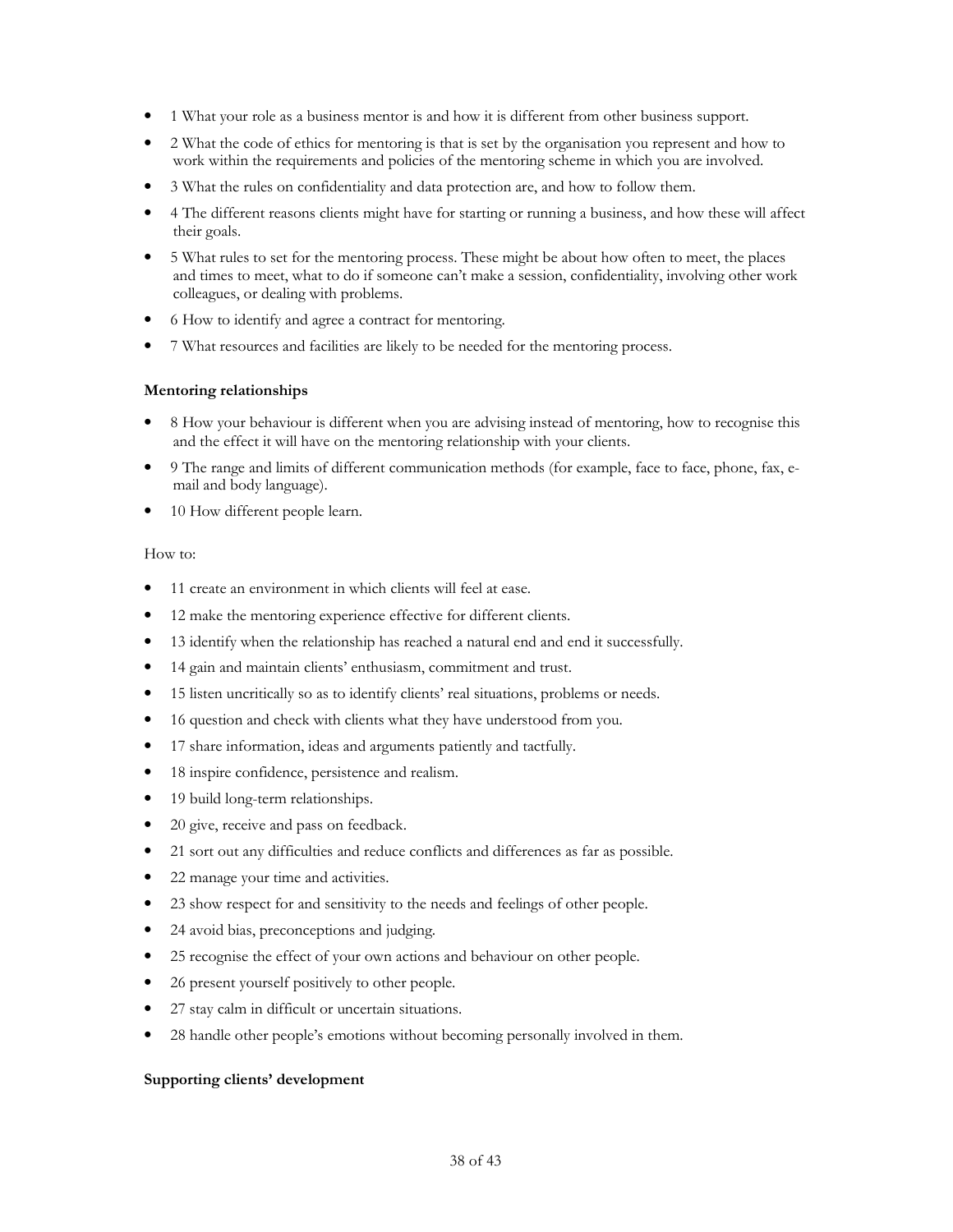- 29 What clients' personal goals are. Goals can be specific problems with the business or broader personal and business targets.
- 30 What further sources of support may be relevant to clients and how to recommend them.
- 31 How different clients have different learning preferences and limits and what they are.

How to:

- 32 help clients identify or develop practical and affordable solutions.
- 33 develop clients' self-confidence.
- 34 help clients review and develop skills that will improve how competitive their business is.
- 35 develop clients' personal skills so they can develop the business for themselves.
- 36 encourage clients to express themselves and take action to meet their goals.
- 37 help clients accept and manage change.

## Personal behaviours

You need to be able to:

- 38 respect the client's need for information, commitment and confidentiality.
- 39 listen and respond effectively, and check understanding
- 40 adapt your personal style to empathise with a whole range of clients
- 41 build and maintain rapport over sustained periods
- 42 invite a two-way exchange of information and feedback with clients and others.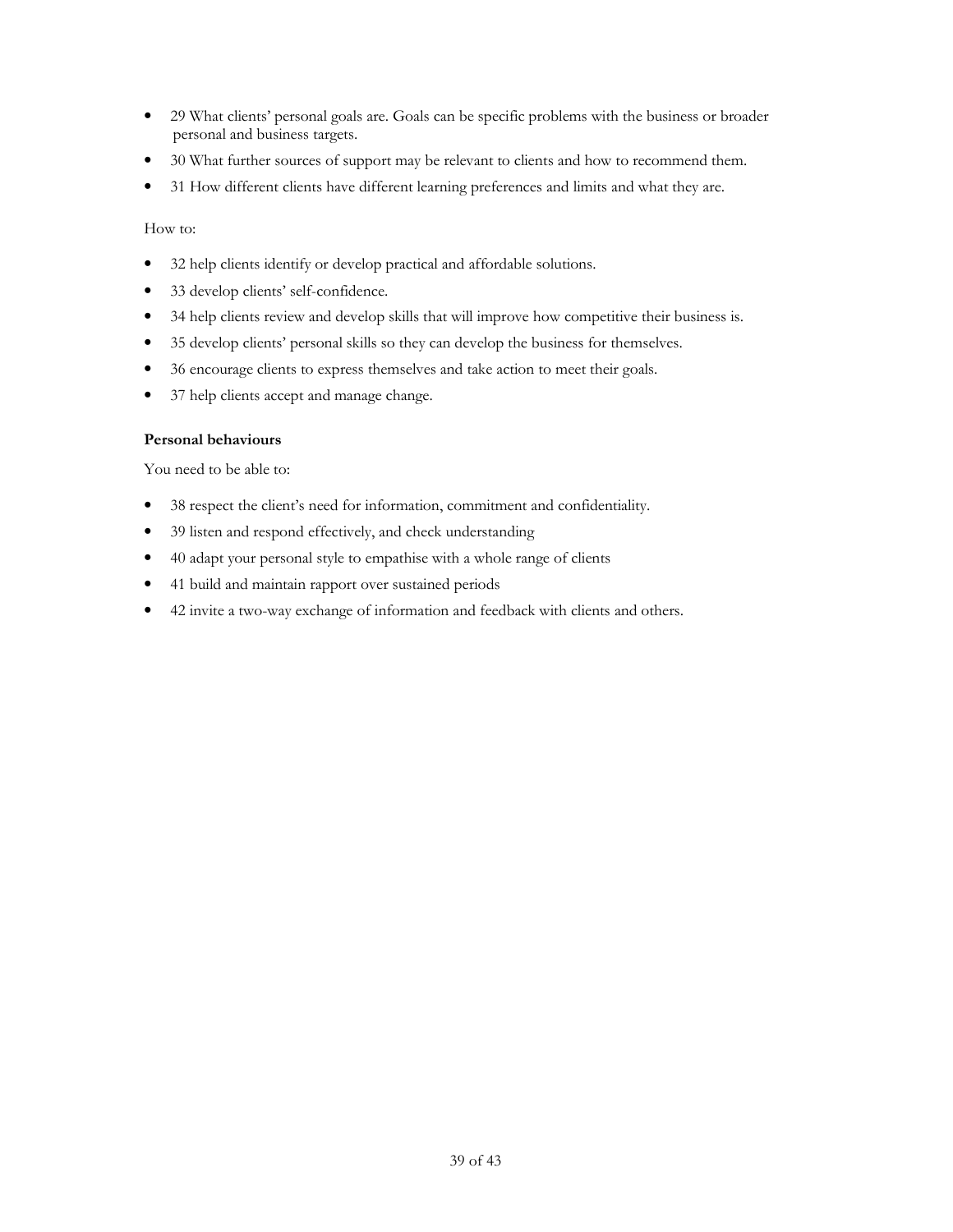|                                                                                                    | Foundation                                                                                                                                                                                                                                                                                                                                                                                                                       |                                                                                                                                                                                                                                                                                                                                                                                                                                                                                  | Intermediate<br>Equivalent to UG degree/                                                                                                                                                                                                                                                                                                                                                                                                                                                                                                                                                                                                                                                                                               | Practitioner                                                                                                                                                                                                                                                                                                                                                                                                                                                                                                                                                                                                                                                                     |                                                                                                                                                                                                                                                                                                                                                                                                                                                                                                                            | Master Practitioner<br>Equivalent to masters                                                                                                                                                                                                                                   |
|----------------------------------------------------------------------------------------------------|----------------------------------------------------------------------------------------------------------------------------------------------------------------------------------------------------------------------------------------------------------------------------------------------------------------------------------------------------------------------------------------------------------------------------------|----------------------------------------------------------------------------------------------------------------------------------------------------------------------------------------------------------------------------------------------------------------------------------------------------------------------------------------------------------------------------------------------------------------------------------------------------------------------------------|----------------------------------------------------------------------------------------------------------------------------------------------------------------------------------------------------------------------------------------------------------------------------------------------------------------------------------------------------------------------------------------------------------------------------------------------------------------------------------------------------------------------------------------------------------------------------------------------------------------------------------------------------------------------------------------------------------------------------------------|----------------------------------------------------------------------------------------------------------------------------------------------------------------------------------------------------------------------------------------------------------------------------------------------------------------------------------------------------------------------------------------------------------------------------------------------------------------------------------------------------------------------------------------------------------------------------------------------------------------------------------------------------------------------------------|----------------------------------------------------------------------------------------------------------------------------------------------------------------------------------------------------------------------------------------------------------------------------------------------------------------------------------------------------------------------------------------------------------------------------------------------------------------------------------------------------------------------------|--------------------------------------------------------------------------------------------------------------------------------------------------------------------------------------------------------------------------------------------------------------------------------|
|                                                                                                    | Foundation 3<br>Equivalent to NVQ 3                                                                                                                                                                                                                                                                                                                                                                                              | Foundation 4<br>Equivalent to NVQ 4                                                                                                                                                                                                                                                                                                                                                                                                                                              | NVQ5                                                                                                                                                                                                                                                                                                                                                                                                                                                                                                                                                                                                                                                                                                                                   | Practitioner<br><b>Equivalent to PG</b><br>certificate                                                                                                                                                                                                                                                                                                                                                                                                                                                                                                                                                                                                                           | Advanced Practitioner<br><b>Equivalent to PG</b><br>diploma                                                                                                                                                                                                                                                                                                                                                                                                                                                                | degree                                                                                                                                                                                                                                                                         |
| Who we are<br>the incremental<br>hierarchy of personal<br>attributes for coaching<br>and mentoring | Beliefs and attitudes:<br>demonstrates belief in<br>helping others to develop.<br>advocates that others learn<br>best for themselves.<br>explains issues of diversity<br>in coaching and mentoring.<br>Self:<br>explains clearly their role in<br>relation to the learner.<br>explains clearly the<br>implications of the<br>coaching and mentoring<br>relationship.<br>demonstrates self-<br>management and self-<br>awareness. | Beliefs and attitudes:<br>describes clearly their own<br>values, beliefs and attitudes<br>that guide their coaching and<br>mentoring practice.<br>demonstrates empathy in their<br>coach-mentoring relationship.<br>Self:<br>receives and accepts feedback<br>appropriately.<br>uses a formal feedback process<br>to assist their coaching and<br>mentoring practice.<br>behaves and acts in alignment<br>with their values and beliefs<br>and consistently does as they<br>say. | Beliefs and attitudes:<br>demonstrates a broad<br>understanding, based on both<br>theory and practice, of how<br>beliefs, values and attitudes<br>affect behaviour.<br>adapts own beliefs, values and<br>attitudes to meet learner's<br>needs.<br>hands over to someone else<br>when appropriate.<br>Self:<br>gains self-awareness from at<br>least one personality type<br>indicator or formal face to face<br>feedback process.<br>operates to a clear code of<br>ethics.<br>demonstrates empathy in a<br>broad range of settings and<br>with a diverse range of people.<br>in both practice and reflection.<br>demonstrates self-belief in their<br>competence to coach and<br>mentor within the limits of<br>their own experience. | Beliefs and attitudes:<br>demonstrates the ability to<br>manage own 'state of<br>mind' to suit the needs of<br>the learner.<br>Self:<br>demonstrates application<br>of self-management and<br>self-awareness consistently<br>through practice and<br>reflection.<br>demonstrates self-belief in<br>their ability to<br>coach/mentor in a wide<br>range of applications<br>develops self-awareness<br>using at least 3 feedback<br>processes, including<br>personality indicators and<br>self-reflection.<br>demonstrates an ongoing<br>process of review,<br>reflection and revision of<br>personal values, beliefs and<br>attitudes to improve their<br>coaching and mentoring. | Beliefs and attitudes:<br>formulates own<br>frameworks of techniques,<br>beliefs and values in their<br>approach to coaching and<br>mentoring.<br>explains their motives to<br>coach mentor in the<br>context of the wider<br>community.<br>Self:<br>develops depth and<br>breadth of expertise in self-<br>awareness and self-<br>management from study of<br>and practice with a range<br>of (at least three)<br>psychometric tools.<br>demonstrates application<br>of psychometrics both in<br>practice and reflection. | Beliefs and attitudes:<br>as for advanced<br>practitioner.<br>Self:<br>demonstrates through<br>practice and reflection the<br>basics of brain function<br>and human development<br>and how this knowledge<br>can help others to build<br>coaching and mentoring<br>capability. |

## <span id="page-39-0"></span>17. Appendix F- EMCC Competence Standards – February 2007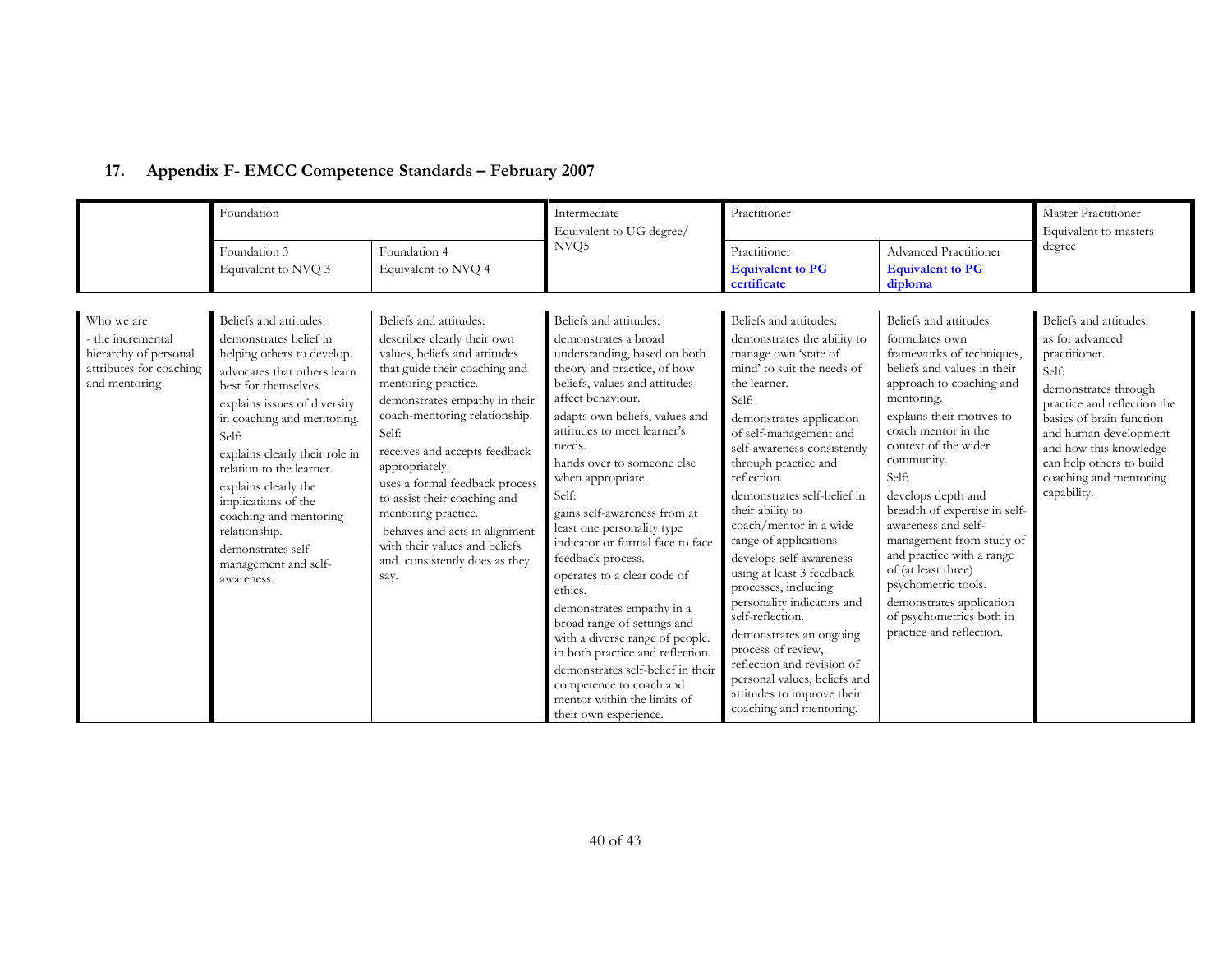|                                                                                            | Foundation                                                                                                                                                                                                                                                                                                                                                                                                                                                                                                                                                                                                                                                                                                     |                                                                                                                                                                                                                                                                                                                                                                                                                                                                                                                                                                                                                                                                                                                                                                                                                                           | Intermediate                                                                                                                                                                                                                                                                                                                                                                                                                                                                                                                                                                                                                                                                                                                                                                                                                                           | Practitioner                                                                                                                                                                                                                                                                                                                                                                                                                                                                                                                                                                                                                                                                                                                                          |                                                                                                                                                                                                                                                                                                                                                                                                                                                                                                                                                                                                                                                     | Master Practitioner                                                                                                                                                                                                                                                                                                                                                                                                                                                                                                                                                                                                                                       |
|--------------------------------------------------------------------------------------------|----------------------------------------------------------------------------------------------------------------------------------------------------------------------------------------------------------------------------------------------------------------------------------------------------------------------------------------------------------------------------------------------------------------------------------------------------------------------------------------------------------------------------------------------------------------------------------------------------------------------------------------------------------------------------------------------------------------|-------------------------------------------------------------------------------------------------------------------------------------------------------------------------------------------------------------------------------------------------------------------------------------------------------------------------------------------------------------------------------------------------------------------------------------------------------------------------------------------------------------------------------------------------------------------------------------------------------------------------------------------------------------------------------------------------------------------------------------------------------------------------------------------------------------------------------------------|--------------------------------------------------------------------------------------------------------------------------------------------------------------------------------------------------------------------------------------------------------------------------------------------------------------------------------------------------------------------------------------------------------------------------------------------------------------------------------------------------------------------------------------------------------------------------------------------------------------------------------------------------------------------------------------------------------------------------------------------------------------------------------------------------------------------------------------------------------|-------------------------------------------------------------------------------------------------------------------------------------------------------------------------------------------------------------------------------------------------------------------------------------------------------------------------------------------------------------------------------------------------------------------------------------------------------------------------------------------------------------------------------------------------------------------------------------------------------------------------------------------------------------------------------------------------------------------------------------------------------|-----------------------------------------------------------------------------------------------------------------------------------------------------------------------------------------------------------------------------------------------------------------------------------------------------------------------------------------------------------------------------------------------------------------------------------------------------------------------------------------------------------------------------------------------------------------------------------------------------------------------------------------------------|-----------------------------------------------------------------------------------------------------------------------------------------------------------------------------------------------------------------------------------------------------------------------------------------------------------------------------------------------------------------------------------------------------------------------------------------------------------------------------------------------------------------------------------------------------------------------------------------------------------------------------------------------------------|
|                                                                                            | Foundation 3                                                                                                                                                                                                                                                                                                                                                                                                                                                                                                                                                                                                                                                                                                   | Foundation 4                                                                                                                                                                                                                                                                                                                                                                                                                                                                                                                                                                                                                                                                                                                                                                                                                              | Equivalent to UG degree/                                                                                                                                                                                                                                                                                                                                                                                                                                                                                                                                                                                                                                                                                                                                                                                                                               | Practitioner                                                                                                                                                                                                                                                                                                                                                                                                                                                                                                                                                                                                                                                                                                                                          | <b>Advanced Practitioner</b>                                                                                                                                                                                                                                                                                                                                                                                                                                                                                                                                                                                                                        | Equivalent to masters                                                                                                                                                                                                                                                                                                                                                                                                                                                                                                                                                                                                                                     |
|                                                                                            | Equivalent to NVQ 3                                                                                                                                                                                                                                                                                                                                                                                                                                                                                                                                                                                                                                                                                            | Equivalent to NVQ 4                                                                                                                                                                                                                                                                                                                                                                                                                                                                                                                                                                                                                                                                                                                                                                                                                       | NVO <sub>5</sub>                                                                                                                                                                                                                                                                                                                                                                                                                                                                                                                                                                                                                                                                                                                                                                                                                                       | Equivalent to PG<br>certificate                                                                                                                                                                                                                                                                                                                                                                                                                                                                                                                                                                                                                                                                                                                       | Equivalent to PG diploma                                                                                                                                                                                                                                                                                                                                                                                                                                                                                                                                                                                                                            | degree                                                                                                                                                                                                                                                                                                                                                                                                                                                                                                                                                                                                                                                    |
| Our skills and<br>knowledge<br>- we will use during<br>the coaching /<br>mentoring process | Communication Skills:<br>explain the value of whole<br>body listening.<br>explain the principles of<br>questioning and at least one<br>framework.<br>explain the why, what, how,<br>when and where of<br>feedback<br>use language appropriate to<br>the needs of the learner<br><b>Technical Skills</b><br>explain principles of setting<br>objectives<br>develop an action plan to<br>include monitoring and<br>reviewing.<br>People Development<br>explain importance and<br>methods of building<br>rapport<br>explain basic theories of<br>how people learn.<br><b>Business</b><br>Development:<br>explain the benefits of<br>coaching and mentoring in<br>the context of their<br>organisation's corporate | Communication Skills:<br>explain potential blocks to<br>effective listening.<br>explain the benefits /<br>disadvantages of at least two<br>questioning structures<br>demonstrate how different<br>communication styles may<br>affect understanding and<br>relationships.<br><b>Technical Skills</b><br>explain the principles of<br>project planning in application<br>to coaching and mentoring<br>explain how cultural dynamics<br>affect operational<br>effectiveness<br>explain at least one method of<br>idea creation<br>explain at least one assessment<br>and problem solving tool<br>People Development<br>explain at least one theoretical<br>approach to building and<br>maintaining rapport<br>explain at least one model of<br>learning<br>explain the basics and<br>application of at least one<br>model of human behaviour | Communication Skills:<br>explain the principles of<br>emotional intelligence and its<br>use to improve communication<br>explain the advantages /<br>disadvantages of a range of<br>questioning techniques and<br>frameworks<br>explain particular styles of<br>coaching and mentoring<br>Technical Skills:<br>explain the principles of<br>strategic planning in<br>application to coaching and<br>mentoring<br>explain the principles of<br>organisation development<br>demonstrates experience of<br>general management skills or<br>functional expertise<br>explain principles of systems<br>thinking<br>explain experience of<br>leadership as a middle manager<br>and 2 models of leadership<br>People Development<br>apply at least 1 model of<br>human behaviour or<br>psychological /psychotherapy<br>theory.<br>explain experience of working | Communication Skills:<br>explain how to match,<br>pace, mirror and lead to<br>help the learner<br>elicit deeper levels of<br>communication through<br>listening and questioning<br>use feedback to improve<br>interaction with the<br>learner.<br>build a long-term<br>relationship based on trust.<br>Technical skills<br>demonstrate experience<br>working in organisational<br>design and development<br>explain concepts and<br>application of in depth<br>systems thinking<br>apply professionally at least<br>1 assessment tool<br>explain the use of a wide<br>range of tools and<br>techniques<br>People Development<br>explain various learning<br>methods<br>compare the basic<br>principles of a range of<br>models of human<br>behaviour. | Communication Skills:<br>formulate own tools and<br>systems to improve<br>effectiveness<br>Technical skills:<br>explain detailed experience<br>of organisational,<br>leadership or management<br>at senior management<br>level.<br>apply a variety of<br>assessment tools.<br>use a variety of artistic and<br>creative approaches.<br>connects various models<br>and new ideas into their<br>own tools and systems<br>People Development<br>explain in detail at least 3<br>models of human<br>behaviour<br>illustrate the appropriate<br>application of a wide range<br>of tools and techniques to<br>suit different situations and<br>challenges | Communication Skills:<br>show an extensive breadth<br>of knowledge and / or<br>experience in<br>communicating and<br>researching effectively<br>within the coaching and<br>mentoring community<br>Technical Skills<br>demonstrate the translation<br>of extensive knowledge and<br>/ or experience of<br>organisational<br>development, leadership,<br>and management issues<br>resulting in significant<br>learning impact in a variety<br>of contexts.<br>People Development<br>demonstrate the translation<br>of extensive knowledge and<br>or experience of people<br>development having a<br>significant learning impact<br>in a variety of contexts |
|                                                                                            | plan.                                                                                                                                                                                                                                                                                                                                                                                                                                                                                                                                                                                                                                                                                                          |                                                                                                                                                                                                                                                                                                                                                                                                                                                                                                                                                                                                                                                                                                                                                                                                                                           | with change                                                                                                                                                                                                                                                                                                                                                                                                                                                                                                                                                                                                                                                                                                                                                                                                                                            | explain experience of<br>leading change.                                                                                                                                                                                                                                                                                                                                                                                                                                                                                                                                                                                                                                                                                                              |                                                                                                                                                                                                                                                                                                                                                                                                                                                                                                                                                                                                                                                     |                                                                                                                                                                                                                                                                                                                                                                                                                                                                                                                                                                                                                                                           |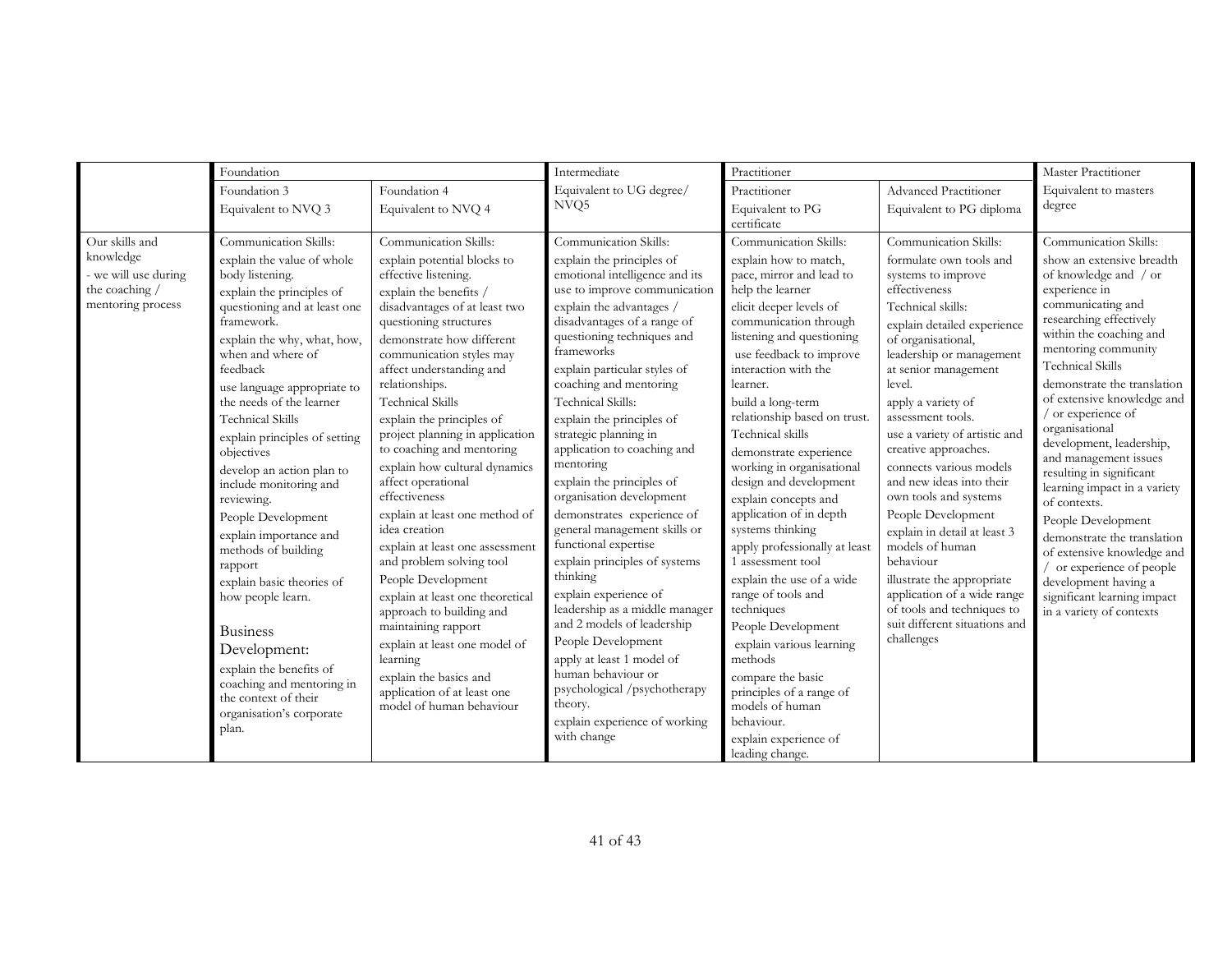|                                                                                                                 | Foundation                                                                                                                                                                                                                                                                                                                                                                                                                              |                                                                                                                                                                                                                                                                                                                                                                                                                                                                                                                          | Intermediate                                                                                                                                                                                                                                                                                                                                                                                                                                                                                                                                                                                                                                                                                                                                 | Practitioner                                                                                                                                                                                                                                                                                                                                      |                                                                                                                                                                                   | Master Practitioner                                                                                                                                                                       |
|-----------------------------------------------------------------------------------------------------------------|-----------------------------------------------------------------------------------------------------------------------------------------------------------------------------------------------------------------------------------------------------------------------------------------------------------------------------------------------------------------------------------------------------------------------------------------|--------------------------------------------------------------------------------------------------------------------------------------------------------------------------------------------------------------------------------------------------------------------------------------------------------------------------------------------------------------------------------------------------------------------------------------------------------------------------------------------------------------------------|----------------------------------------------------------------------------------------------------------------------------------------------------------------------------------------------------------------------------------------------------------------------------------------------------------------------------------------------------------------------------------------------------------------------------------------------------------------------------------------------------------------------------------------------------------------------------------------------------------------------------------------------------------------------------------------------------------------------------------------------|---------------------------------------------------------------------------------------------------------------------------------------------------------------------------------------------------------------------------------------------------------------------------------------------------------------------------------------------------|-----------------------------------------------------------------------------------------------------------------------------------------------------------------------------------|-------------------------------------------------------------------------------------------------------------------------------------------------------------------------------------------|
|                                                                                                                 | Foundation 3<br>Equivalent to NVQ 3                                                                                                                                                                                                                                                                                                                                                                                                     | Foundation 4<br>Equivalent to NVQ 4                                                                                                                                                                                                                                                                                                                                                                                                                                                                                      | Equivalent to UG degree/<br>NVO <sub>5</sub>                                                                                                                                                                                                                                                                                                                                                                                                                                                                                                                                                                                                                                                                                                 | Practitioner<br>Equivalent to PG certificate                                                                                                                                                                                                                                                                                                      | Advanced Practitioner<br>Equivalent to PG<br>diploma                                                                                                                              | Equivalent to masters<br>degree                                                                                                                                                           |
| How we coach and<br>mentor<br>- how we will<br>demonstrate that we<br>are able to apply what<br>we have learned | treats all people with<br>respect and dignity<br>ensures the learner chooses<br>solutions.<br>works with the learner's<br>beliefs, values, attitudes and<br>emotions.<br>uses an active listening<br>style.<br>uses an appropriate<br>questioning style<br>offers feedback in an<br>appropriate style.<br>checks thoroughly for<br>understanding<br>ensures the learner leaves<br>the session enabled to use<br>new ideas and learning. | ensures learner's independence<br>of the coach/ mentor.<br>responds to learner's emotions<br>without becoming personally<br>involved.<br>learner is aware of their<br>feelings and behaviours and<br>their effect on their<br>performance.<br>celebrates learner's successes<br>offers advice and ideas only<br>when appropriate<br>demonstrates use of 2<br>questioning approaches<br>uses reviews to deepen<br>understanding and<br>commitment to action<br>reflects the leadership<br>challenges faced by the learner | ensures learner is taking<br>responsibility for their own<br>decisions, actions and learning<br>approach<br>learner is able to elicit values<br>and beliefs<br>learner is motivated and<br>encouraged appropriately<br>offers advice that is relevant to<br>the learner's development<br>recognises and works with the<br>emotional signals from the<br>learner<br>combines listening and<br>questioning to identify patterns<br>of thinking and actions.<br>uses a range of tools and<br>techniques to support learning<br>supports the learner to<br>maintain focus and alignment<br>to organisational needs whilst<br>dealing with pressures and<br>political issues<br>facilitates the learner's<br>transition from manager to<br>leader | applies advanced knowledge,<br>experience, models, tools and<br>techniques to help the learner<br>deal with specific challenges<br>as well as the overall<br>objectives.<br>challenges in a way which<br>demonstrably improves the<br>learner's performance.<br>demonstrates leadership<br>qualities and behaviours<br>which supports the learner | applies a range of<br>different approaches to<br>help the learner's<br>development.<br>supports leader to create<br>and communicate a<br>strategic vision for<br>business success | supports learners<br>effectively with their<br>increasingly complex range<br>of needs.<br>researches development of<br>professional standards in<br>the coaching / mentoring<br>industry. |